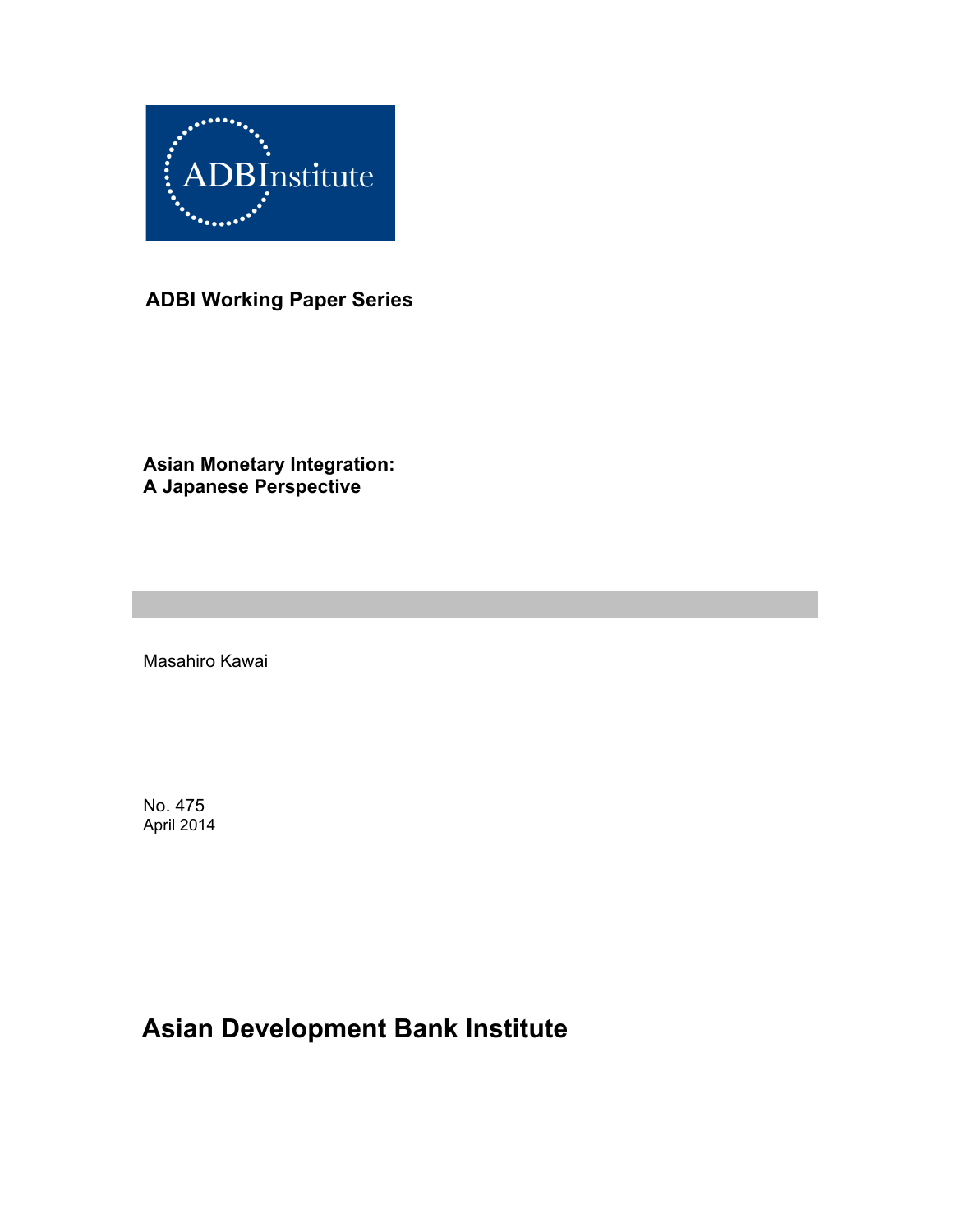Masahiro Kawai is Professor at the Graduate School of Public Policy of the University of Tokyo.

This is a substantially revised version of the paper presented to the Asia–Europe Economic Forum on "Impact of the Eurozone Debt Crisis on East Asia," hosted by ADBI, Bruegel, CEPII, the European Commission, the Korea Institute of Finance, and Korea University, in Seoul on 9–10 December 2011. The author is grateful to Charles Wyplosz and an anonymous referee for their comments throughout the production of the paper.

The views expressed in this paper are the views of the author and do not necessarily reflect the views or policies of ADBI, the ADB, its Board of Directors, or the governments they represent. ADBI does not guarantee the accuracy of the data included in this paper and accepts no responsibility for any consequences of their use. Terminology used may not necessarily be consistent with ADB official terms.

The Working Paper series is a continuation of the formerly named Discussion Paper series; the numbering of the papers continued without interruption or change. ADBI's working papers reflect initial ideas on a topic and are posted online for discussion. ADBI encourages readers to post their comments on the main page for each working paper (given in the citation below). Some working papers may develop into other forms of publication.

Suggested citation:

Kawai, M. 2014. Asian Monetary Integration: A Japanese Perspective. ADBI Working Paper 475. Tokyo: Asian Development Bank Institute. Available: http://www.adbi.org/workingpaper/2014/04/18/6233.asian.monetary.integration.japan/

Please contact the author for information about this paper.

E-mail: mkawai@pp.u-tokyo.ac.jp

Asian Development Bank Institute Kasumigaseki Building 8F 3-2-5 Kasumigaseki, Chiyoda-ku Tokyo 100-6008, Japan

Tel: +81-3-3593-5500 Fax: +81-3-3593-5571 URL: www.adbi.org E-mail: info@adbi.org

© 2014 Asian Development Bank Institute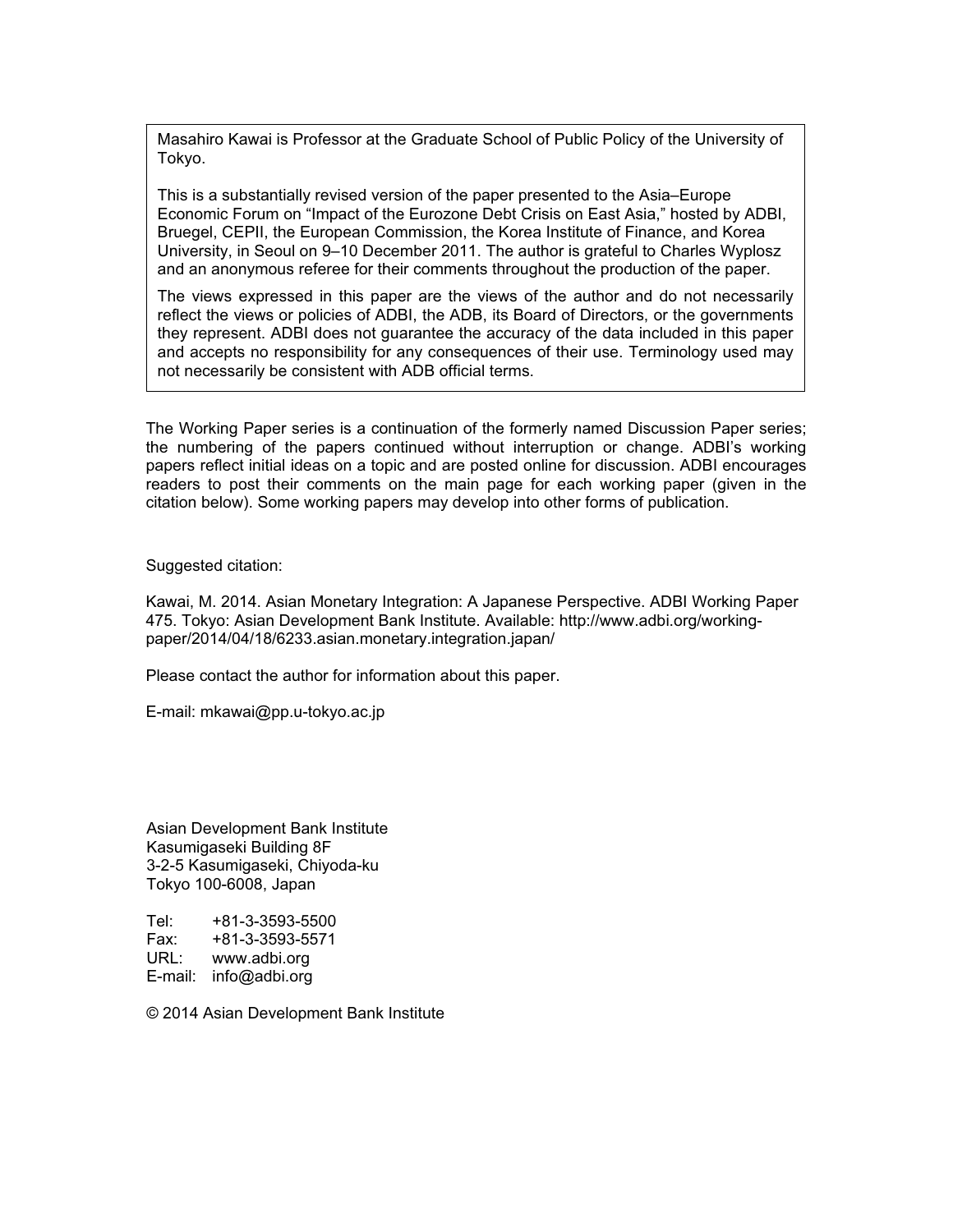#### **Abstract**

This paper discusses Japan's strategy for Asian monetary integration. It argues that Japan faces three major policy challenges when promoting intraregional exchange rate stability. First, there must be some convergence of exchange rate regimes in East Asia, and the most realistic option is for the region's emerging economies to adopt similar managed floating regimes—rather than a peg to an external currency. This requires major emerging economies—particularly the People's Republic of China (PRC)—to move to a more flexible regime vis-à-vis the US dollar. Second, given the limited degree of the yen's internationalization and the lack of the renminbi's (or the prospect of its rapid) full convertibility, it is in the interest of East Asia to create a regional monetary anchor through a combination of some form of national inflation targeting and a currency basket system. Emerging economies in the region need to find a suitable currency basket for their exchange rate target, such as a special drawing rights-plus (SDR+) currency basket—i.e., a basket of the SDR and emerging East Asian currencies. Third, if the creation of a stable regional monetary zone is desirable, the region must have a country or countries assuming a leadership role in this endeavor. There is no question that Japan and the PRC are such potential leaders, and the two countries need to collaborate closely with each other.

To assume a leadership role, together with the PRC, in creating a stable monetary zone in Asia, Japan needs to make significant efforts at the national and regional levels and further strengthen financial cooperation. Practical steps that Japan could take include (i) restoring sustained economic growth through Abenomics; (ii) transforming Tokyo into a globally competitive international financial center; (iii) further strengthening regional economic and financial surveillance (Economic Review and Policy Dialogue and ASEAN+3 Macroeconomic Research Office) and regional financial safety nets (Chiang Mai Initiative Multilateralization) and creation of an Asian currency unit index; and (iv) launching serious policy discussions focusing on exchange rate issues to achieve intraregional exchange rate stability.

**JEL Classification:** F31, F32, F33, F42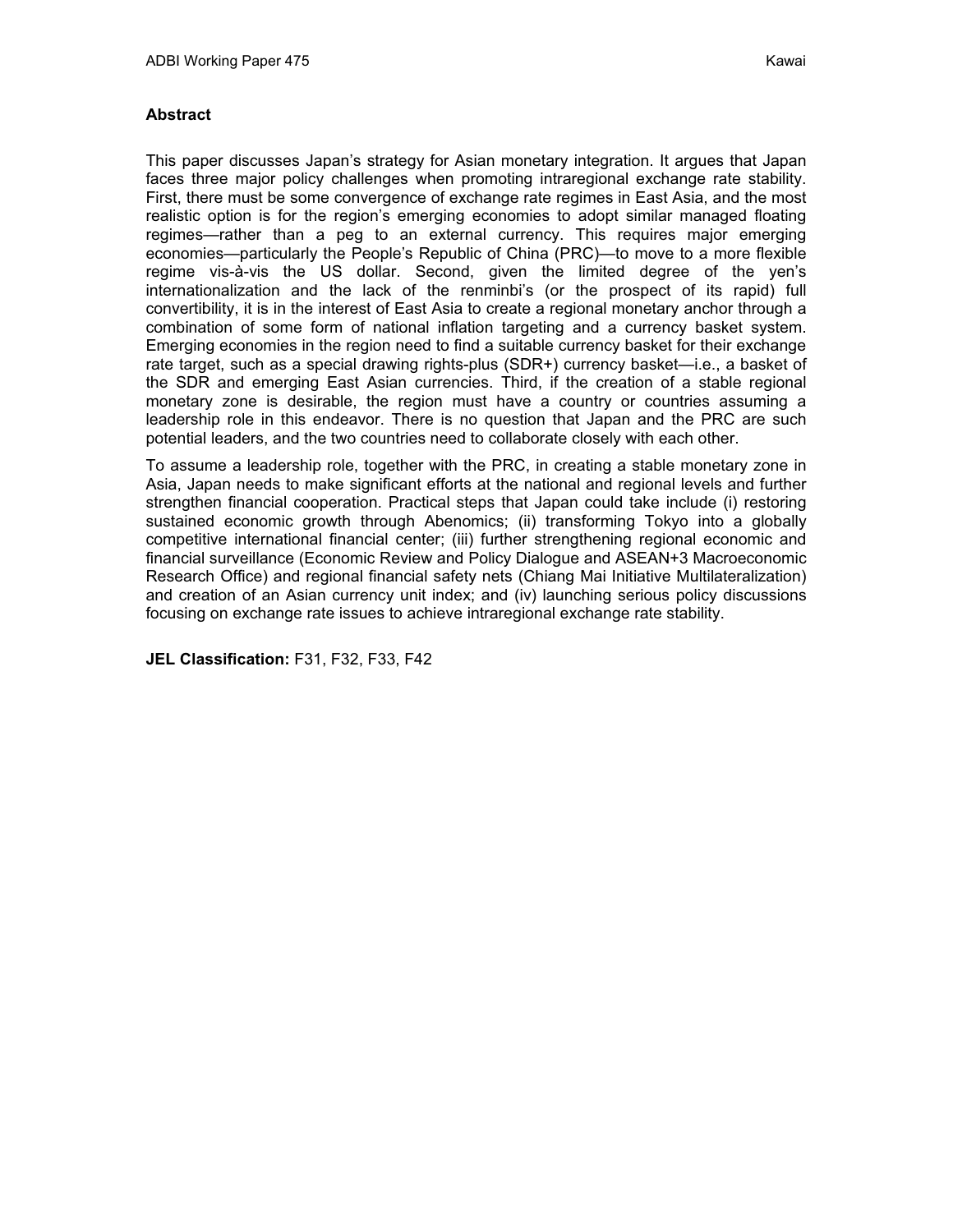# **Contents**

| 1. |                   |                                                                         |  |  |  |  |  |  |  |
|----|-------------------|-------------------------------------------------------------------------|--|--|--|--|--|--|--|
| 2. |                   |                                                                         |  |  |  |  |  |  |  |
|    | 2.1<br>2.2<br>2.3 |                                                                         |  |  |  |  |  |  |  |
| 3. |                   |                                                                         |  |  |  |  |  |  |  |
|    | 3.1<br>3.2<br>3.3 | Importance of Intraregional Exchange Rate Stability for Japan  19       |  |  |  |  |  |  |  |
| 4. |                   |                                                                         |  |  |  |  |  |  |  |
|    | 4.1<br>4.2<br>4.3 | Transforming Tokyo into a Competitive International Financial Center 22 |  |  |  |  |  |  |  |
| 5. |                   |                                                                         |  |  |  |  |  |  |  |
|    |                   |                                                                         |  |  |  |  |  |  |  |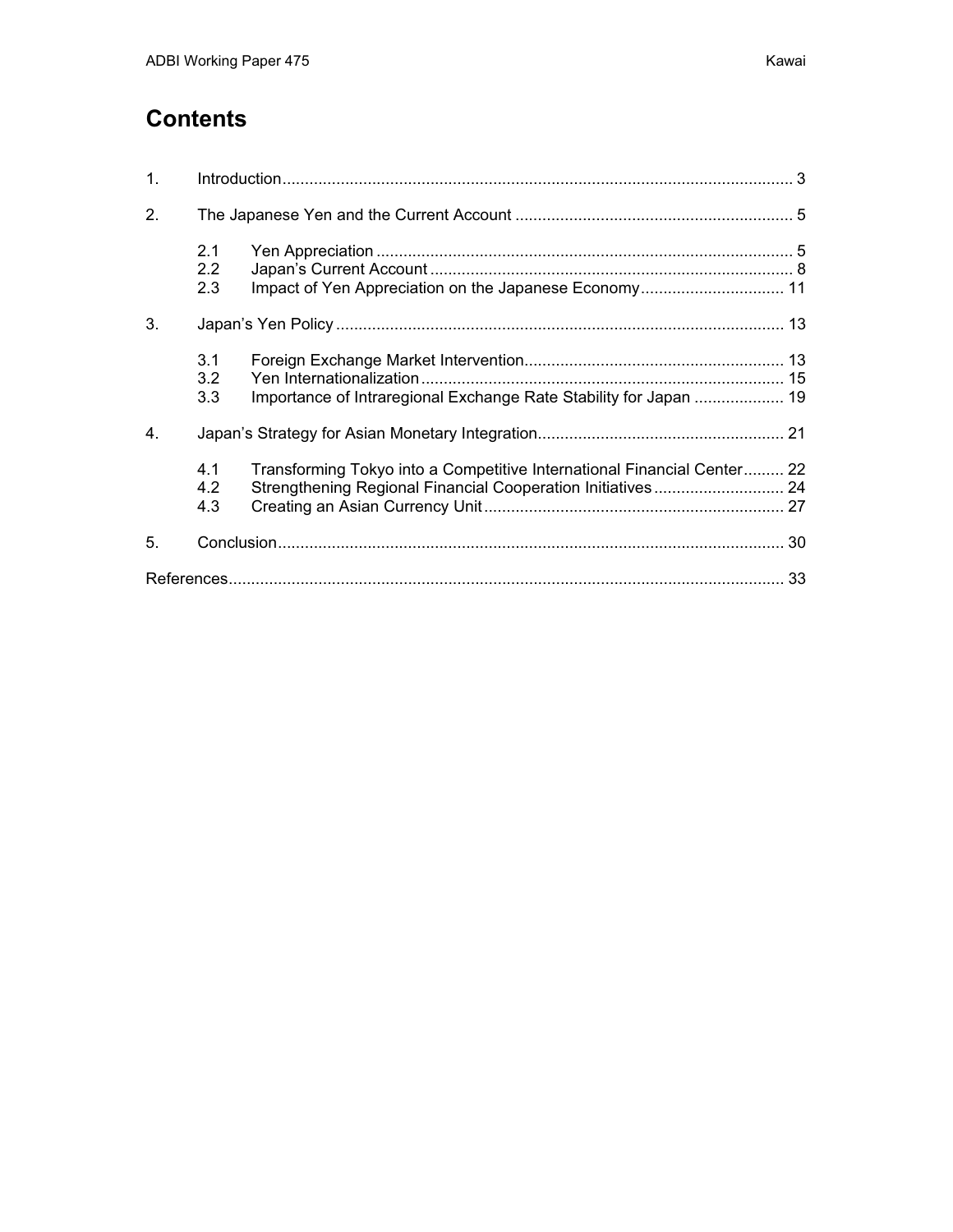$\overline{a}$ 

# **1. INTRODUCTION**

In recent years, East Asia has seen rapid advances in market-driven economic integration through cross-border trade, investment, and finance. Following Japan, the Asian newly industrialized economies (NIEs: Hong Kong, China; the Republic of Korea; Singapore; and Taipei,China), and middle-income Association of Southeast Asian Nations (ASEAN) member states, the People's Republic of China (PRC) is the most recent participant in this integration process. This growing trade and foreign direct investment (FDI) integration has led to the formation of a regional production network, with supply chains spanning throughout East Asia.<sup>1</sup> Japanese multinational corporations (MNCs), with significant presence in the region thanks to their advanced technological capabilities, have played a key role in creating and supporting these production supply chains. Financial integration has also progressed, albeit to a more limited extent than trade and FDI integration, due to limited financial market development and opening in many developing economies in the region.

Reflecting such rising economic integration through trade, FDI, and finance, macroeconomic interdependence has deepened in East Asia. The high and rising degree of economic interdependence in East Asia suggests that it is increasingly important for the region's economies, including Japan, to avoid disruptive exchange rate volatility and to achieve intraregional exchange rate stability.<sup>2</sup> The reason is that intraregional currency stability is conducive to more active trade and FDI and thus the more efficient workings of the supply chains.

In reality, however, the region remains characterized by diverse, uncoordinated exchange rate arrangements. Japan and the PRC, the two dominant countries in East Asia, have respectively adopted an exchange rate regime akin to a pure float and a tightly managed US dollar-based regime. Most other economies—except for the small open economies of Brunei Darussalam and Hong Kong, China, both of which have adopted currency board systems—employ intermediate regimes of managed floating with the US dollar as the most important anchor currency. As it is becoming difficult to maintain intraregional rate stability through the traditional policy of dollar pegs, it would be desirable to develop a regional framework for exchange rate policy coordination in East Asia. The PRC aggressively pursues renminbi (RMB) internationalization and may wish to create a RMB-based monetary system in the region. From a Japanese perspective, the yen could hopefully be an organizing currency for the region's monetary policy coordination as it is the region's only international—particularly reserve—currency.

A group of international experts (Angeloni et al. 2011; Eichengreen 2011; Subramanian 2011) hold the view that the RMB will play the role of a dominant international currency in Asia. Indeed, building on an impressive economic performance, the PRC authorities have adopted a strategy to internationalize the RMB using a two-track approach: the first is to promote the international use of the RMB through its use in trade and investment settlements, the establishment of offshore markets for bank deposits and bonds in Hong Kong, China, and bilateral currency swap arrangements; and the second is to achieve capital account convertibility through gradual liberalization of

 $1$  In this paper, East Asia includes the so-called ASEAN+3 countries (the 10 ASEAN member states plus the PRC, Japan, and the Republic of Korea); Hong Kong, China; Taipei,China; and India.

 $^2$  Some key policy makers in East Asia are even more vocal about the need to create a monetary union in the region (e.g., Chino 2004; Kuroda 2004). The recent eurozone financial crisis revealed clearly that forging a regional monetary union is a much more challenging task than previously thought.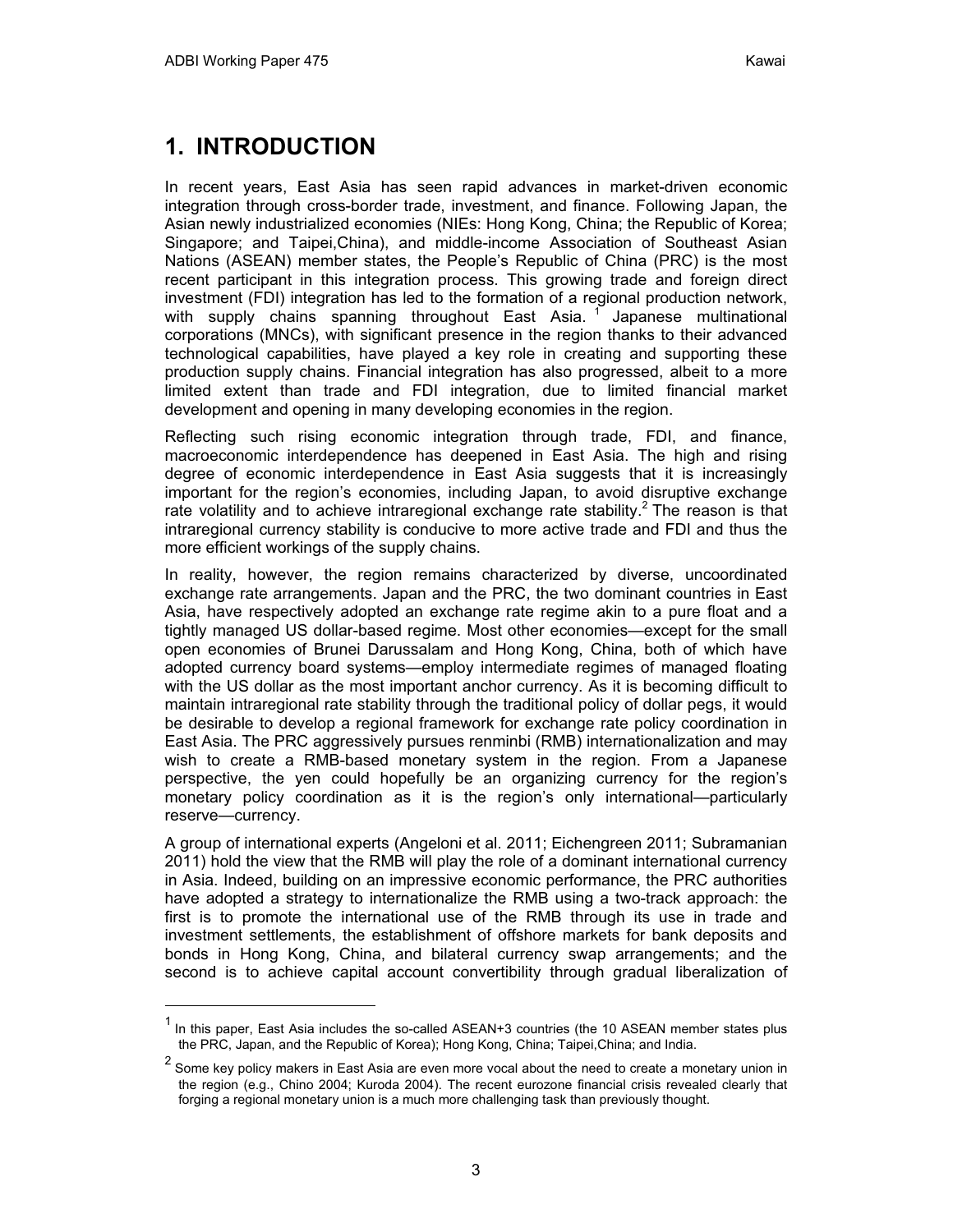international capital and financial flows. According to this view, East Asia will be a RMB zone where substantial amounts of trade and investment transactions may be conducted in RMB. On the other hand, another group of economists is much less optimistic about the prospect of RMB internationalization. The PRC faces enormous economic, social, and political challenges domestically, and it is by no means certain that the RMB will become the most prominent international currency in East Asia. According to this second view, over the next decade or two at least, it is highly unlikely that the RMB can establish itself as a credible international currency with full capital account convertibility. Even if RMB internationalization is successful, it may take much longer than optimists expect. Under this scenario, there is a case for developing a basket of East Asian currencies—such as an Asian currency unit (ACU)—as the region's common reference currency. If the second view is more valid than the first, creating an ACU would be desirable not only for the PRC and Japan but also for East Asia as a whole.

This paper focuses on Japan's strategy for Asian monetary integration and asks the following questions:

- What has been the problem with Japan's initiative to internationalize the yen?
- What should Japan do to promote intraregional exchange rate stability?
- What are the steps for strengthening foundations for regional exchange rate policy coordination? What types of institutional support are needed for this purpose?
- What are the most serious impediments to such steps?

Essentially, Japan faces three major policy challenges when promoting intraregional exchange rate stability. First, there must be some convergence of exchange rate regimes in East Asia, and the most realistic option is for the region's emerging economies to adopt similar managed floating regimes—rather than a peg to an external currency. This requires major emerging economies—particularly the PRC—to move to a more flexible regime vis-à-vis the US dollar. The PRC needs to be convinced that a more flexible exchange rate is in its interest as well as of the region as a whole. Second, given the limited degree of internationalization of the yen and the lack of that of the RMB (or the prospect of its rapid) full convertibility, it is in the interest of East Asia to create a regional monetary anchor through a combination of some form of national inflation targeting and a currency basket system. Emerging East Asian economies need to find a suitable currency basket for their exchange rate target, such as a special drawing rights-plus (SDR+) currency basket (i.e., a basket of the SDR and emerging East Asian currencies). Third, if the creation of a stable regional monetary zone is desirable, the region must have a country or countries assuming a leadership role in this endeavor. There is no question that Japan and the PRC are such potential leaders, and the two countries need to collaborate closely with each other. Japan also needs to transform Tokyo into a world-class international financial center and further internationalize the yen in order to play a joint leadership role with the PRC.

The paper is organized as follows. Section 2 reviews the recent developments of Japan's exchange rate, its current account balance, and real economic activity. Section 3 discusses Japan's policy challenges in the areas of exchange rates, yen internationalization, and relationships with other East Asian economies. Section 4 explores Japan's strategy for East Asian monetary integration from the perspectives of transforming Tokyo into an international financial center, creating an ACU as Asia's regional currency basket, and supporting regional financial and currency stability. It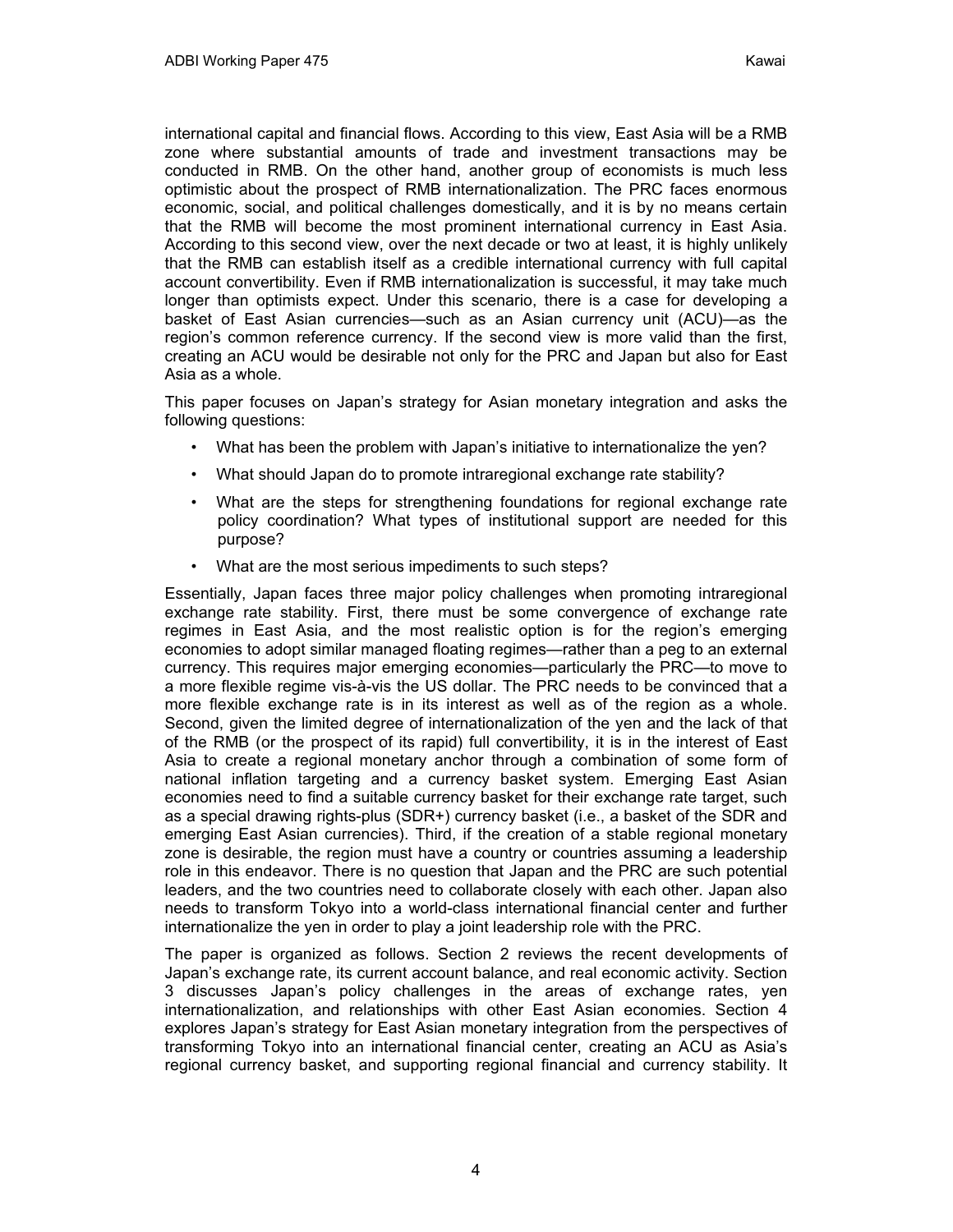also identifies policy steps for exchange rate policy coordination that could lead to stable intraregional exchange rates. Section 5 provides concluding remarks.

# **2. THE JAPANESE YEN AND THE CURRENT ACCOUNT**

# **2.1 Yen Appreciation**

The Japanese yen has been appreciating in terms of both nominal and real (effective) exchange rates as a trend over the last 40 years. This chronic appreciation trend has been a defining feature even during the periods of the "lost decade" of the 1990s, the global financial crisis of 2007–2009, and the post-triple disaster in 2011. In addition, despite the pressures from an aging population and rapidly rising public debt, the yen remained strong rather than collapsed. The launch of Abenomics in 2013 has reversed this trend, but it remains to be seen whether this is long-lasting or short-lived. We first examine why the yen appreciation trend persisted until late 2012 and then discuss the recent yen depreciation under Abenomics.

## **2.1.1 Factors behind Yen Appreciation**

One important factor behind the nominal appreciation of the yen is Japan's low inflation or deflation, which has reduced relative prices in Japan over time. Figure 1 plots the nominal yen/US dollar exchange rate and the relative producer price index (PPI) and consumer price index (CPI) between Japan and the United States (US). The downward trends of the relative prices match the appreciation trend of the yen on average. Japan's relative price decline reflects the relative tightness of Japanese monetary policy vis-à-vis the US.



**Figure 1: Nominal Yen Appreciation Matched by Relative Price Deflation** 

CPI = consumer price index, PPI = producer price index.

Source: International Monetary Fund, International Financial Statistics.

A factor behind the real yen appreciation trend is the persistent current account surplus (see next subsection). Waves of yen rate appreciation seem to be associated with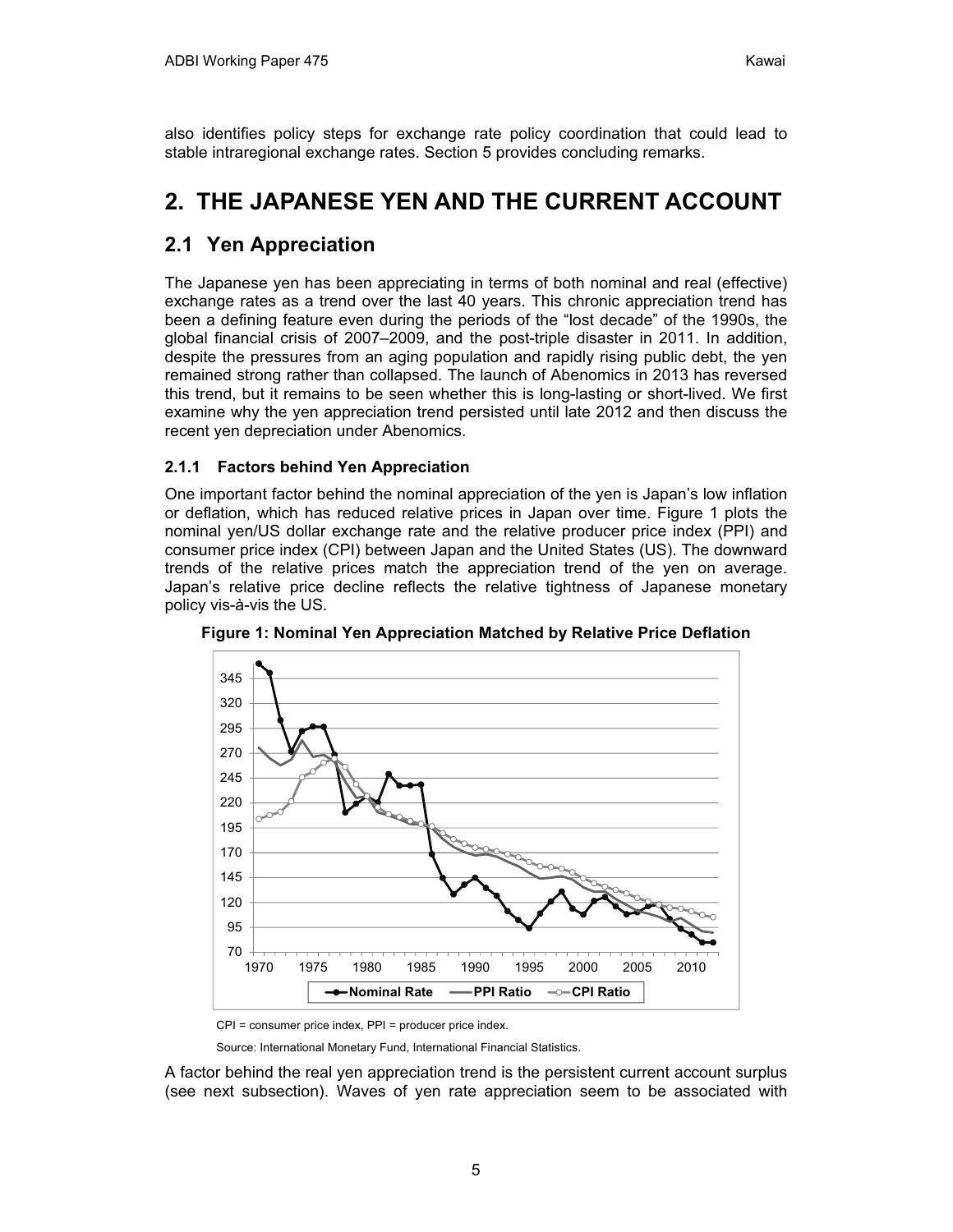changes in the current account balance; with a rising current account surplus, the yen tended to appreciate and vice versa. This phenomenon is consistent with what McKinnon (2005) called "conflicted virtue;" that is, as Japan ran current account surpluses by saving more than investing domestically and thus accumulated net external assets, the real exchange rate tended to appreciate and reduce the yen value of net external assets, thereby inducing further savings, current account surpluses, and yen appreciation.

Noteworthy is the fact that, even during the global financial crisis of 2007–2009 and the post-triple disaster period of 2011, the yen appreciated.

Surprisingly, the global financial crisis initially caused the US dollar to appreciate against most currencies, except the yen. The reason for the US dollar appreciation was that cash-short US financial firms repatriated massive amounts of US dollar liquidity back to the US from the rest of the world, putting upward pressure on the dollar.<sup>3</sup> In Asia, for example, the Republic of Korea saw rapid liquidity outflows, sharp currency depreciation, and a large loss of foreign exchange reserves, experiencing a mini-won crisis. There was, however, no significant liquidity repatriation from Japan to the US; instead, there was an unwinding of yen carry trades—i.e., reversals of capital outflows from Japan to high-yield countries and repatriations of funds back to Japan—causing yen appreciation.

There may have been a safe haven effect as well; the Japanese economy was not growing, but its growth prospect was deemed better than those of the crisis-affected US and Europe—given the latter's problems, among others, deep banking sector problems and sharp economic contractions—and thus attracted fund flows to Japan. When the US Federal Reserve adopted an easy monetary policy, particularly quantitative monetary easing in March 2009, the US dollar began to depreciate and the yen continued to appreciate.<sup>5</sup>

Following the triple disaster of the Great East Japan Earthquake in March 2011, the yen once again appreciated with the expectation of Japanese insurance firms' repatriation of their funds from their investment destinations abroad. Together with the further deepening of the eurozone financial crisis, the yen continued to appreciate, breaking the historical record reached in April 1995. The monthly average exchange rate reached 76.8 yen/US dollar (September 2011) while the previous peak was 83.7 yen/US dollar (April 1995).

#### **2.1.2 Public Debt and the Yen**

 $\overline{a}$ 

Despite the pressures from an aging population and the rising public debt, the yen remained strong. The general government public debt-to-gross domestic product (GDP) ratio likely reached 227% (for gross debt) and 144% (for net debt) at the end of

 $3$  There were carry trades between the US dollar and most other currencies in the form of borrowing in low-cost US dollar instruments and investing in higher-yield currencies during 2002–2007. The global financial crisis caused a rapid unwinding of these carry trades, a massive repatriation of funds back to the US, and a consequent appreciation of the US dollar.

 $^4$  The short-term yen interest rate was near zero and, as a result, there were no carry trades of borrowing in US dollar and investing in yen. There were, however, carry trades between the yen and several currencies in Asia and the Pacific—such as the won, the Australian dollar, and the New Zealand dollar and the US dollar, in the form of borrowing in yen and investing in these currencies. The unwinding of the yen carry trades caused appreciation of the yen.

 $^5$  Soon after this first round of quantitative easing (QE1) policy was introduced, US dollar liquidity started to flow out of the US to the rest of the world, particularly to emerging economies with strong growth prospects. This put upward pressure on the currencies of these economies as well as Japan.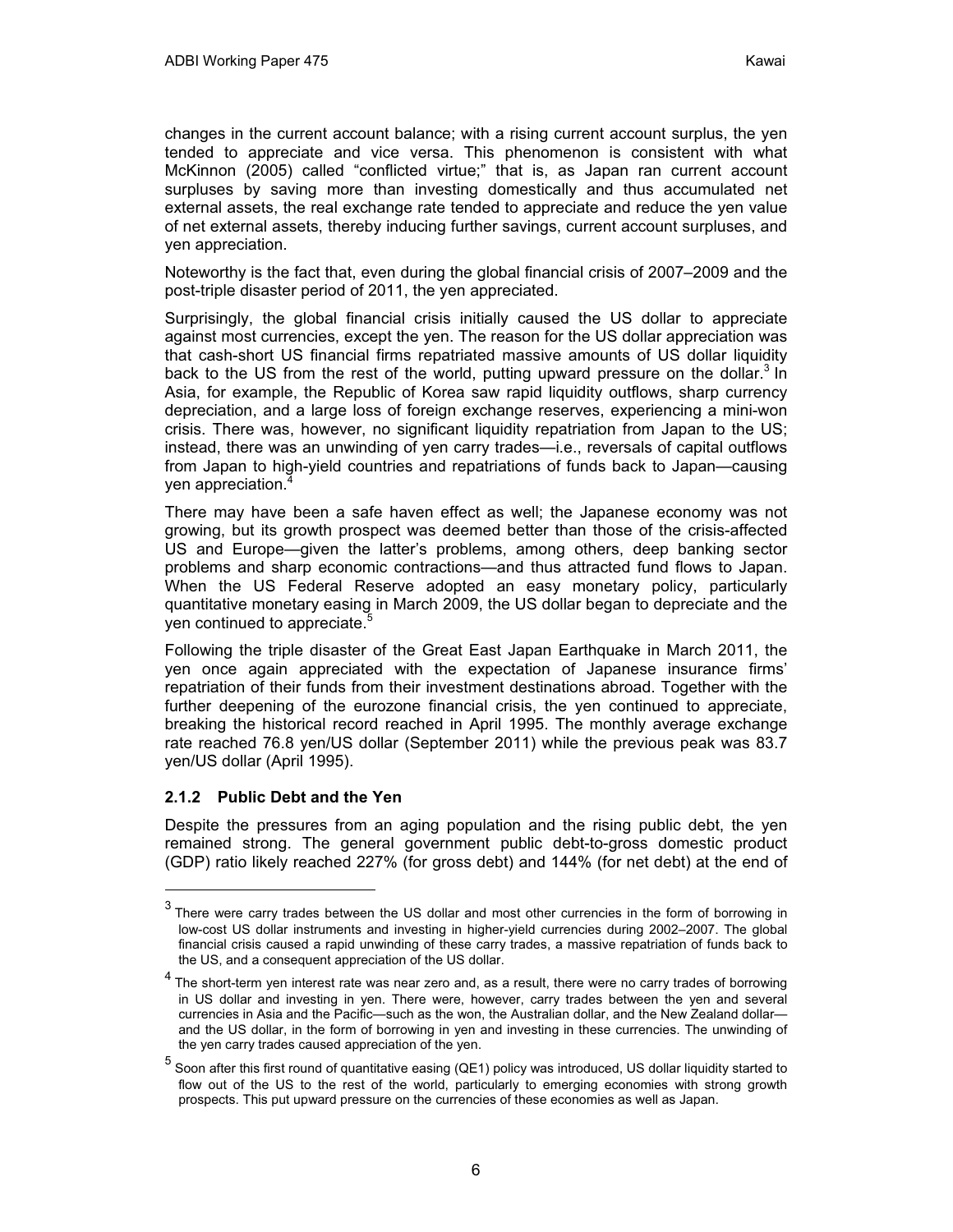$\overline{a}$ 

2013 (OECD 2013) and continues to rise. The consensus view is that the fiscal position and public debt are clearly unsustainable, although the market has not shown any sign of concern. Indeed, the government's net debt interest payments were only 1.0% of GDP in 2013, while the Organisation for Economic Co-operation and Development (OECD) average was 2.0% of GDP.

There are several factors underlying this favorable market reaction. First, most sovereign debt, particularly long-term Japanese government bonds (JGBs), is held by Japanese investors, and foreign ownership is only about 10%. This prevents flight of investment, particularly by Japanese banks, away from sovereign debt to foreign financial assets. Second, the current account is still in surplus, implying that Japan does not have to rely on foreign borrowing to finance fiscal deficits. This provides market confidence that further debt issuance can still be financed domestically without much difficulty. Third, room exists for substantial fiscal consolidation through an increase in the consumption tax rate, which is currently only 5%. $^6$  Japan could raise the consumption tax rate to 20%, which is the norm in western European countries, thereby generating a total tax revenue of 55 trillion yen (roughly 11% of GDP) and contributing to fiscal consolidation.

However, the issue is one of multiple equilibria. Once market participants lose confidence in the sustainability of public debt for some reason—for example, the current account turning into a deficit—they may start selling debt instruments for fear of capital loss, forcing the JGB price down and the interest rate up. In this sense, expectations can be self-fulfilling. Such market developments would further increase fiscal deficits by magnifying interest payments on JGBs, threaten the health of the banking system as many banks hold massive amounts of sovereign debts, and likely cause a financial and economic crisis.

#### **2.1.3 The People's Republic of China's Industrialization and Japan's Trade Structure**

The rapid emergence of the PRC as a large, low-cost supplier in the world economy may have created a deflationary impact on the rest of the world, particularly Japan, and yen appreciation pressure. Hirakata, Iwasaki, and Kawai (2014) analyze empirically the impact of a supply shock in emerging economies on Japan's inflation rate, using the panel instrumental variable method developed by Auer and Fischer (2010). They find that the impact on Japan was deflationary and that it was larger in Japan than in the US and Europe.

Hirakata, Iwasaki, and Kawai (2014) also examine the impact of the PRC's supply shock on the yen rate by using a three-country dynamic stochastic general equilibrium (DSGE) model, which replicates the trade relationships among Japan, the PRC, and the US and the existing exchange rate arrangements.<sup>8</sup> Using simulation analysis, they

 $^6$  The government decided to raise the consumption tax rate to 8% in April 2014 and further to 10% in October 2015.

 $^7$  In Japan, government total outlays as a share of GDP are not particularly high; they were 43% in 2013, roughly the same as the OECD average of 42%. In contrast, government revenues were low at 33% of GDP in 2013, while their OECD average is 37% of GDP. Thus, the first challenge for Japan in its efforts at fiscal consolidation would be to raise government revenues.

 $^8$  The model assumes vertical specialization of trade between Japan and the PRC: Japan produces and exports highly sophisticated parts and components to the PRC; the PRC produces final manufacturing goods, by assembling parts and components, and then exports final goods to Japan and the US; and the US has no competitive advantage in the production of parts and components or final goods. The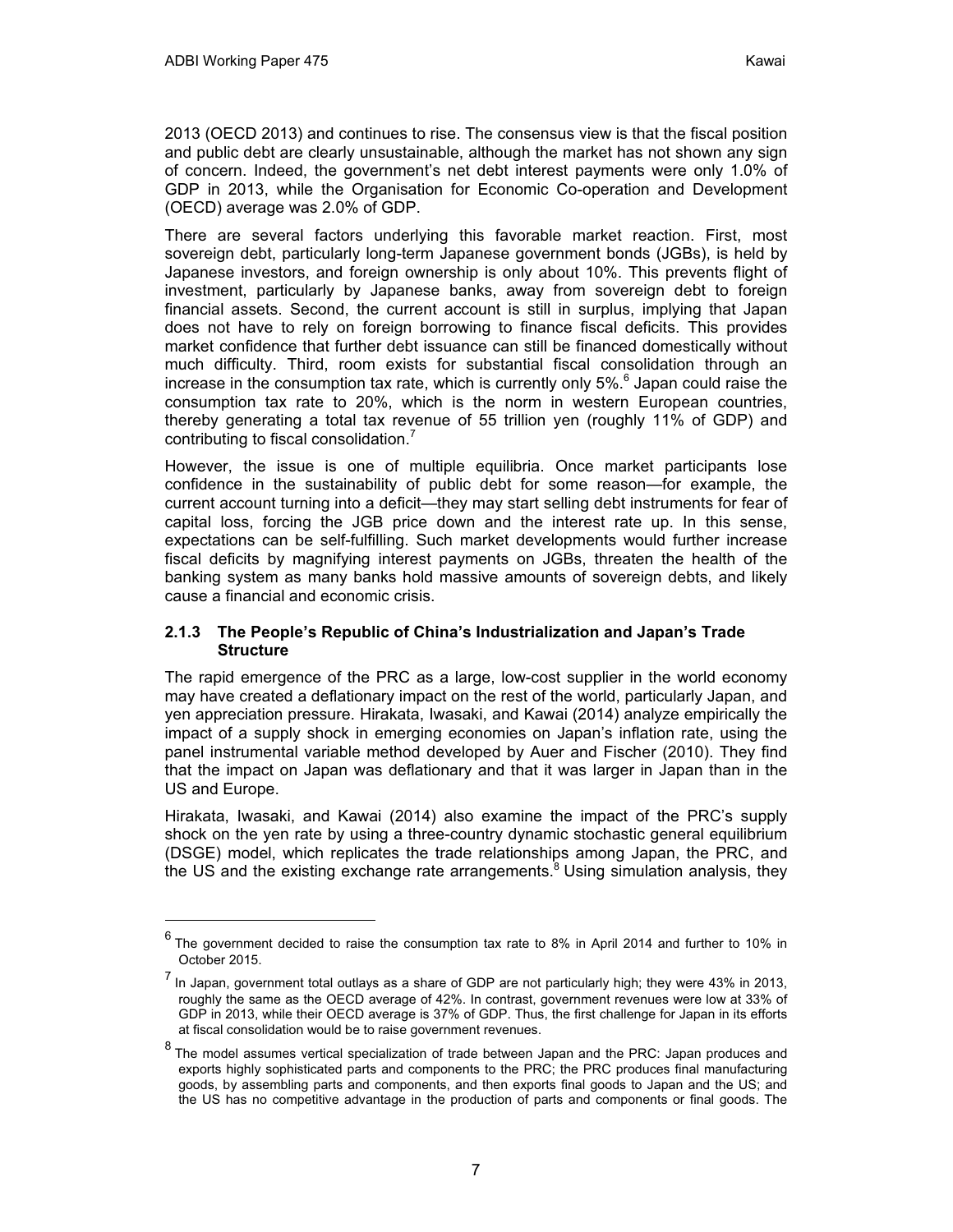find that a positive supply shock to the PRC's final goods sector stimulates its production of final goods and its imports of parts and components from Japan, generates trade surpluses in Japan and the PRC and a trade deficit in the US, and causes the yen to appreciate vis-à-vis the US dollar. The yen appreciates largely because Japan runs a trade surplus against the US, as the nominal value of the RMB cannot appreciate against the US dollar because of the fixed exchange rate assumption. In Japan and the US, price deflation takes place and Japan's deflation is more severe than US deflation.

The observation of a long-term yen appreciation trend is consistent with these simulation results, which showed that emerging economies' rise in the global economy, represented as persistent supply shocks, would create yen appreciation because Japan is a competitive producer of parts and components for the supply chain countries and adopts a free float for the yen, while the US dollar is an anchor currency for many emerging economies.

### **2.1.4 Launch of Abenomics and Yen Depreciation**

The second Abe Cabinet, formed at the end of 2013, adopted "Abenomics" comprising "three arrows" to revitalize the Japanese economy: a combination of more aggressive monetary policy easing by the Bank of Japan (BOJ), flexible fiscal policy (a fiscal stimulus), and structural reforms to boost Japan's productivity. The new BOJ Governor, Haruhiko Kuroda, implemented aggressive monetary policy easing of a "different dimension" in April 2013—called quantitative and qualitative easing (QQE)—to achieve an inflation target of 2% within 2 years.

One important way of making monetary policy effective was to affect asset prices through the expectations channel, backed by its behavior. That is, even before the BOJ QQE policy was announced, Japanese stock prices had begun to rise and the yen rate had begun to depreciate in late 2012 when the victory of the Liberal Democratic Party in the general election was widely anticipated. Governor Kuroda then indicated that there was a fundamental regime change in monetary policy making to create a sustained rate of inflation of around 2% so that people should start behaving differently.

As a result, 2013 saw a reversal of yen movements toward depreciation and a rise in stock prices. Although these new trends were adversely affected on 23 May by Federal Reserve Board Chairman Ben Bernanke's indication of the tapering of quantitative easing, they recovered and returned in the new direction. It is interesting to observe that yen rate and stock price movements are closely related. There is a strong indication that the stock market surge in Tokyo and the yen depreciation trend were driven primarily by foreign investors, particularly foreign hedge funds. The new yen depreciation trend will likely be sustained over a long period.

# **2.2 Japan's Current Account**

## **2.2.1 Persistent Current Account Surpluses**

Japan has experienced sizable current account surpluses since the 1980s (Figure 2) although the size of the surplus has fluctuated over time in a cyclical way. The current account balance improved sharply from a small deficit (1.1% of GDP) recorded in 1980 to a large surplus (4.2% of GDP) reached in 1986. The balance then declined toward 1990 and exhibited cyclical fluctuations throughout the 1990s and 2000s. The balance

model also assumes that the central banks of Japan and the US set the respective policy interest rates following the Taylor rule, while the central bank of the PRC pegs the currency to the US dollar.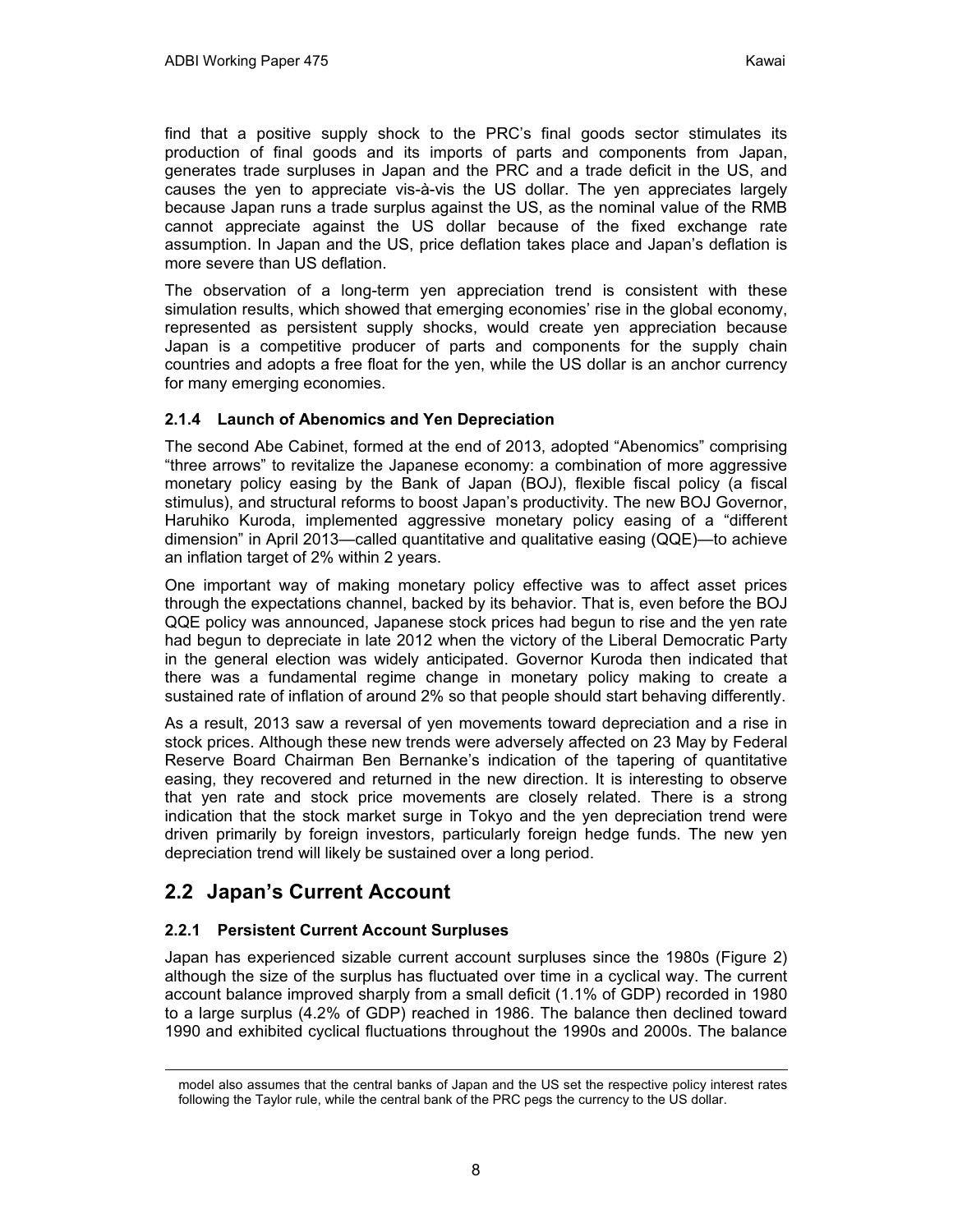began to widen substantially again from a moderate surplus (2.1%) in 2001 to a record large surplus (4.8%) in 2007, followed by a trend decline afterward.



**Figure 2: Japan's Current Account and Its Composition** (% of GDP)

Sources: Bank of Japan, Balance of Payments Statistics; Cabinet Office.

There has been a shift in the composition of the current account surplus. In earlier years, a substantial part of the current account surplus was from the goods trade balance, while the services trade balance has long been in deficit at a relatively stable level of 1% of GDP. In more recent years, the source of the current account surplus has shifted to a surplus in net investment income, which has reached around 3% of GDP, far exceeding a surplus in the goods trade balance. The large investment income surplus is a result of the accumulation of net external assets, which have risen significantly from a mere 2.5 trillion yen (1% of GDP) in 1980 to 296 trillion yen (62% of GDP) in 2012. It is expected that Japan will continue to earn a high level of net investment income from abroad, while its size can rise or fall as a share of GDP depending on the yen's exchange rates against the US dollar and other major currencies in which the assets are held.

The surplus in the goods trade balance has been on a declining trend since the eruption of the global financial crisis. In 2011, the goods trade balance registered a deficit for the first time since the last deficit in 1963 (0.2% of GDP), mainly due to the increased imports of liquefied natural gas (LNG), petroleum, and other sources of energy for electricity power generation, required by the stoppage of almost all nuclear power reactors following the failure of the Fukushima Daiichi Nuclear Power Plant in March 2011. The deficit was also partly due to the reduced exports of manufacturing products following the disruptions of supply chains hit by the tsunami in the Tohoku area and a rapid yen rate appreciation.

#### **2.2.2 Impact of Real Yen Appreciation on Net Exports**

Movements in the real exchange rate have played a significant role in promoting adjustment of the current account. To quantify the impact of real exchange rate changes on external rebalancing, Kawai and Takagi (2013) consider a vector

GDP = gross domestic product.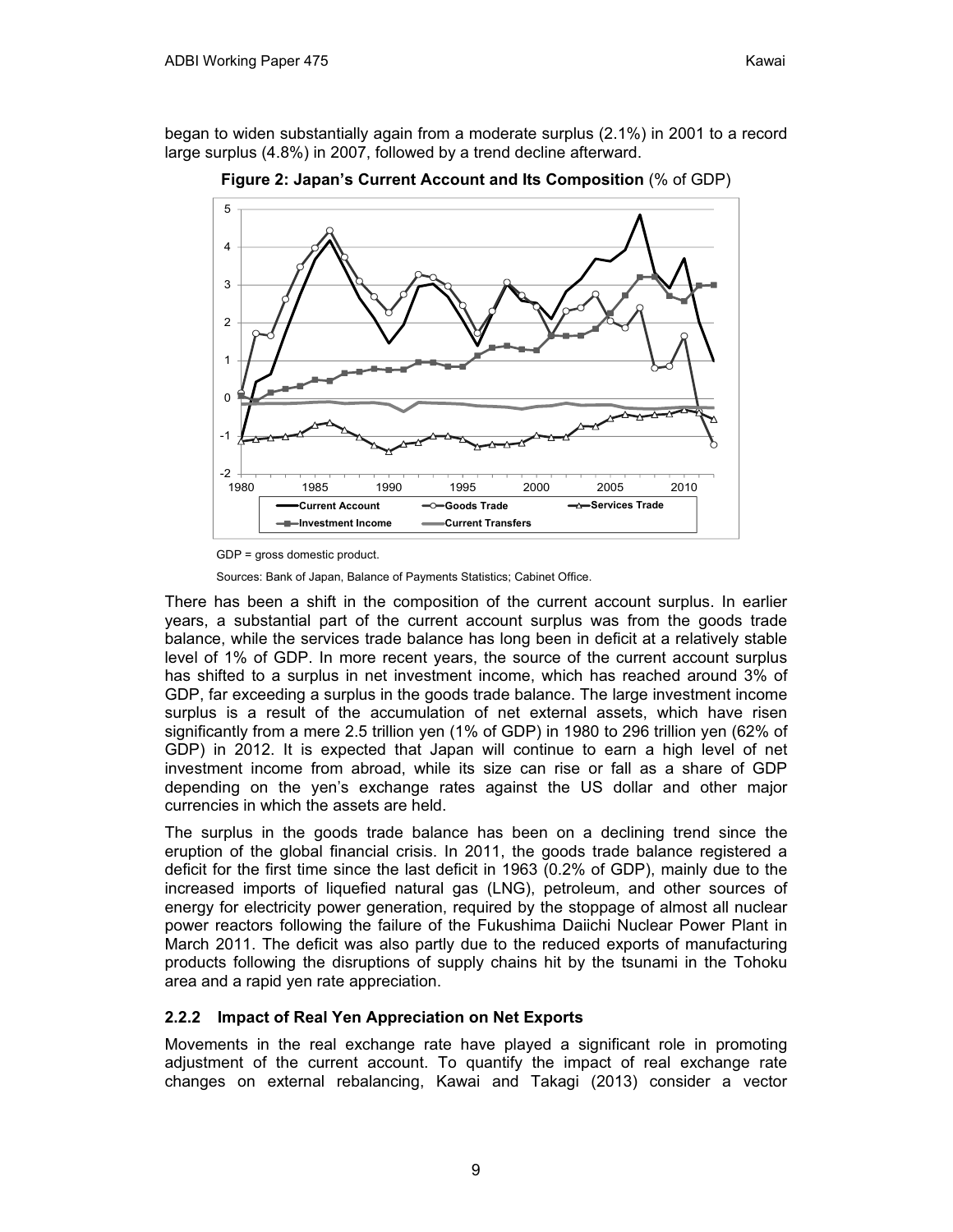$\overline{a}$ 

autoregressive (VAR) model of Japanese net exports as a percentage of GDP, Japan's real GDP growth less world GDP growth (RY), and Japan's real effective exchange rate (REER), and examine the impact of the REER shock on net exports.  $9$  The estimated VAR model reveals several points. First, the estimated coefficient of the lagged RY and REER variables have the expected (negative) signs, suggesting that faster growth in Japan or real yen appreciation causes net exports to decline, though only the estimated coefficient of one-period lagged REER is statistically significant. Second, the negative impact of a REER shock on net exports lasts for up to only 3 years, while about 20% of the variance of net exports can be explained by the variance of the REER during the current period, with the percentage increasing to 50% in 3 years before declining to 40%.

These findings indicate that changes in the REER have a statistically significant, predictable impact on Japan's net exports, though the impact is temporary and lasts only for about 3 years. They also suggest that Japan's external balance over the medium to long term depends largely on the fundamental determinants of domestic savings and investment, independently of cyclical or transitory factors.

#### **2.2.3 Prospects for Japan's Current Account**

In considering the future prospects for Japan's current account, three fundamental factors—net savings of the public, the corporate, and the household sector—need to be examined.

First, given the large gross public debt amounting to 227% of GDP, the public sector is expected to go through significant fiscal consolidation to maintain debt sustainability. Fiscal consolidation is expected to be achieved mainly through increases in tax revenues and partly through containment of public expenditures. This is the only way to avoid the kind of debt crisis observed in Greece in 2010–2011. This suggests that public sector net savings will likely increase in the future, contributing to an increase in national savings over investment.

Second, the corporate sector has seen positive net savings since the second half of the 1990s. It had accumulated large retained earnings to the tune of 300 trillion yen by March 2013. This is largely due to the need for the corporate sector to repay debt incurred during the period of asset price bubbles in the late 1980s, as well as and low corporate domestic investment because of stagnant domestic economic activity,  $10$  a shift of manufacturing production abroad, and the prospective population decline. Once the Japanese economy recovers from the two lost decades, corporate investment is expected to recover as well, thereby reducing corporate net savings.

Third, the household sector has experienced a trend decline in net savings since the 1990s. This declining trend can largely be explained by demographic changes, i.e., increases in the aged population and declines in the working-age population. Net savings have declined despite the presence of counterbalancing factors, such as greater future uncertainty associated with debt sustainability concerns and the declining trust in social safety nets due to the deterioration of public finances. As these concerns abate under the scenario of fiscal consolidation, the household sector net savings are expected to further decline.

 $<sup>9</sup>$  A qualitatively similar result was obtained using the current account balance instead of net exports.</sup> However, the estimated model fits considerably better when net exports are used.

<sup>&</sup>lt;sup>10</sup> Japan's corporate investment as a ratio of GDP has been declining as a trend since the early 1990s. Its net investment, i.e., gross investment net of capital depreciation, became negative in 2009.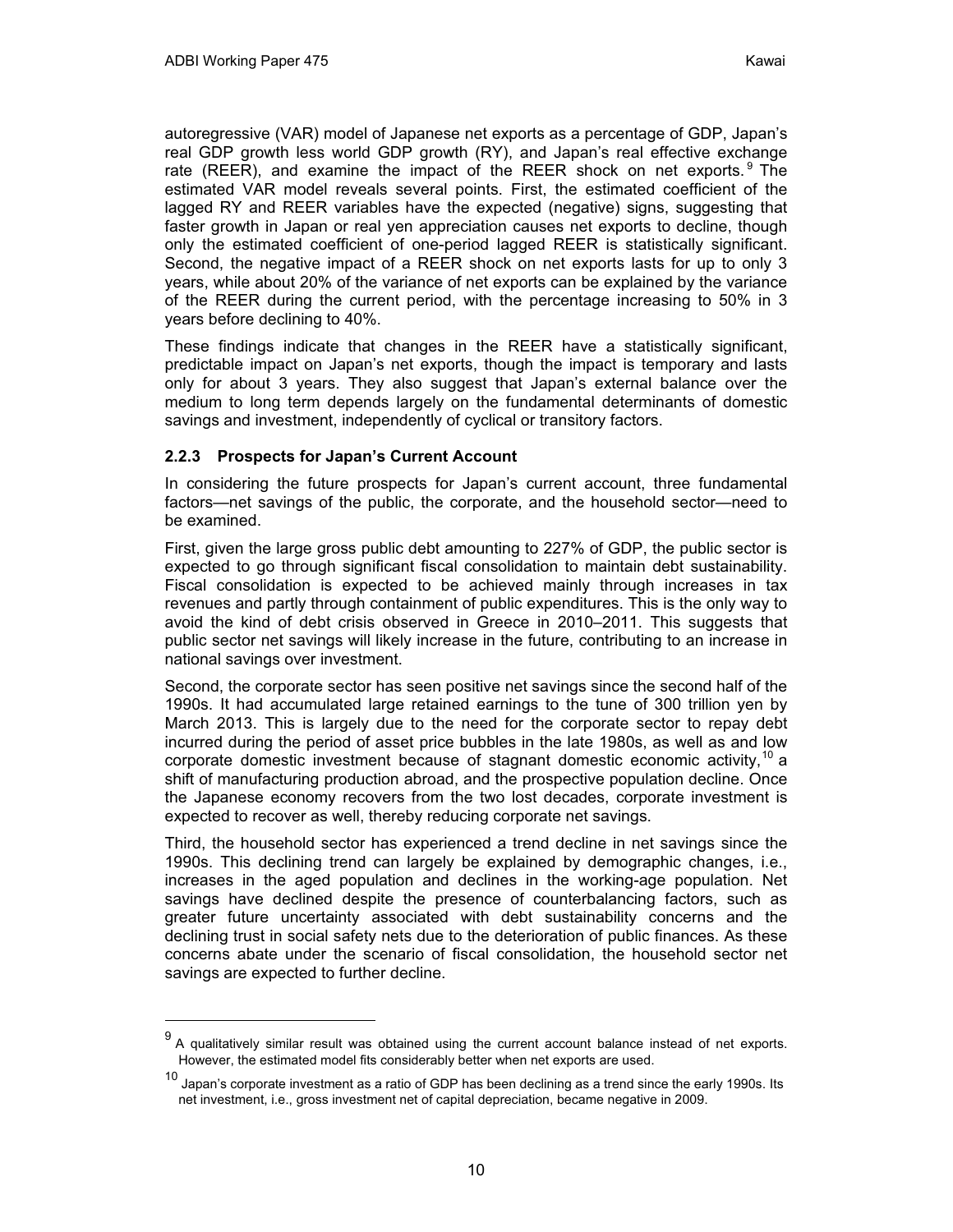The increase in public net savings will be offset by a decline in corporate and household net savings, with an ambiguous impact on overall national net savings or the current account balance. Under the reasonable scenario that the demographic factors eventually dominate the fiscal consolidation factor, current account surpluses will likely vanish and even current account deficits may emerge. Given that the net investment income balance will remain positive, this implies that the goods trade balance is expected to further deteriorate to deficits in the future. Thus, the Japanese economy needs to depend increasingly on the nontradable goods sector for domestic production and employment, while focusing on higher value-added manufacturing activities.

# **2.3 Impact of Yen Appreciation on the Japanese Economy**

## **2.3.1 Yen Appreciation and Japanese Manufacturing**

Real effective yen appreciation has had a significant negative impact on the Japanese manufacturing sector and its overall economic activity, while yen depreciation has had a positive impact. The recent global financial crisis and the eurozone financial crisis have been associated with rapid yen appreciation, aggravating negative impacts on the Japanese economy. The business sector has been hit by the high yen in recent years. However, according to the yen's overall real effective exchange rate (BIS REER) index, based on relative CPIs, the yen was still about 35% lower in 2012 than the previous peak in 1995 and 25% lower than in around 2000 (Figure 3). This begs the question why the real effective yen rate facing the manufacturing sector was considered "high."





Sources: BIS; national data for the Germany, the Republic of Korea, and the US.

Part of the answer is that the overall REER index may not fully capture the difficulties of some manufacturing firms. First, the manufacturing firms were accustomed to a low yen from the early 2000s until 2007, which may have caused difficulties for firms to adjust to the new, high yen rate environment. Second, the real REER constructed for the automobile sector suggests that the recent level of the yen was as high as in 1995. Many auto firms, including big and competitive ones like Toyota, lost money in domestic production for exports. Once the auto sector was severely hit, there were

BIS = Bank for International Settlements, US = United States.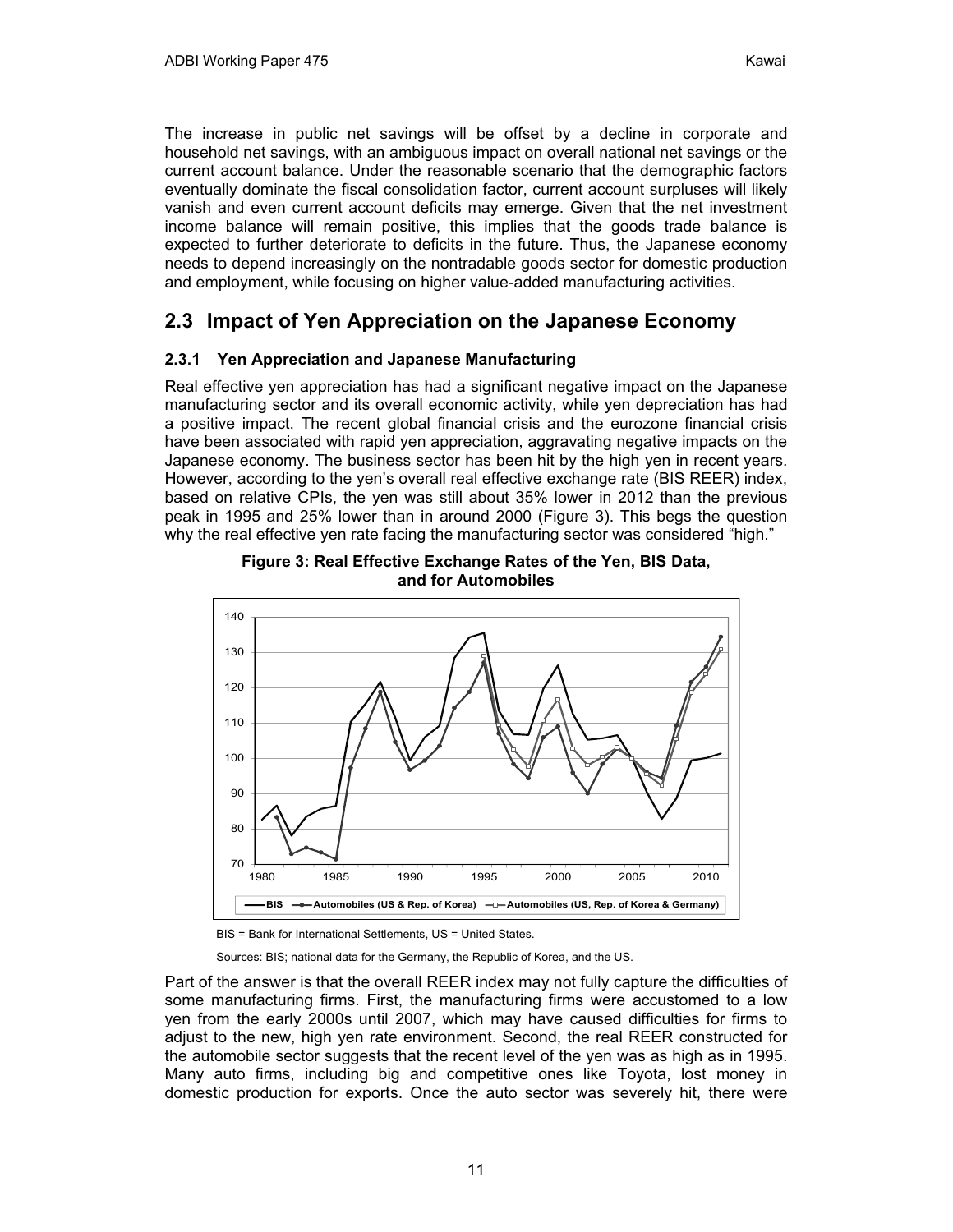large negative spillover effects on the wider, auto-related sectors (steel, tires, glass, electronics, etc.), dampening overall manufacturing activities.

The business sector has long been concerned with the hollowing out of Japanese manufacturing—that is, a relocation of production bases abroad and a loss of domestic employment. Several sectors, such as electronics and electric appliances, which had already exited from Japan, were hardly affected by the high yen. However, competitive sectors that continue to stay home, such as automobiles and technology- and knowledge-intensive sectors, were severely affected.

#### **2.3.2 Impact on the Nontradable and the Tradable Goods Sector**

The ratio of nontradable to tradable goods production has been moving largely in a way consistent with the movements of the REER. Figure 4 depicts this ratio, using both nominal and real GDP data. The ratio exhibits an upward trend, implying a deindustrialization trend toward the nontradable (or services) sector. The fact that the nominal data indicate a steeper trend than the real data suggests that the relative price of nontradables to tradables has tended to rise over time.

#### **Figure 4: Production of Nontradable Goods Relative to Tradable Goods, Nominal and Real, 1980 = 100**



Note: The tradable goods sector includes agriculture, mining, and manufacturing industries, while the nontradable goods sector includes other sectors (construction, electricity, gas, water, wholesale and retail trade, banking and insurance, real estate, transportation, telecommunication, and services).

Source: Constructed from data published by the Cabinet Office, Government of Japan.

The movements of the nontradable-to-tradable goods production ratio around the upward trend line appear to have responded to the REER changes; real yen appreciation stimulated the production of nontradable goods relative to the production of tradable goods, while real yen depreciation had an opposite impact. For example, in 1985–1994 when the yen sharply appreciated as a trend, the ratio of nontradable to tradable goods production (expressed as an index) rose from 95 to 115. During the pre-global financial crisis episode of yen depreciation between 2002 and 2008, the ratio declined from 130 to 112.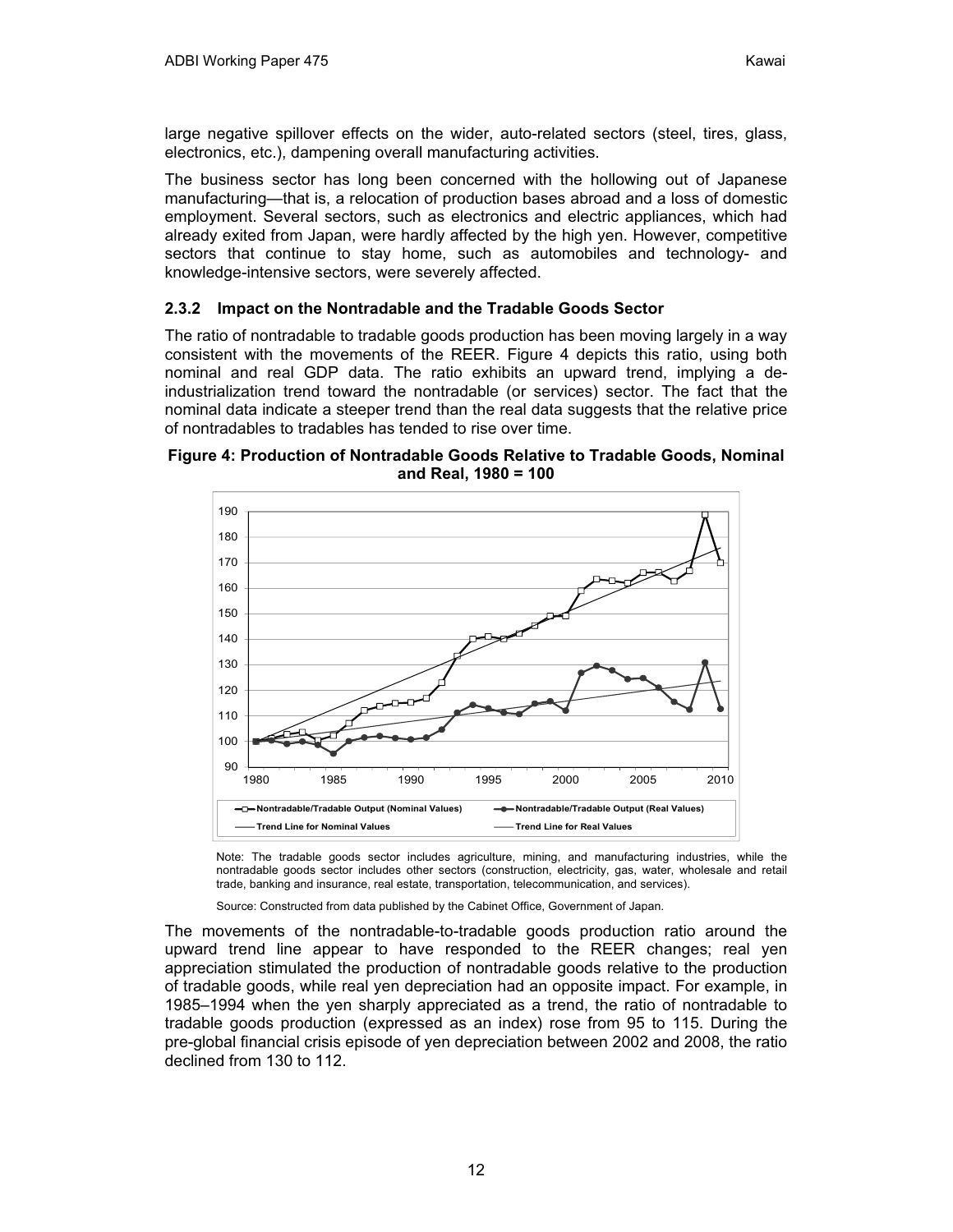The key to current account adjustment is a shift in resources between the tradable and nontradable goods sectors. Essentially, a higher real value of the yen raises the relative price of nontradable goods, thus encouraging their production and causing a shift of resources away from the production of tradable goods. As long as the economy is always in full employment, with a smooth shift of resources (in particular labor) between sectors, REER changes should not pose a significant problem for the economy. In reality, however, the economy's adjustment to REER appreciation tends to be more difficult than to real depreciation.

# **3. JAPAN'S YEN POLICY**

## **3.1 Foreign Exchange Market Intervention**

## **3.1.1 Preventing Rapid Yen Appreciation**

To prevent rapid yen movements, the Japanese authorities intervened in the foreign exchange market from time to time. According to the data published by the Ministry of Finance, Japan has intervened mostly to purchase foreign currency—that is, to prevent rapid yen appreciation (Figure 5). The exception was 1998 when the authorities intervened to sell foreign currency to prevent rapid yen rate depreciation. During the period from January 2003 to March 2004, there were massive interventions totaling more than 35 trillion yen, to stem rapid yen appreciation and to contain price deflation through the provision of yen liquidity into money markets. Between April 2004 and August 2010, there was a 6-year absence of intervention until September 2010 when intervention resumed. The recent intervention in October 2011 was a record high, reaching more than 8 trillion yen as monthly intervention volume.





Note: Positive and negative numbers indicate purchases and sales, respectively, of foreign currency with the yen

Source: Official website of the Ministry of Finance, Government of Japan.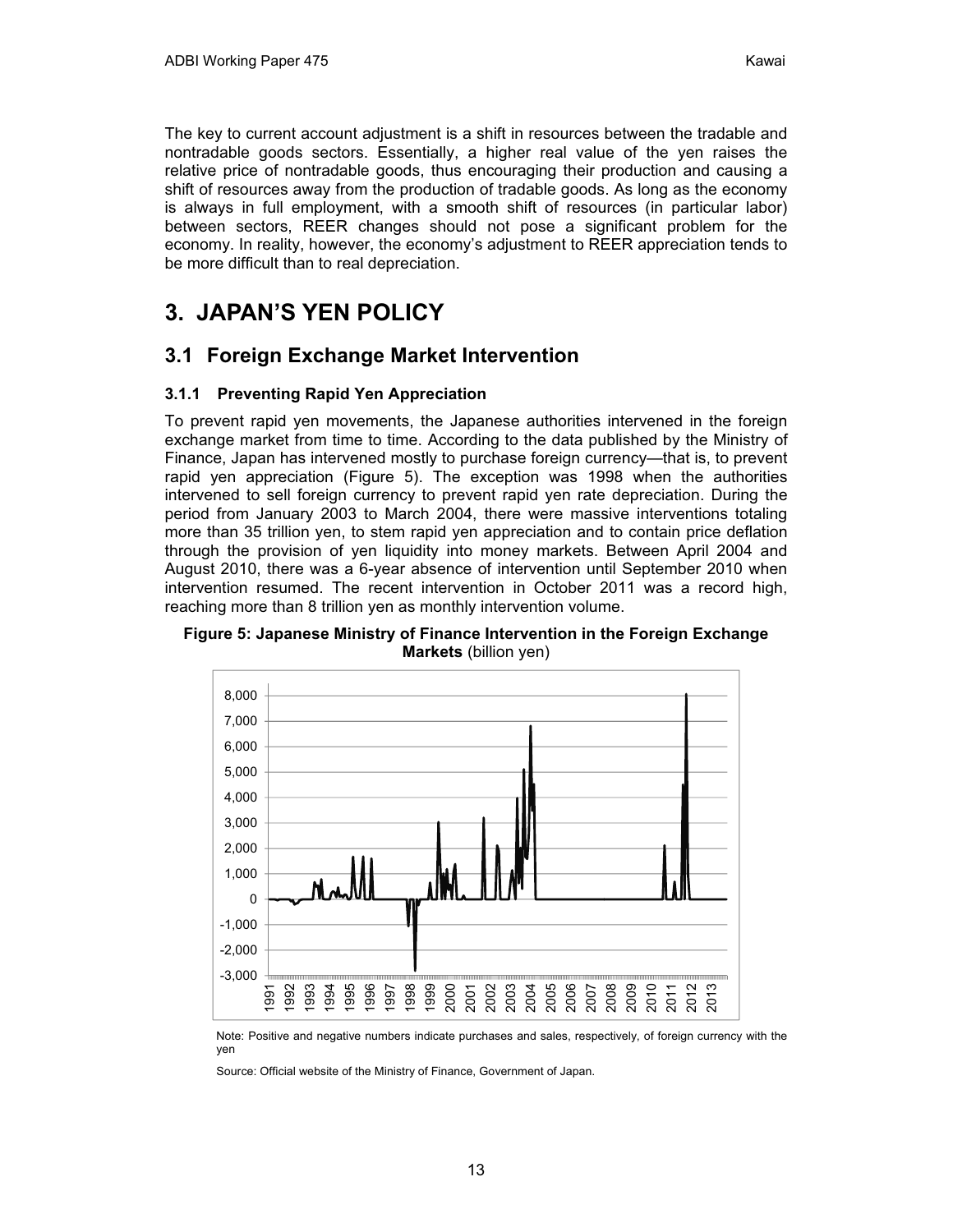Intervention has often, but not always, been sterilized. Intervention has been mostly unilateral, without coordination with the US or other authorities. Table 1 provides information on coordinated intervention, which turns out to be relatively rare. As a result, effectiveness of intervention has been limited in exerting lasting impact or stopping rapid currency movements, but it has given signals to the market that the authorities are concerned about the pace and speed of yen movements. These signals have likely had a smoothing effect on the rate movements, lowering the speed of yen movements and avoiding a free fall of the target currency concerned.

| <b>Period</b>         | No. of Days | <b>Episodes</b>                                                                    |
|-----------------------|-------------|------------------------------------------------------------------------------------|
| February 1987         |             | Yen appreciation (Louvre Agreement)                                                |
| January-February 1992 | 3           | Yen depreciation together with low performance<br>in the stock market              |
| April-June 1993       | 4           | Yen appreciation due to Japan–US trade friction                                    |
| May-June 1994         | 2           | Yen appreciation due to Japan–US trade friction                                    |
| November 1994         | 2           | Yen appreciation due to Japan–US trade friction                                    |
| March-May 1995        | 4           | Yen appreciation due to the Mexican currency crisis and<br>Japan-US trade friction |
| July–August 1995      | 3           | Yen appreciation due to the Mexican currency crisis and<br>Japan-US trade friction |
| November 1997         | 5           | Rupiah depreciation due to spread of the<br>Asian currency crisis                  |
| June 1998             | 1           | Yen depreciation due to Japan's nonperforming loan problem                         |
| September 2000        |             | Euro depreciation                                                                  |
| March 2011            | 1           | Yen appreciation in the aftermath of the<br>Great East Japan Earthquake            |

US = United States.

Source: Press releases by the Ministry of Finance, Government of Japan and other media sources.

In the face of rapid yen appreciation, more fundamental policies than currency market interventions are needed to prevent it. These include more proactive monetary policy to address Japan's persistent price deflation—and thereby contain yen appreciation—and the creation of an environment in which more capital outflows take place so that the yen does not appreciate and even depreciates. The second arrow of Abenomics introduced by the BOJ in April 2013 in the form of aggressive quantitative and qualitative easing of monetary policy—has been successful in generating CPI inflation and a weak yen. Capital outflows through household investment in emerging Asian financial assets and firms' FDI abroad will likely prevent further appreciation of the yen, but these have yet to take place.

#### **3.1.2 Addressing the Volatility of the Yen against Emerging Asian Currencies**

Japan in principle adopts freely floating exchange rates with occasional currency market intervention, while many East Asian economies tend to manage exchange rate movements to varying degrees. Until the Asian financial crisis (AFC) of 1997–1998, many emerging economies in East Asia had maintained de jure or de facto US dollar peg regimes, but the post-AFC period exhibited a greater diversity in exchange rate regimes (Kawai 2008). The two giant economies in the region, Japan and the PRC, have adopted different exchange rate regimes: Japan a freely floating exchange rate regime and the PRC a heavily managed regime targeted at the US dollar. Other countries operate intermediate exchange rate regimes, mostly managing their rates to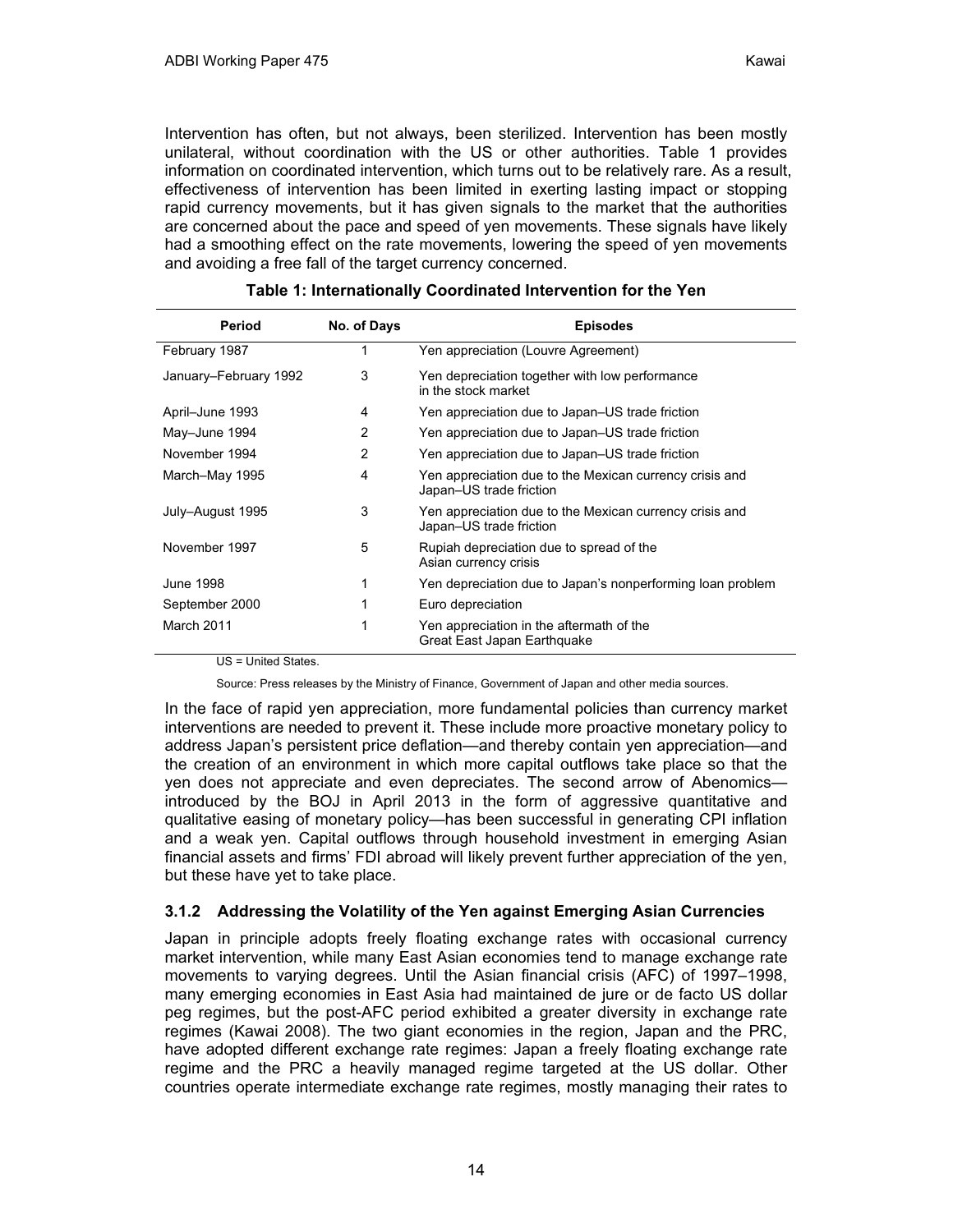avoid excessive volatility. In a sense, the region has seen some convergence toward greater exchange rate flexibility, except in the PRC. This has not reduced exchange rate volatility between the yen and emerging East Asian currencies.

When East Asian currencies become more flexible, there could be an even greater volatility of the yen rate against such currencies. An example is the case of the won. The yen rate against the won moved in a very volatile manner (Figure 6). The won was strong before the global financial crisis but, following the Lehman collapse, depreciated sharply from 907 won/US dollar (October 2007) to 1,483 won/US dollar (November 2008). As a result, the won/yen rate moved from 7.6 won/yen in mid-2007 to above 15.5 won/yen in late 2008 and in early 2009. The extent to which the yen appreciated against the won during the global financial crisis was massive in comparison to the yen's movements against other currencies. This large fluctuation is greater than the yen/won movements observed during the AFC of 1997–1998. Such a large exchange rate volatility is counterproductive to trade and investment given the high and rising economic interdependence between the two countries.



**Figure 6: Nominal Exchange Rates of the Yen against the Won and Other Currencies** 

ASEAN = Association of Southeast Asian Nations.

Note: ASEAN9 currencies refer to a weighted average of the exchange rates of 9 ASEAN member states (Brunei Darussalam, Cambodia, Indonesia, Malaysia, the Philippines, Singapore, Thailand, and Viet Nam) against the yen. Gross domestic product shares are used as weights. An increase is Japanese yen appreciation.

Source: International Monetary Fund, International Financial Statistics, CD-ROM.

## **3.2 Yen Internationalization**

Even though Japan liberalized its capital account in the mid-1980s, the country has not been successful in fully internationalizing the yen, even in East Asia. Reversing the initial policy stance of limiting the international use of the yen, Japan's Ministry of Finance began to promote yen internationalization in the 1990s. However, Japan's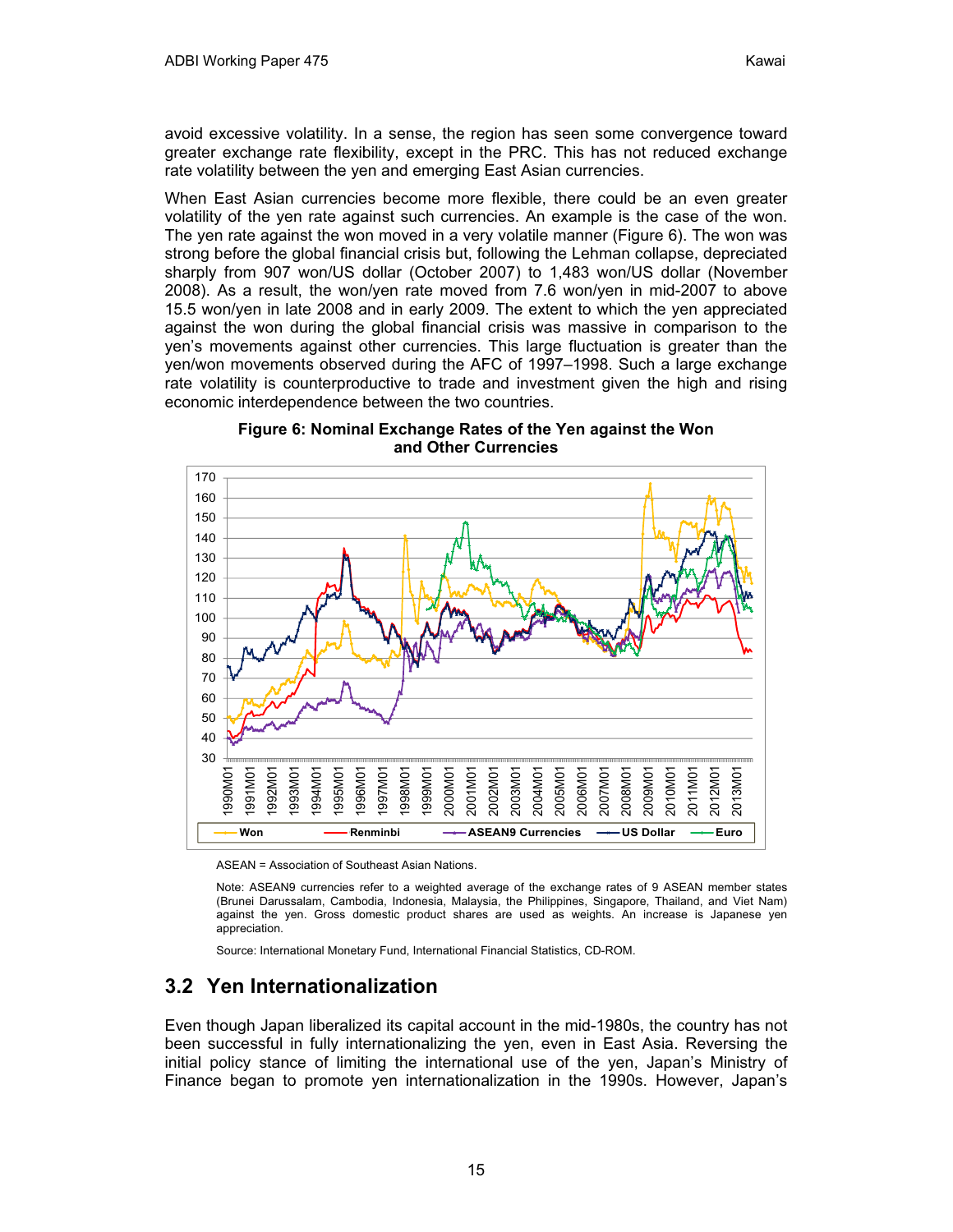large economic and financial size globally has not been matched with a commensurate increase in the use of the yen as an international currency.

#### **3.2.1 International Use of the Yen**

Table 2 summarizes the currency compositions of foreign exchange trading in the world's major markets from April 1989 to April 2013. The table indicates that the share of foreign exchange trading involving the U.S. dollar has declined somewhat over the 24-year period, though it is still the most dominant globally at 87% in 2013. The euro share has declined as a trend from 38% in 2001 to 33% in 2013, perhaps due to the eurozone debt and banking crisis in 2011–2012. The share of the yen also declined from 27% in 1989 to 23% in 2013, but is making a good recovery from the trough of 17% recorded in 2007. Its share is still higher than the share of the pound sterling, which was 12% in 2013. The share of the RMB in the global currency markets has risen substantially since the mid-2000s and achieved the number 9 position at 2.2% in 2013, exceeding the shares of all other Asian currencies such as the Hong Kong dollar, Singapore dollar, and the won.

**Table 2: Currency Distribution of Reported Foreign Exchange Market Turnover**<sup>a</sup> (% shares of average daily turnover in April)

|                                          | 1989  | 1992  | 1995  | 1998  | 2001  | 2004  | 2007  | 2010  | 2013  |
|------------------------------------------|-------|-------|-------|-------|-------|-------|-------|-------|-------|
|                                          |       |       |       |       |       |       |       |       |       |
| US dollar                                | 90.0  | 82.0  | 83.3  | 86.8  | 89.9  | 88.0  | 85.6  | 84.9  | 87.0  |
| Euro                                     |       |       |       | -     | 37.9  | 37.4  | 37.0  | 39.1  | 33.4  |
| Japanese yen                             | 27.0  | 23.4  | 24.1  | 21.7  | 23.5  | 20.8  | 17.2  | 19.0  | 23.0  |
| Pound sterling                           | 15.0  | 13.6  | 9.4   | 11.0  | 13.0  | 16.5  | 14.9  | 12.9  | 11.8  |
| Deutsche mark                            | 27.0  | 39.6  | 36.1  | 30.1  |       |       |       |       |       |
| French franc                             | 2.0   | 3.8   | 7.9   | 5.1   |       |       |       |       |       |
| ECU & other EMS currencies               | 4.0   | 11.8  | 15.7  | 17.3  |       |       |       |       |       |
| Australian dollar                        | 2.0   | 2.5   | 2.7   | 3.0   | 4.3   | 6.0   | 6.6   | 7.6   | 8.6   |
| Swiss franc                              | 10.0  | 8.4   | 7.3   | 7.1   | 6.0   | 6.0   | 6.8   | 6.3   | 5.2   |
| Canadian dollar                          | 1.0   | 3.3   | 3.4   | 3.5   | 4.5   | 4.2   | 4.3   | 5.3   | 4.6   |
| Mexican peso                             |       |       |       | 0.5   | 0.8   | 1.1   | 1.3   | 1.3   | 2.5   |
| PRC renminbi                             |       |       |       | 0.0   | 0.0   | 0.1   | 0.5   | 0.9   | 2.2   |
| New Zealand dollar                       |       | 0.2   | 0.2   | 0.2   | 0.6   | 1.1   | 1.9   | 1.6   | 2.0   |
| Emerging economy currencies <sup>b</sup> |       | 8.8   | 8.5   | 13.4  | 15.1  | 15.4  | 20.2  | 19.7  | 20.3  |
| All currencies                           | 200.0 | 200.0 | 200.0 | 200.0 | 200.0 | 200.0 | 200.0 | 200.0 | 200.0 |

ECU = European currency unit, EMS = European Monetary System, PRC = People's Republic of China.

Notes: <sup>a</sup> Because two currencies are involved in each transaction, the sum of the percentage shares of individual currencies totals 200% instead of 100%. Data are adjusted for local and cross-border double-counting.

**b** Defined as the sum of emerging economy currencies.

Source: Bank for International Settlements, Triennial Central Bank Survey: Foreign Exchange Turnover (Various issues).

The very high weight of the US dollar in foreign exchange market trading suggests that it plays the role of a vehicle currency, mediating exchanges of various currencies. For example, conversion of the yen into won is done typically through the US dollar, first converting the yen into US dollar and then the US dollar into won. This vehiclecurrency role of the US dollar is usually explained by the low transaction costs due to economies of scale and network externalities of the US dollar; people prefer to use the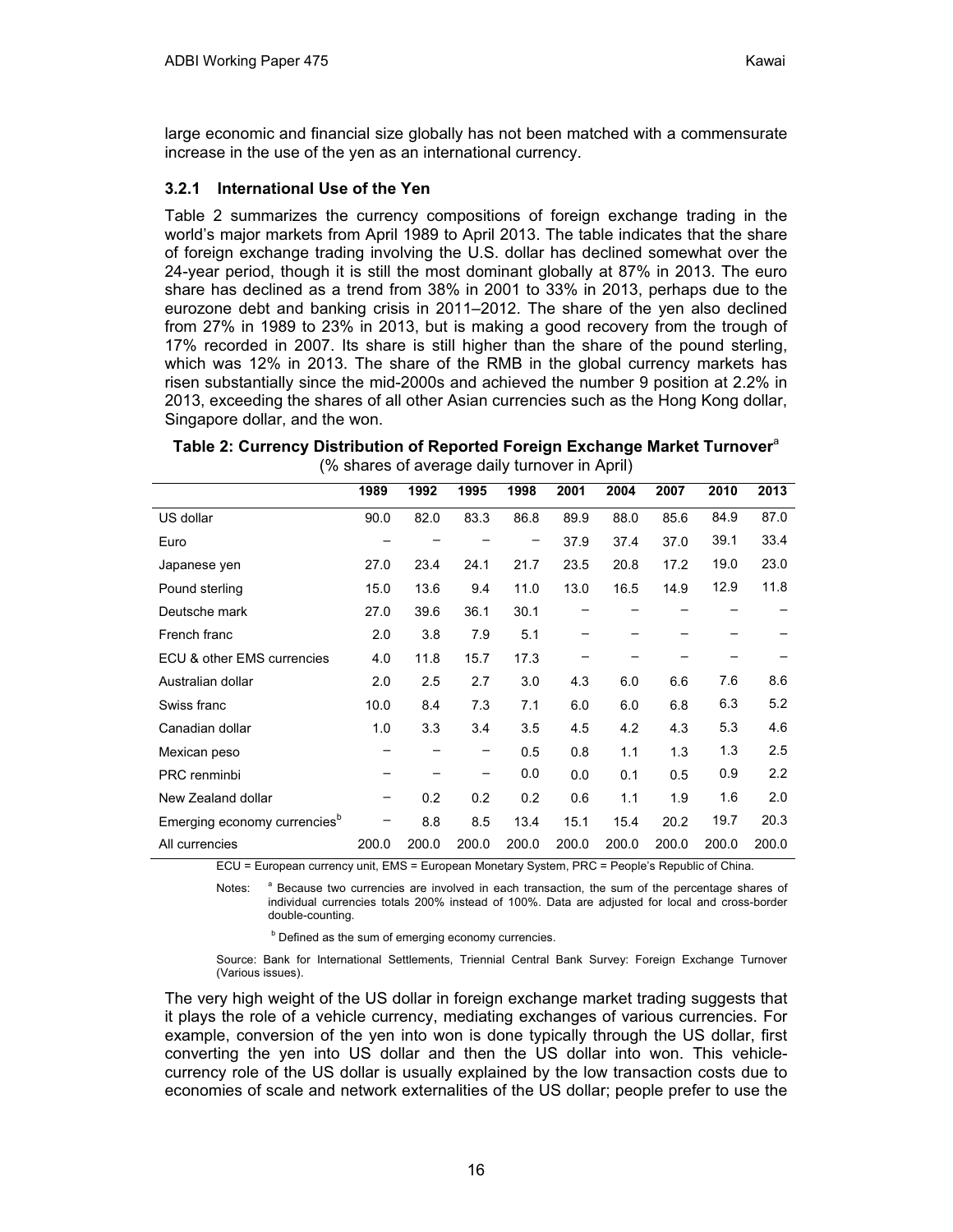US dollar because almost everyone else uses it as well. There is no sign that the yen has been functioning as a vehicle currency in the world's foreign exchange markets.

Data for currency compositions of foreign exchange reserves held by all International Monetary Fund (IMF) reporting countries show that the share of the US dollar, which was about 50% in the early 1990s rose to 71% in 2000 and then declined to 61% in the third quarter (Q3) of 2013 (IMF Currency Composition of Official Foreign Exchange Reserves database). The share of the euro rose substantially from 18% in 1999 to 28% in 2008 before slightly declining to 24% in Q3 2013. The share of the yen declined from a peak of 8.5% in 1991 to a mere 4% in Q3 2013. The pound sterling and the yen are the close third and fourth largest reserve currencies in the world, respectively, following the US dollar and the euro. The share of the US dollar used to be high among developing countries, but has become higher among industrialized countries since 2003. Though not much information is available about the reserve currency role of the RMB, the total size of the People's Bank of China's bilateral currency swap arrangements suggests that the value of global RMB reserves would be in the range of US\$30 billion to US\$60 billion, accounting for at most 0.5% of global foreign exchange reserves. Thus the RMB is not yet one of the global reserve currencies.

Table 3 summarizes the relative size of currency areas.<sup>11</sup> It indicates that the area of the world economy covered by the US dollar has been stable at 54%, though it rose to 60% in 1995–1999 before declining to a historically low level. The share of the euro area has risen from 25% to 31% between the 1970s and most recently over 2005– 2007. The yen area has declined slightly from 9% to 8% over the last 37 years. The pound sterling area has declined from 9% to 5%. The size of the US dollar area is much larger than the euro area, because many developing countries regard the US dollar as the most important global anchor. The yen area is only slightly larger than the weight of the Japanese economy in the world, reflecting a small number of countries assigning weight to the yen in their exchange rate policies. The yen area outside Japan is only 1% of the world economy and, thus, the yen cannot be said to be a full-fledged global or regional anchor currency.

 $11$  The relative size of currency areas was computed in the following way. First, we identify what currency or currency basket each country in the world has chosen as a nominal anchor. To do this, we extended the work by Frankel and Wei (1994) and Kawai and Akiyama (1998) to determine whether each country's exchange rate is affected by the currencies of major industrialized countries, such as the US dollar, the euro, the pound sterling, the yen, and a few regional currencies, using monthly observations and the Swiss franc as a numéraire. Though it is possible that the RMB began to play an important role in the exchange rate policies of some Asian economies from the second half of the 2000s (Subramanian 2011; Subramanian and Kessler 2013), we do not consider this possibility in this exercise. Prior to the introduction of the euro in January 1999, the Deutsche mark and the French franc were used instead of the euro. The statistically significant coefficients were interpreted as the weights assigned by the authorities to the corresponding currencies in their exchange rate stabilization policies. Next, GDP measured at 2005 purchasing power parity was used to estimate the economic size of the currency areas for the US dollar, the euro, the pound sterling, and the yen. For example, for a country pegging its exchange rate to a particular international currency, its entire economy is classified as belonging to the currency area formed by this particular currency. If a country assigns some weights to a basket of major or regional currencies, its economy is divided according to these weights and distributed to the corresponding currency areas. Before 1999, we assumed that Germany and France formed a future eurozone. In the period, 2005-07, the role of the RMB as an anchor currency may have risen, but its potential impact is not considered in the table.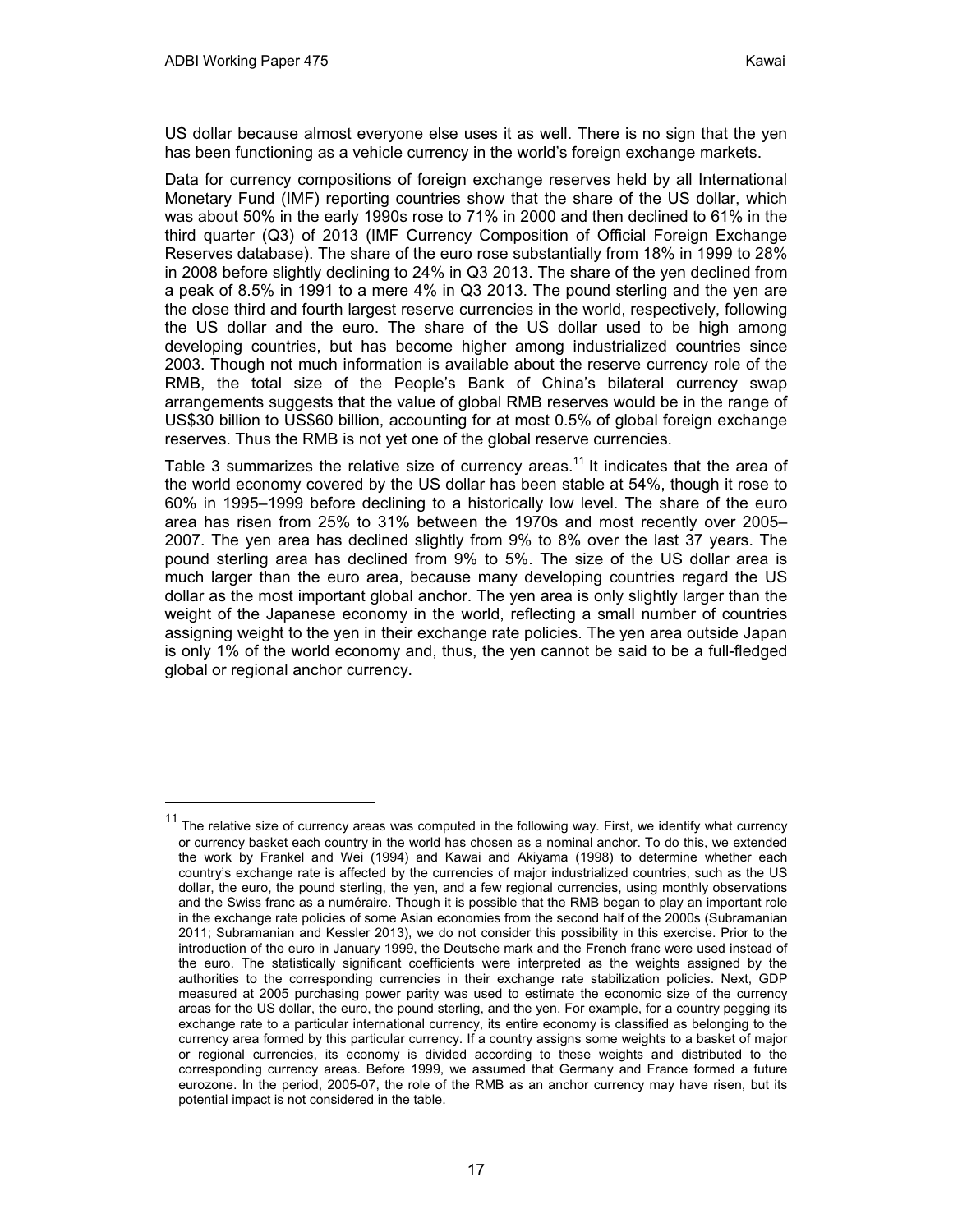|           | <b>US Dollar Area</b> |       |       | Euro Area |       |       | Yen Area   |       |       | <b>Pound Sterling Area</b> | <b>UA</b> |       |      |
|-----------|-----------------------|-------|-------|-----------|-------|-------|------------|-------|-------|----------------------------|-----------|-------|------|
|           | US                    | Other | Total | EZ        | Other | Total | <b>JPN</b> | Other | Total | <b>UKG</b>                 | Other     | Total |      |
| 1970-1974 | 26.7                  | 27.2  | 54.0  | 12.5      | 12.8  | 25.2  | 9.3        | 0.0   | 9.3   | 5.4                        | 3.5       | 8.9   | 2.7  |
| 1975-1979 | 25.8                  | 27.8  | 53.6  | 11.9      | 15.4  | 27.3  | 9.3        | 1.6   | 10.9  | 4.9                        | 1.6       | 6.4   | 1.8  |
| 1980-1984 | 25.0                  | 26.7  | 51.8  | 11.4      | 13.9  | 25.3  | 9.5        | 2.2   | 11.7  | 4.4                        | 2.3       | 6.7   | 4.4  |
| 1985-1989 | 25.5                  | 27.3  | 52.8  | 10.7      | 9.4   | 20.0  | 9.6        | 0.5   | 10.2  | 4.4                        | 1.8       | 6.2   | 10.8 |
| 1990-1994 | 22.7                  | 32.7  | 55.4  | 9.7       | 13.5  | 23.2  | 9.1        | 0.5   | 9.6   | 3.7                        | 1.3       | 5.1   | 6.7  |
| 1995-1999 | 23.5                  | 36.4  | 59.9  | 11.3      | 10.8  | 22.1  | 8.5        | 2.4   | 10.9  | 3.7                        | 0.9       | 4.6   | 2.5  |
| 2000-2004 | 22.9                  | 31.6  | 54.5  | 17.7      | 11.1  | 28.8  | 7.4        | 3.1   | 10.5  | 3.6                        | 0.5       | 4.1   | 2.2  |
| 2005-2007 | 21.7                  | 32.8  | 54.6  | 16.1      | 14.3  | 30.5  | 6.7        | 1.0   | 7.7   | 3.4                        | 1.5       | 4.9   | 2.3  |

**Table 3: Estimated Shares of Currency Areas of Major Currencies, 1970–2007** (%)

EZ = eurozone; UA = unallocated.

Notes: 1. Computations are based on gross domestic product at 2005 purchasing power parity.

2. The euro area prior to 1999 is defined by Germany and France and after 1999 consists of the eurozone member countries.

3. The figure for 1995–1999 is the weighted average of the 1995–1998 and 1999 data.

Source: Author's computation.

#### **3.2.2 Limiting Factors of the Yen's International Currency Role**

The weight of the Japanese yen as an international currency has been limited both in comparison to the US dollar and the euro, and relative to the size of the Japanese economy. The yen has not been playing a major role as international money or as a nominal anchor to which other countries may peg or stabilize the value of their currencies. Several explanations can be given for the limited use of the yen as an international currency.

First, use of the yen in invoicing Japan's trade has been limited due to the country's specific trade structure. Japan has been dependent on the US as its major export market of manufacturing products and on imports of large quantities of resources (minerals, fuels, raw materials, and basic commodities) for its industrial production. Trade with the US and trade in resources tend to be dollar denominated, reducing the use of the yen. In addition, substantial trade has been carried out by Japanese trading companies and multinational manufacturing corporations with the capacity to marry US dollar-denominated exports and imports and minimize currency risks. From the perspectives of Japanese MNCs that conduct global business, yen invoicing is not particularly important for intra-firm trade or trade in parts and components (from Japan to emerging Asia) and finished manufacturing products (from emerging Asia to Japan). As a result, they have only limited interest in denominating trade in yen.

Second, the size of Japanese imports, particularly of manufactured products, has been relatively small. In recent years, manufactured imports have risen in value and have raised yen invoicing ratios in imports. However, the lack of horizontal trade—in similar but differential products to satisfy consumer preference for diversity—between Japan and emerging Asia may have prevented yen invoicing, because imports of manufacturing products are largely facilitated by Japanese MNCs and trading firms and tend to use the US dollar.

Third, Japanese money and capital markets, particularly for treasury bills and other private short-term instruments, have not been as liquid as markets in New York or London. The lack of market infrastructure with a global standard and the perceived overregulation in Tokyo money and capital markets have been pointed to as severe impediments to an expanded use of the yen. As a result of these impediments in the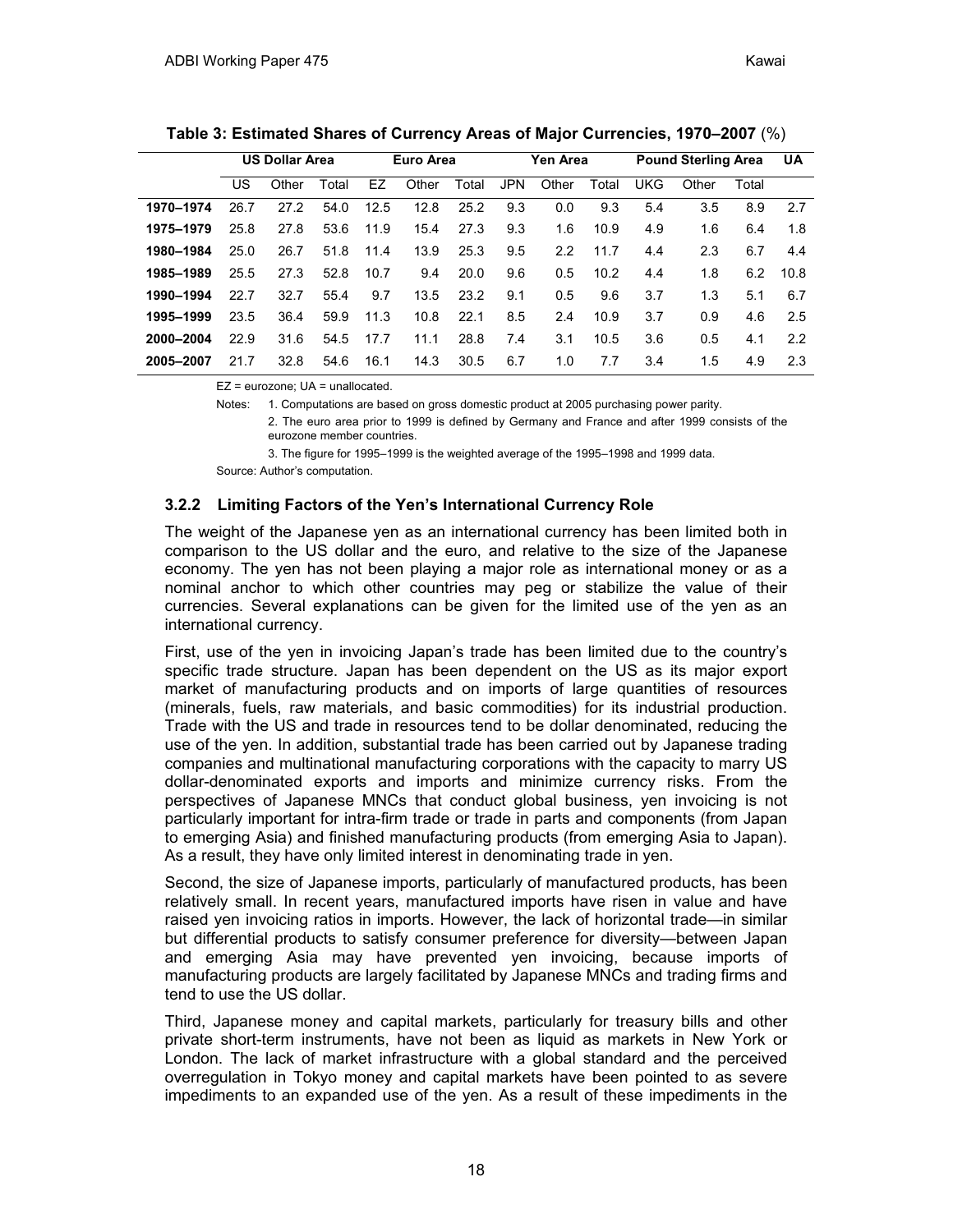Tokyo markets, foreign monetary authorities and private investors have been reluctant to use yen instruments to carry out international trade and investment transactions.

Fourth, Japan has been the only developed economy in Asia and most of Japan's neighbors have been developing and emerging economies that are basically US dollararea economies. These economies have had little incentive to use the yen, as they tended to maintain stable exchange rates vis-à-vis the US dollar. In contrast, European countries were more or less at a similar stage of economic development in the 1960s and 1970s, and their economic interdependence—particularly through horizontal intraindustry trade and FDI—gave the incentive to invoice a high proportion of intra-European trade in their own national currencies. After the introduction of the euro, many European countries naturally selected the euro as an invoicing currency. This type of symmetric relationship has not been developed in Asia, and, as a result, most of Japan's trade with emerging Asian economies has been invoiced primarily in the US dollar.

Finally, a prolonged period of economic and financial stagnation in Japan during the 1990s prevented the yen from being used as an international currency. Damaged by the banking crisis, Japanese banks were paralyzed in advancing international businesses and the internationalization process of the yen stopped as a result. In addition, the size of the Japanese economy, measured in terms of the yen or the US dollar, hardly grew during this period, which also hurt the relative use of the Japanese yen as an international currency.

## **3.3 Importance of Intraregional Exchange Rate Stability for Japan**

### **3.3.1 Integration through Trade and Foreign Direct Investment**

The expansion of intraregional trade in East Asia over the last few decades has been remarkable. The share of East Asia's intraregional trade in its total trade has risen to more than 50% in recent years. This share is higher than for the North American Free Trade Agreement (NAFTA) area, though still lower than for the European Union member states.

The main driver behind economic integration through trade is the intraregional business activity of multinational manufacturing corporations, initially those from Japan and then from Europe and the US. These MNCs have formed closely organized production networks and supply chains across East Asia, linked with the global market. These arrangements have emerged as a result of each MNC's business strategy of attempting to divide its whole production process into several subprocesses and locating these in different countries according to their comparative advantage—defined by factor proportions and technological capabilities. Such business arrangements have created vertical intra-industry trade within East Asia in capital equipment, parts and components, other intermediate inputs, semifinished goods, and finished manufactured products.

These trends accelerated in the wake of the Plaza Accord in 1985, when Japanese MNCs, compelled to cope with the high cost of domestic production due to the steep appreciation of the yen, began to relocate their production facilities to emerging East Asia—initially in the Asian NIEs, later in middle-income ASEAN member states (such as Indonesia, Malaysia, the Philippines, and Thailand), and more recently in the PRC. Facing rising domestic costs, NIE firms soon began also investing in middle-income ASEAN economies and later in the PRC. In recent years, not only global MNCs from developed economies (such as Japan, Europe, and the US), but also firms from the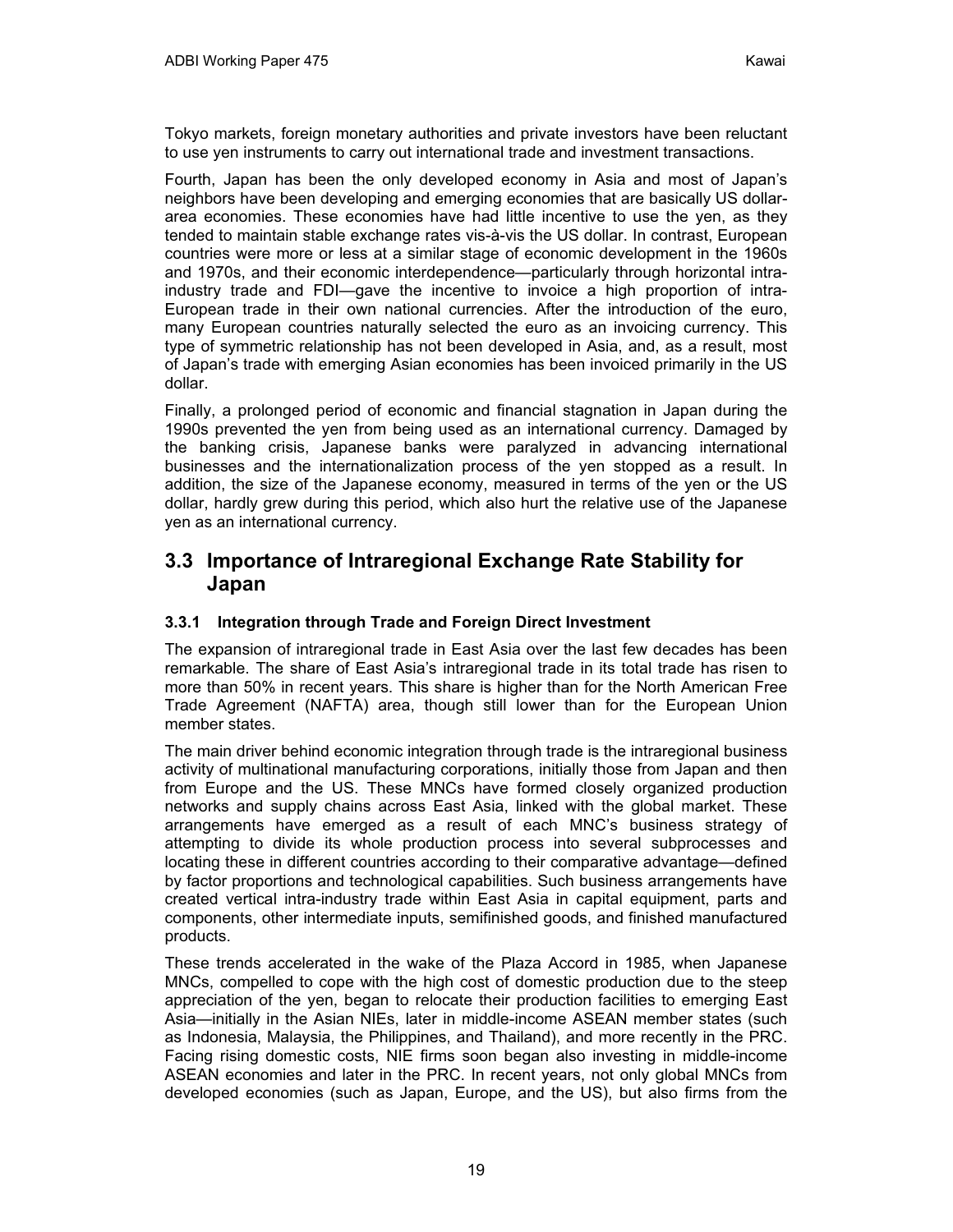NIEs (the Republic of Korea in particular) and advanced ASEAN member states (such as Malaysia and Thailand) have been providing FDI to other ASEAN members (including Cambodia, the Lao People's Democratic Republic, and Viet Nam) and to the PRC, contributing to the formation of a web of regional supply chains.<sup>12</sup> Japanese firms are now expanding these supply chains to India.

An important consequence of this growing trade and FDI integration is the heightened macroeconomic interdependence and business cycle co-movements within East Asia. The rolling 10-year moving correlations of GDP growth rates between Japan and emerging Asian economies (Figure 7) exhibit a rising trend of correlations or comovements. The correlations with ASEAN have been rising persistently and are particularly high, while the correlations with the PRC have been declining in recent years, after having risen significantly from the mid-1990s to the mid-2000s. Overall, Japan's economic interdependence with emerging Asia has risen to a high level.



**Figure 7: Correlations of Gross Domestic Product Growth Rates between Japan and Major Economies** 

ASEAN = Association of Southeast Asian Nations, PRC = People's Republic of China, US = United States.

Notes: 1. Correlation coefficients are calculated using 10-year moving windows. For example, the data for 1990 are the correlation coefficients for the period 1981–1990.

2. Data for 2011 and 2012 are estimates and projections, respectively, made by the International Monetary Fund.

Source: Constructed using data from International Monetary Fund, World Economic Outlook, April 2013.

## **3.3.2 Lack of Exchange Rate Policy Coordination**

 $\overline{a}$ 

Given the heightened interdependence of the economies in the region, it may be argued that Japan and emerging Asian economies should aim to stabilize intraregional exchange rates through policy coordination. Japan and all supply chain countries would benefit from intraregional exchange rate stability.

Hayakawa and Kimura (2009) empirically investigated the relationship between exchange rate volatility and international trade, focusing on East Asia. They found that

<sup>&</sup>lt;sup>12</sup> See Kawai and Urata (1998) and Fukao, Ishido, and Ito (2003) who found that FDI played a significant role in the rapid increase in vertical intra-industry trade in East Asia, using cross-country data from the electrical machinery industry.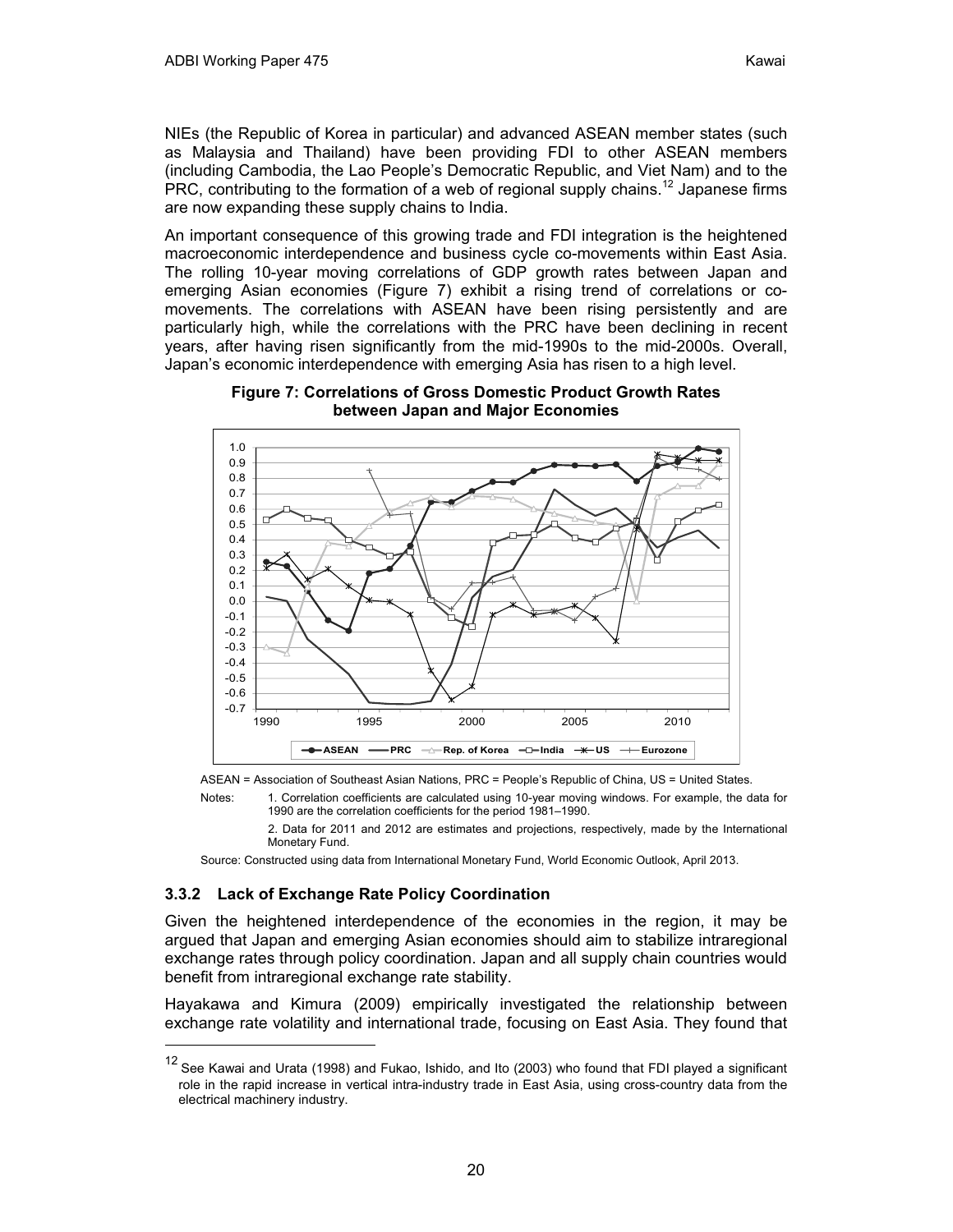intra-East Asian trade was discouraged by exchange rate volatility more seriously than trade in other regions. They also found that an important source of this discouragement was in intermediate goods trade within international production networks, which accounted for a significant fraction of East Asian trade and was more sensitive to exchange rate volatility than other types of trade. Essentially, trade in parts and components within supply chain countries, including Japan, would benefit from intraregional exchange rate stability.

In addition to intraregional exchange rate stability, Japan also regards emerging Asia's financial stability as vital. The reason is that Japanese MNCs have developed extensive business operations in emerging Asia—particularly in ASEAN economies and a large-scale financial crisis can have significant, negative business impacts on these MNCs. From this perspective, Japan took initiatives to support crisis-affected countries during the AFC, beginning with Thailand, Indonesia, Malaysia, and the Republic of Korea. Japan took the lead in creating the ASEAN+3 processes to promote regional financial cooperation. During the more recent global financial crisis, Japan expanded bilateral currency swaps with the Republic of Korea to stabilize the currency markets and supported Indonesia for preparation of fiscal funding at a difficult time.

# **4. JAPAN'S STRATEGY FOR ASIAN MONETARY INTEGRATION**

Japan's interest is to promote a stable monetary zone in Asia, with the yen as Asia's most important international currency. However, given that the PRC's economic growth will continue over the next decades, its trade, investment, and financial activities will expand rapidly, and the RMB has a strong potential to rise as the region's most prominent international currency in the long run. Thus, the yen may eventually be overshadowed by the RMB. To avoid such a situation, Japan must formulate a clear strategy to substantially improve the yen's international role and to lead Asian monetary integration. Even if the RMB does not become a dominant international currency in East Asia due to the PRC's domestic economic, social, and political problems, its rising economic size will certainly expand the RMB's international role. This suggests that Japan needs to pursue its own domestic reforms to further open its economy and intensify its collaboration with its East Asian neighbors—including the PRC—to create an Asian monetary zone, while promoting Japan's commercial and economic interests.

This paper argues that a single national currency is unlikely to be the most dominant international currency to replace the US dollar in East Asia, at least over the next decade or two. Without currency cooperation, the East Asian monetary system will likely be multipolar with the US dollar, the yen, the RMB, and (in the future) the Indian rupee. With currency cooperation, East Asia can come up with a better monetary system. Thus, there is a case for Japan, the PRC, and other ASEAN economies to cooperate to seek intraregional currency stability by developing a regional currency basket, composed of the yen, the RMB, the won, the baht, the ringgit, the rupiah, etc., as a currency unit for Asia. The Indian rupee may join the unit in the future.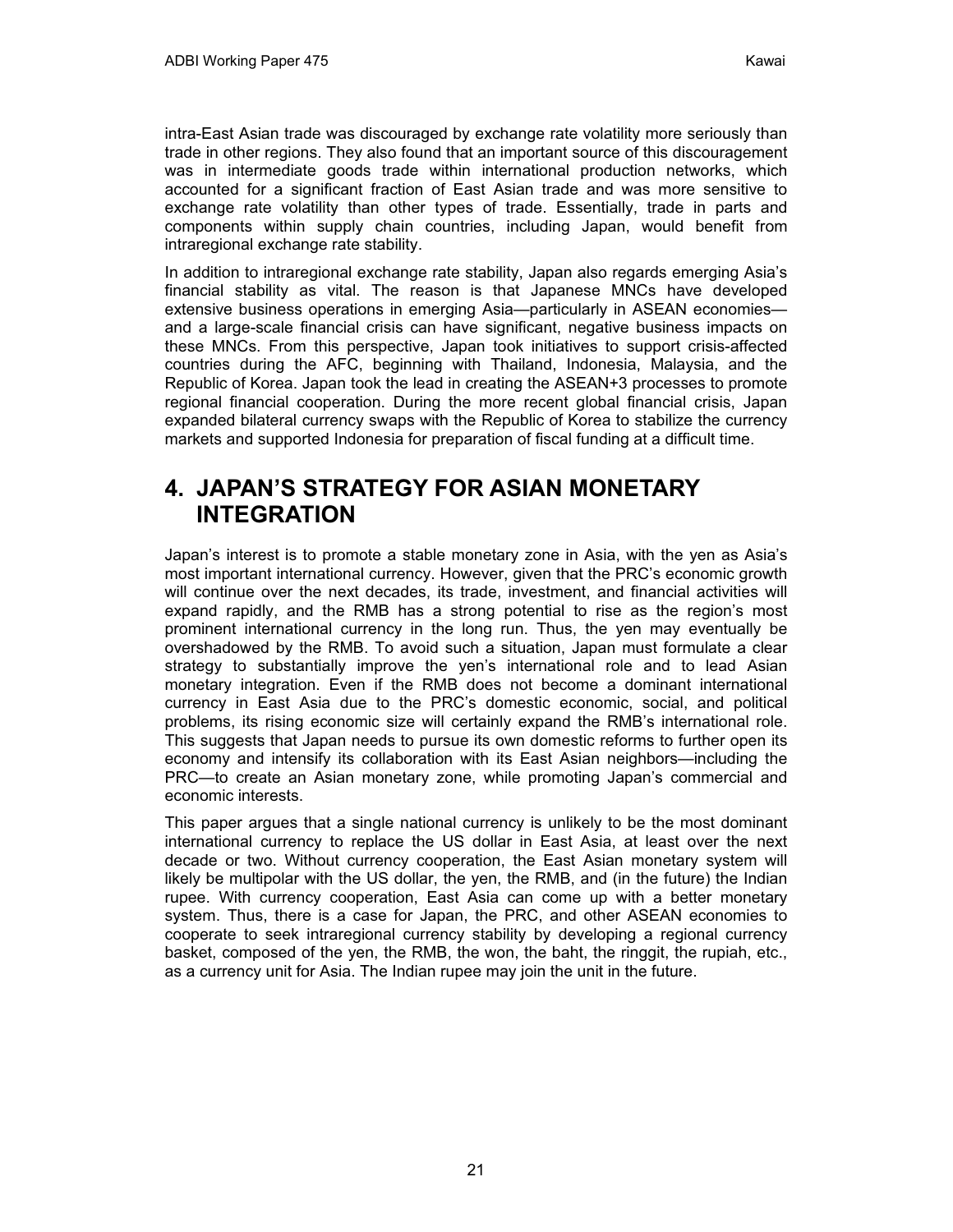## **4.1 Transforming Tokyo into a Competitive International Financial Center**

#### **4.1.1 The Decline of Tokyo as an International Financial Center**

In the late 1980s, London, New York, and Tokyo were the top three global financial centers, and Tokyo was challenging the leading role of New York in global finance (Cassis 2005). Today, however, London and New York are the only two genuinely global financial centers despite the global financial crisis that revealed problems of financial industries and supervisory and regulatory failures in the US and the United Kingdom. Other centers—such as Hong Kong, China; Singapore; Tokyo; and Zurich are national and/or regional centers and, according to Long Finance (2012), are not likely to challenge the dominance of London and New York. A view is even emerging that if a third global financial center is to develop, it is most likely to be Shanghai, which could surpass the regional financial centers of Tokyo, Singapore, and Hong Kong, China.

The weaknesses of Tokyo as an international financial center are often identified as the lack of a business-conducive regulatory environment and of available expertise and talent (see Z/Yen Limited 2005; IBA Japan 2007). Tokyo's global ranking as an international financial center declined due to the bursting of the asset price bubble in the early 1990s, the subsequent banking sector difficulties, and the two decades of economic stagnation. According to the recent ranking of international financial centers reported in Table 4, however, Tokyo's ranking has gradually risen from around 10th in 2007 to 5th in 2013.

| <b>Financial Centers</b> | Mar<br>2007    | Sep<br>2007    | Mar<br>2008    | Sep<br>2008    | Mar<br>2009 | Sep<br>2009 | Mar<br>2010 | Sep<br>2010 | Mar<br>2011    | Sep<br>2011    | Mar<br>2012 | Sep<br>2012 | Mar<br>2013    | Sep<br>2013 |
|--------------------------|----------------|----------------|----------------|----------------|-------------|-------------|-------------|-------------|----------------|----------------|-------------|-------------|----------------|-------------|
| London                   | 1              | 1              | 1              | 1              | 1           | 1           | 1           | 1           | 1              | 1              | 1           | 1           | 1              | 1           |
| New York                 | $\overline{2}$ | $\overline{2}$ | $\overline{2}$ | $\overline{2}$ | 2           | 2           | 1           | 2           | $\overline{2}$ | $\overline{2}$ | 2           | 2           | $\overline{2}$ | 2           |
| Hong Kong, China         | 3              | 3              | 3              | 4              | 4           | 3           | 3           | 3           | 3              | 3              | 3           | 3           | 3              | 3           |
| Singapore                | 4              | 4              | 4              | 3              | 3           | 4           | 4           | 4           | 4              | 4              | 4           | 4           | 4              | 4           |
| Tokyo                    | 9              | 10             | 9              | 7              | 15          | 7           | 5           | 5           | 5              | 6              | 5           | 7           | 6              | 5           |
| Zurich                   | 5              | 5              | 5              | 5              | 5           | 6           | 7           | 8           | 8              | 8              | 6           | 5           | 5              | 6           |
| <b>Boston</b>            | 14             | 12             | 11             | 11             | 9           | 18          | 14          | 13          | 12             | 12             | 11          | 11          | 8              | 7           |
| Geneva                   | 10             | 7              | 7              | 6              | 6           | 9           | 8           | 9           | 9              | 13             | 14          | 9           | 7              | 8           |
| Frankfurt                | 6              | 6              | 6              | 9              | 8           | 12          | 13          | 11          | 14             | 16             | 13          | 13          | 10             | 9           |
| Seoul                    | 43             | 42             | 51             | 48             | 53          | 35          | 28          | 24          | 16             | 11             | 9           | 6           | 9              | 10          |
| Toronto                  | 12             | 13             | 15             | 12             | 11          | 13          | 12          | 12          | 10             | 10             | 10          | 10          | 12             | 11          |
| San Francisco            | 13             | 14             | 12             | 17             | 17          | 17          | 15          | 14          | 13             | 9              | 12          | 12          | 13             | 12          |
| Chicago                  | 8              | 8              | 8              | 8              | 7           | 8           | 6           | 7           | 7              | 7              | 7           | 8           | 11             | 14          |
| Sydney                   | 7              | 9              | 10             | 10             | 16          | 11          | 9           | 10          | 10             | 15             | 16          | 15          | 19             | 15          |
| Shanghai                 | 24             | 30             | 31             | 34             | 35          | 10          | 11          | 6           | 5              | 5              | 8           | 24          | 19             | 16          |
| Shenzhen                 |                |                |                | -              | -           | 5           | 9           | 14          | 15             | 25             | 32          | 38          | 32             | 27          |
| Dublin                   | 22             | 15             | 13             | 13             | 10          | 23          | 31          | 29          | 33             | 43             | 46          | 49          | 49             | 56          |

**Table 4: Ranking of Global Financial Centers, March 2007–September 2013** 

**Sep** 

Notes: 1. The table lists financial centers that have been ranked among top 10 globally during the sample period.

2. Shenzhen cannot be ranked in and before March 2009 due to insufficient information.

Source: City of London Corporation and Long Finance, The Global Financial Centre Index, various issues.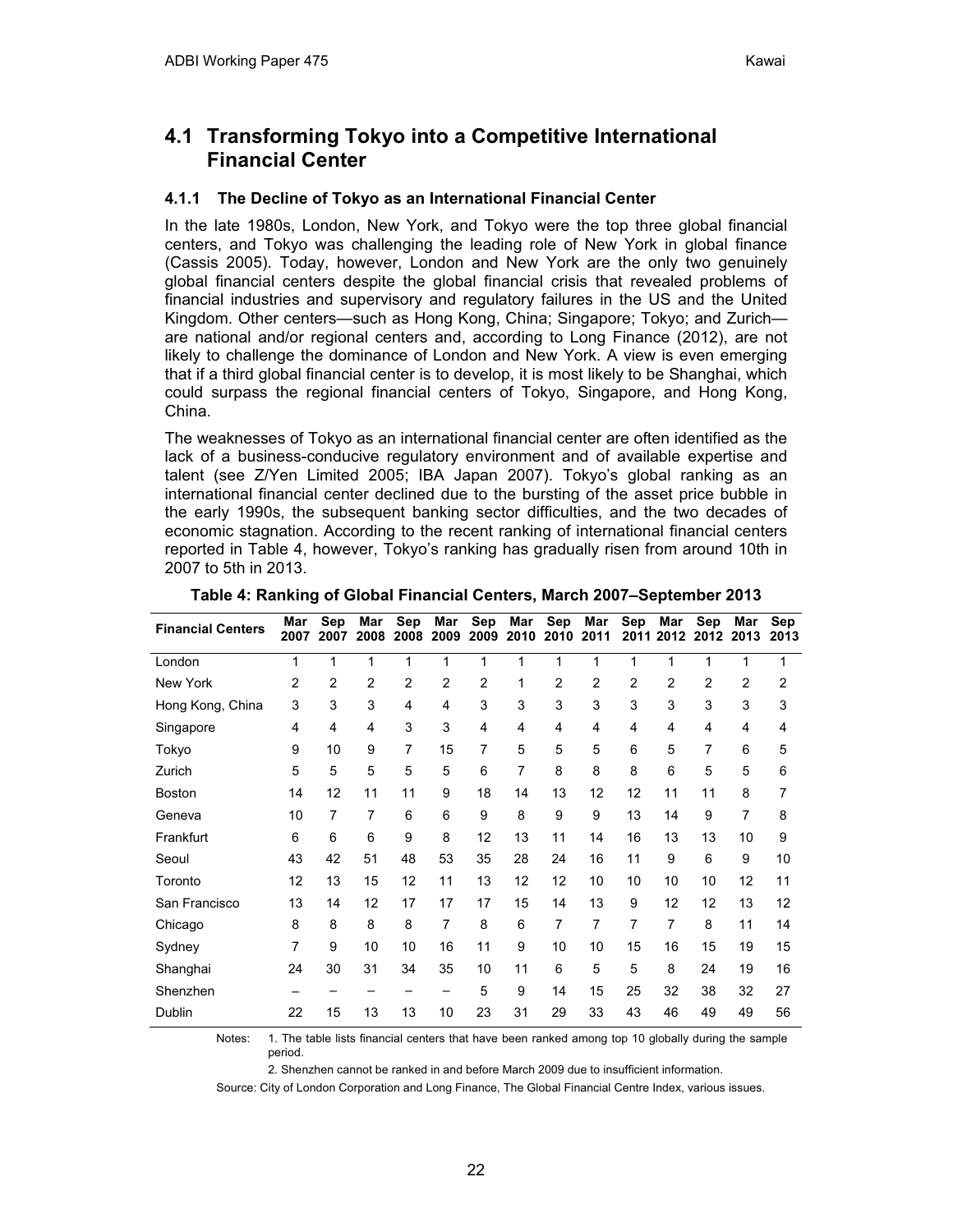$\overline{a}$ 

Although Tokyo ranked fifth in September 2013 as a global financial center, this ranking still does not quite match the size of Japan's economy, domestic financial assets, and net external assets, or its potential. Given that Japan has the world's third largest GDP, the largest pools of savings liquidity in Asia, a "world-class city" with a dynamic urban environment supported by the best public transport system and infrastructure, a high degree of public safety, and a highly educated, literate workforce (IBA Japan 2007), Tokyo has the potential to rank among the top three centers globally.

Japan has not been able to maximize its economic and financial potential to become a truly global financial center. As a result, Tokyo has been overtaken by Singapore and Hong Kong, China as Asia's international financial center, and Shanghai is rapidly catching up with Tokyo, with the 16th ranking globally in 2013.<sup>13</sup>

### **4.1.2 Tokyo's Challenges and Opportunities**

For Japan, where the population is rapidly aging, demand for better financial services is growing because of the need to maximize the rates of return on wealth and secure sufficient income for post-retirement. So far, Japan has invested mostly in bonds and equities in developed country markets, with limited investment in emerging Asia. Given the dynamic growth opportunities in emerging Asia, Tokyo should actively intermediate Japan's massive savings for emerging Asia's investment, particularly for infrastructure development. Tokyo must also provide attractive financial services related to emerging Asia's businesses, such as settlements of emerging Asian currencies (like the RMB and the won) and issuance of emerging Asia's local currency bonds. Attracting more listings in the Tokyo Stock Exchange from emerging Asia remains a challenge. Development of private banking and asset management, as in Zurich and Geneva, for Japanese wealth-holders is also key. This, however, requires a substantial change in public policy toward greater openness, business-friendly climates, and provision of supporting market infrastructure for financial services.<sup>14</sup> Private financial firms must accumulate regional financial information and knowledge, and analytical and innovation capabilities.

Building on the advantages referred to earlier, Tokyo could overcome its weaknesses. The regulatory and supervisory reforms undertaken so far since the creation of the Financial Services Agency (FSA) are laudable, but the FSA alone cannot make Tokyo a world-class international financial center.<sup>15</sup> The Ministry of Finance (MOF), the BOJ, and the FSA must work together to formulate a comprehensive strategy to transform Tokyo into a competitive, global financial center that can compete against Singapore; Hong Kong, China; and a future Shanghai. The MOF and the BOJ must work together to put in place market infrastructure to make Tokyo an attractive venue for conducting Asia-related financial businesses. The FSA could further improve the country's regulatory framework—or make its "better regulation" even better—by strengthening the core principles of consistency, effectiveness, efficiency, and transparency. The

<sup>&</sup>lt;sup>13</sup> With the hype of the PRC's economic growth and high expectations of Shanghai as a global financial center, Shanghai in September 2011 ranked fifth, surpassing Tokyo, although its ranking has come down to a lower level in recent years. Shenzhen, once ranked fifth in September 2009, surpassing Tokyo and even Shanghai, has also come down to a much lower ranking recently.

<sup>14</sup> If Tokyo could intermediate emerging Asia's savings for the region's investment, it would be even better, but this would not be easy.

<sup>&</sup>lt;sup>15</sup> Since the separation of the Banking Bureau and Securities Bureau from the MOF and the establishment of the FSA, the official attempt to further internationalize the yen and to make Tokyo an international financial center has been divided between the MOF and the FSA. Unfortunately, no persistent collaborative efforts in these areas have been made among the authorities, including the BOJ, for a long time.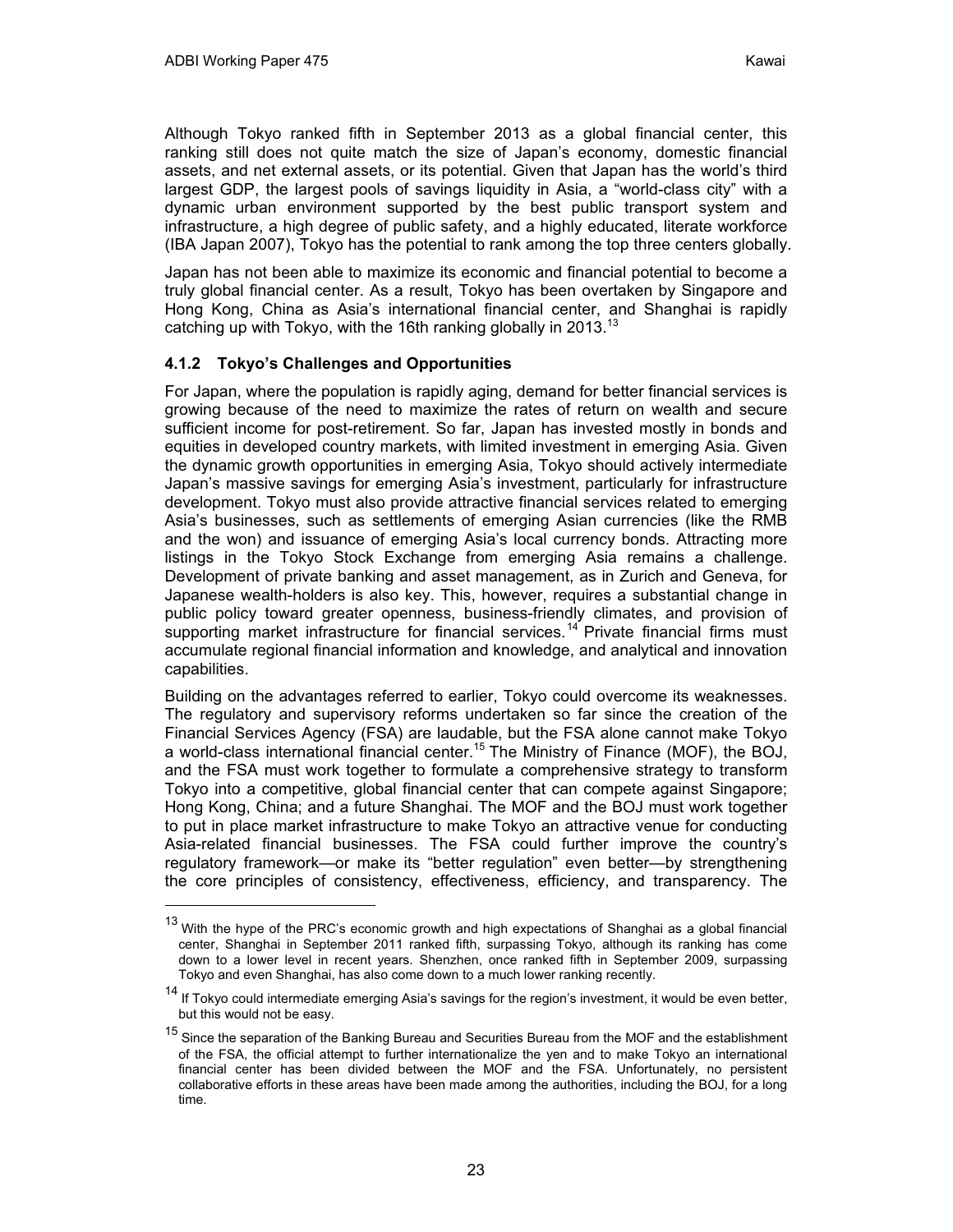-

current regulatory philosophy is often criticized as too restrictive, non-responsive, and business-unfriendly despite improvements, and it needs to change to one that nurtures competition and innovation.

Transformation of Tokyo into a competitive international financial center will certainly enhance the role of the yen as an international currency.

### **4.1.3 Tokyo as a Catalyst for More Efficient Financial Markets for Asia**

An additional reason for the need to forge a comprehensive strategy to transform Tokyo into a world-class international financial center is that without it Japan's financial services may start migrating elsewhere—to Singapore, Shanghai, and Hong Kong, China—and the international use of the yen may further decline. The rapid rise of the PRC may transform Shanghai into the largest Asian financial center—and, over the next 10–15 years, a global one—if the Government of the PRC commits to completing market-oriented reforms, including financial market liberalization, capital account opening, and creation of a market-based regulatory regime.<sup>16</sup>

Healthy competition among Asian financial centers—particularly Tokyo, Shanghai, Singapore, and Hong Kong, China—can help improve the quality of Asia's financial intermediation services, facilitate Asian financial integration, and expand financial businesses in Asia. Developing a truly global financial center in Asia—particularly in its time zone—is beneficial for Asian savers and investors as well as for global financial players as it allows diversification of global financial transactions into the tripolar regions (Europe, North America, and Asia) and reduces risks associated with time zone differences. In this sense, Japan's efforts to improve Tokyo's role as a competitive international financial center are important not only for Japan, but also for Asia and the world, as it encourages healthy competition among Asian cities to develop and deepen their respective financial markets, which benefits all consumers of financial services globally.

# **4.2 Strengthening Regional Financial Cooperation Initiatives**

The AFC of 1997–1998 and its spread across the region revealed several important points: financial systems and economic conditions were closely linked across East Asia; the IMF should not be relied upon alone for crisis management; and a regional self-help mechanism should be created to effectively prevent and manage financial crises. Based on this recognition, the Government of Japan proposed the creation of an Asian Monetary Fund (AMF) in 1997, but this attempt was aborted because of the objections by the US and the IMF, and lack of support by the PRC.<sup>17</sup> Despite such a

 $16$  The PRC authorities have decided to establish a Shanghai Free Trade Zone with a view to making Shanghai an international financial center. Although the PRC will likely host a competitive international financial center, Shanghai, in the near future, the immediate prospect for India is not so bright. The consensus view is that India will remain an inexpensive back office and information technology center and develop its own national financial center, like Mumbai, but it will not challenge the existing top international financial centers (Y/Zen Limited 2005).

 $17$  In the aftermath of the Thai baht crisis, Japan took an initiative to support Thailand by organizing a Thai rescue meeting in August 1997 in Tokyo, where the so-called "friends of Thailand" agreed on a financial support package for crisis-affected Thailand. Thereafter, Japan, with support from the "friends of Thailand," proposed in September to establish an AMF to supplement IMF resources for crisis prevention and resolution. Its idea was to pool foreign exchange reserves of the East Asian economies, amounting to US\$100 billion, which could be mobilized to deter currency speculation or to contain a currency crisis in a member economy. The US and the IMF objected to Japan's proposal on the grounds of moral hazard and duplication. They argued that an East Asian country hit by a currency crisis would bypass the tough conditionality of the IMF and receive easy money from the AMF, thereby creating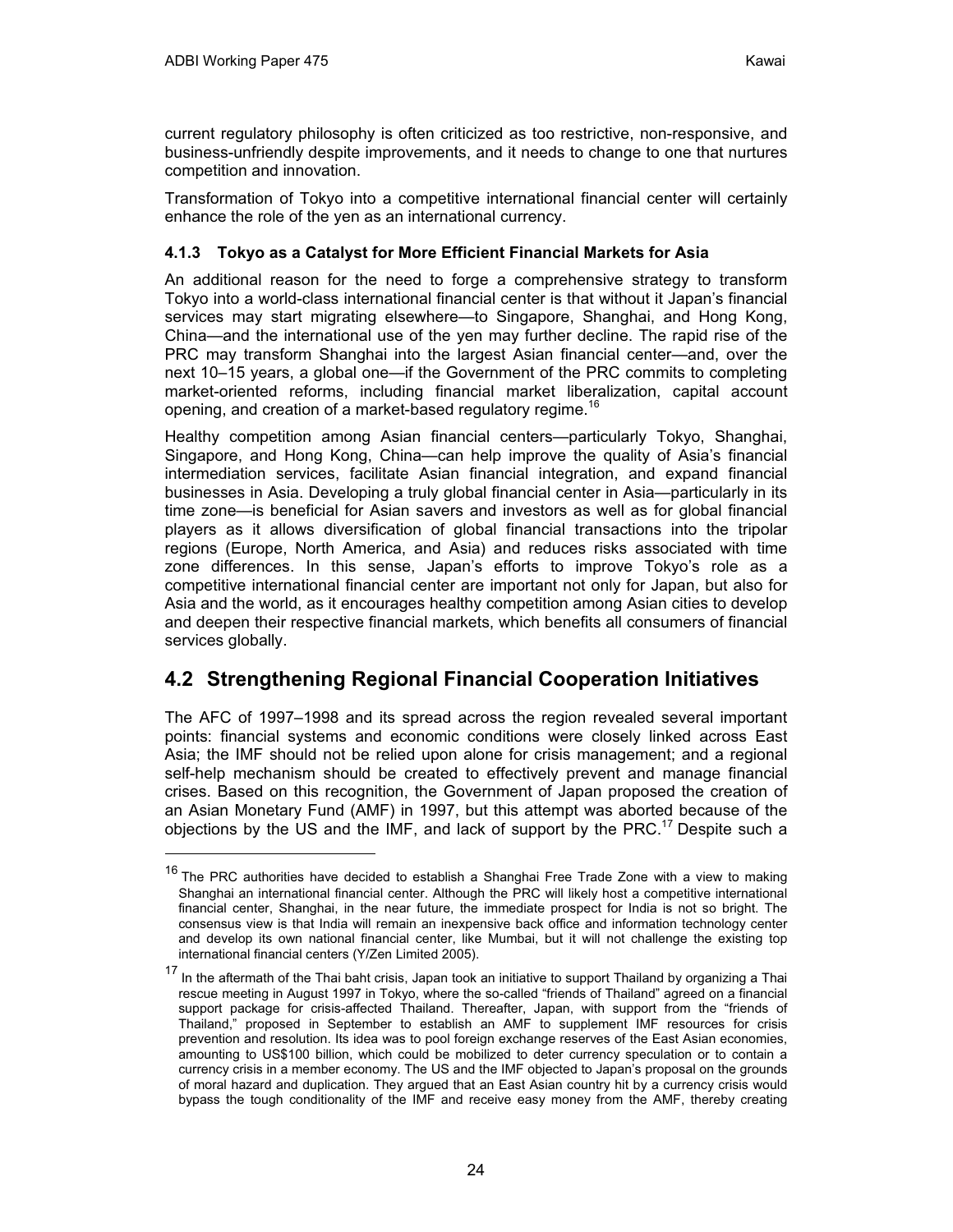setback, the ASEAN+3 finance ministers—the 10 ASEAN member states plus the PRC, Japan, and the Republic of Korea—embarked on several new initiatives for regional financial cooperation in 2000:

- regional economic surveillance (Economic Review and Policy Dialogue, ERPD);
- regional liquidity support system (Chiang Mai Initiative, CMI); and
- local-currency bond market development (Asian Bond Markets Initiative, ABMI).

#### **4.2.1 Economic Review and Policy Dialogue and Chiang Mai Initiative Multilateralization**

The ERPD is a regional economic surveillance process to promote macroeconomic and financial stability and prevent a financial crisis in the region. To support ERPD, the ASEAN+3 authorities created a surveillance unit to support economic surveillance, called the ASEAN+3 Macroeconomic Research Office (AMRO), in Singapore and expanded the ASEAN+3 process by including the central bank governors in addition to the finance ministers starting in May 2012. The CMI is a regional liquidity support facility, which started as a combination of a network of bilateral currency swap agreements among the members and the ASEAN Swap Arrangement. Then, the CMI was multilateralized in March 2010 to become the Chiang Mai Initiative Multilateralization (CMIM), with its total size set at US\$120 billion, which was later raised to US\$240 billion in May 2012. The ERPD is now considered an integral part of the CMIM.

The global financial crisis of 2007–2009 demonstrated the need to strengthen East Asia's regional financial cooperation. While the crisis impacted many East Asian economies primarily through the trade channel, it also created shortages of international liquidity in a few countries, such as the Republic of Korea and Indonesia. The Republic of Korea encountered sudden capital flow reversals in the aftermath of the Lehman collapse in September 2008 and saw a rapid loss of foreign exchange reserves and sharp currency depreciation.<sup>18</sup> Unwilling to go to the IMF or the CMI for liquidity support, the authorities in the country chose to secure a US\$30 billion currency swap line from the US Federal Reserve System. This had an immediately positive, stabilizing impact on the financial and foreign exchange markets in Seoul. In addition, Japan and the PRC also provided bilateral currency swap lines for the Republic of Korea, which also contributed to the restoration of market confidence in Seoul. In 2009, the low won helped exports recover and reserves to accumulate to almost US\$250 billion by September. The won began to restore its value gradually.

One of the reasons the Republic of Korea did not go to the CMI for liquidity assistance in the fall of 2008 was that sufficient funds would have had to be linked with an IMF program. This would have created political problems within the country due to the "IMF stigma" stemming from its program and actions in the 1997–1998 financial crisis. Another reason was that the authorities considered the turbulence in the fall of 2008 not quite a crisis, and the CMI was not designed for non- or near-crisis situations. The Republic of Korea was fortunate in being able to secure a US Federal Reserve

potential for moral hazard; and that an AMF would be redundant in the presence of an effective global crisis manager, the IMF. The PRC did not express any view, which meant a lack of support for the proposal.

<sup>&</sup>lt;sup>18</sup> The Bank of Korea lost large amounts of foreign exchange reserves from US\$264 billion in March to just below US\$200 billion in November. The won started to depreciate rapidly, from a strong 907 won/US dollar recorded in October 2007 to 1,483 won/US dollar in November 2008.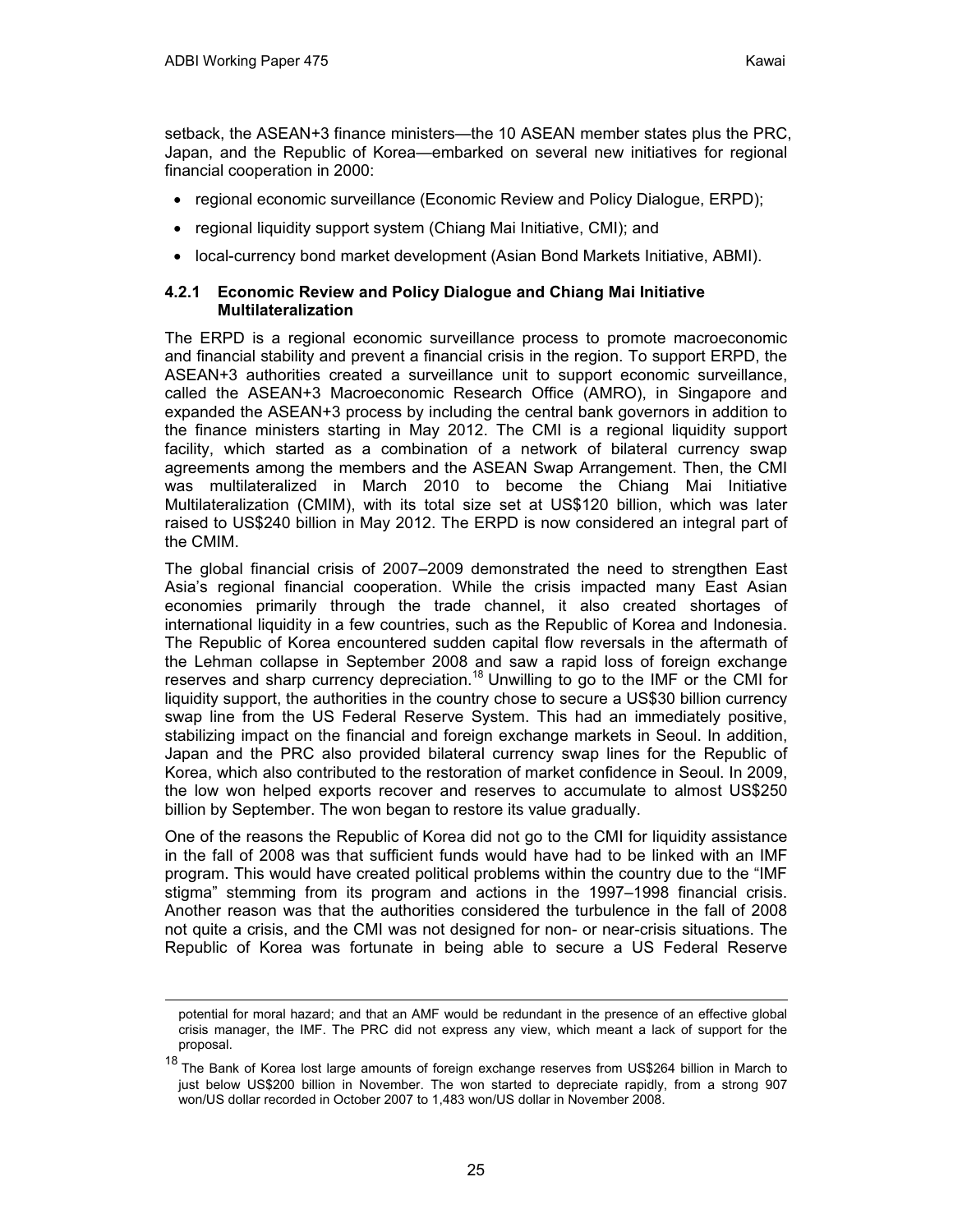$\overline{a}$ 

currency swap line, but Indonesia was rejected by the Federal Reserve.<sup>19</sup> This illustrates the importance of strengthening the regional financing arrangement to make it accessible to countries that are fundamentally sound but are facing liquidity shortages. To address this problem, the total size of the CMIM was expanded to US\$240 billion and a new crisis prevention facility called the CMIM Precautionary Line (CMIM-PL) was introduced in May 2012, to prevent a crisis from taking place.<sup>20</sup>

An important feature of the CMIM is that crisis-affected members requesting short-term liquidity support can immediately obtain financial assistance up to an amount equivalent to 30% of the maximum amount that could be borrowed.<sup>21</sup> and that the remaining 70% is provided to the requesting member under an IMF program. Thus, the CMIM is closely linked with an IMF program and its conditionality. The CMIM's link with the IMF was designed to address the concern that the liquidity shortage of a requesting country may be due to fundamental policy problems, rather than a simple liquidity problem, and that the potential moral hazard problem could be significant in the absence of rigorous conditionality. Essentially, the CMI (or CMIM) has long been intended for crisis lending and hence has required conditionality. The lack of the region's capacity to formulate and enforce effective adjustment programs in times of crisis was a major reason for requiring the CMIM to be linked to IMF programs.<sup>22</sup>

#### **4.2.2 Next Agendas: Economic Review and Policy Dialogue, ASEAN+3 Macroeconomic Research Office, and Chiang Mai Initiative Multilateralization**

An important challenge is to strengthen the effectiveness of regional economic surveillance supported by AMRO in order to reduce, and ultimately dismantle, the CMIM–IMF link so that ASEAN+3 member economies can use the CMIM in both crisis and near-crisis situations without IMF programs. The key is to create conditions to promote further IMF delinking. For this purpose, AMRO should become a strong permanent secretariat for regional economic surveillance and liquidity support at times of financial and currency turmoil so that lending conditionality, independent of IMF programs, can be formulated in the event of CMIM-Stability Facility (CMIM-SF) activation.

More concretely, this paper recommends the following actions:

-Further reduce the CMIM–IMF link over time, ultimately to zero.

<sup>&</sup>lt;sup>19</sup> Although Indonesia did not face a currency crisis in the aftermath of the global financial crisis, it had some difficulty funding its fiscal needs internationally and the rupiah depreciated sharply. To cope with potential financial turbulence, the country obtained US\$5.5 billion in 2009 through a "standby loan facility"—or "deferred drawdown options"—with the funds provided by Japan, Australia, the Asian Development Bank, and the World Bank. Thus, multilateral development banks and bilateral agencies played a critical role in helping Indonesia secure contingency financial resources for budgetary support.

<sup>&</sup>lt;sup>20</sup> The existing CMIM will now be called the CMIM Stability Facility (CMIM-SF) to distinguish it from the CMIM-PL. The maturity period of the CMIM-SF will be extended from 90 days to (i) 1 year with two renewals, totaling up to 3 years if it is linked to IMF programs; and (ii) 6 months with three renewals, totaling up to 2 years if it is IMF-delinked.

<sup>&</sup>lt;sup>21</sup> Initially, the IMF-delinked portion of the CMI was 10% and it was raised to 20% in May 2005 and then to 30% in May 2012. This portion may be further raised to 40% in 2014 if conditions are met.

 $22$  Japan and the PRC, as potential creditor countries, argue that the CMIM's IMF link is essential. Potential debtor members of ASEAN+3, such as Malaysia, believe that the CMIM should not be linked to IMF programs.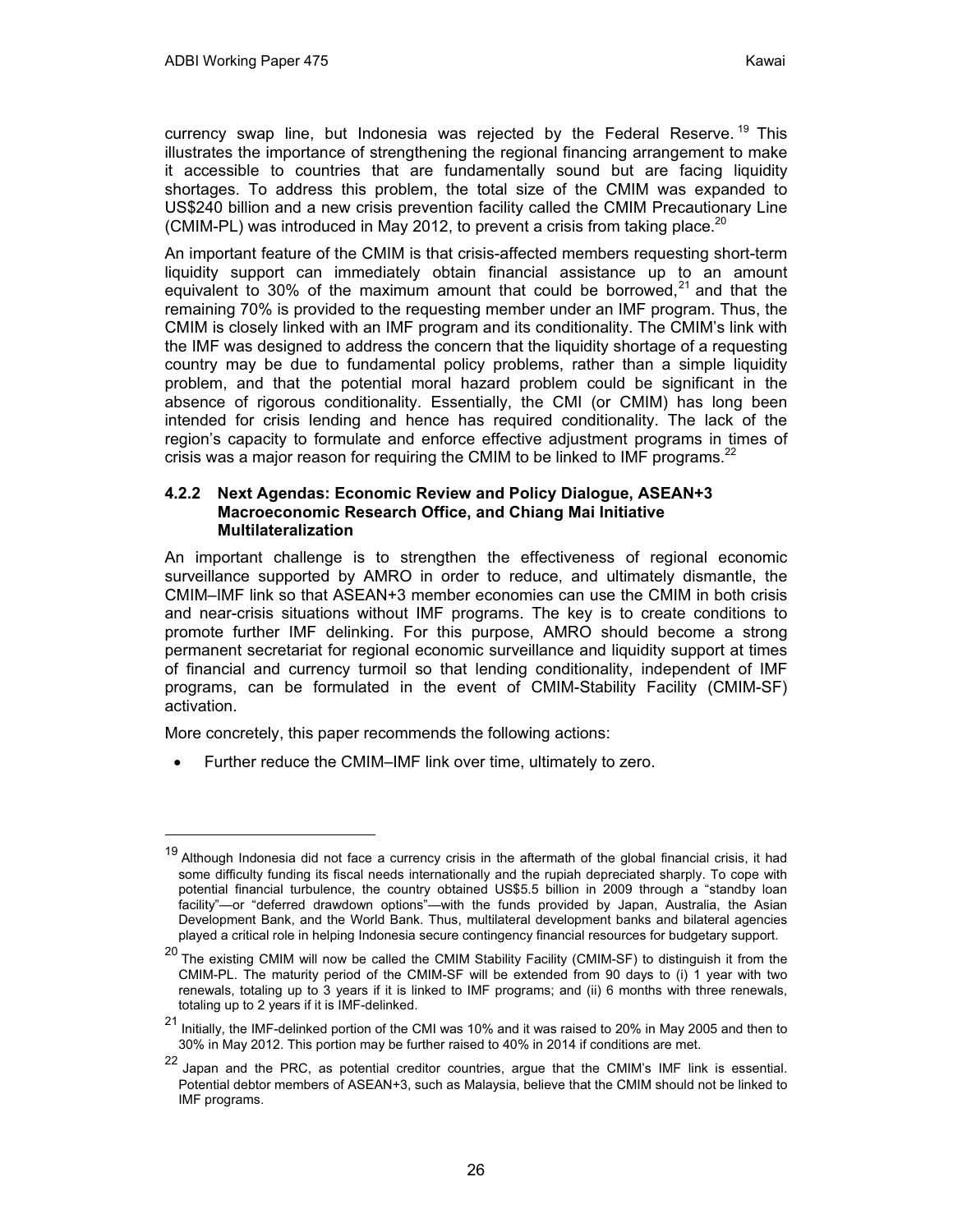- - Clarify rules for activating CMIM lending—including the newly introduced precautionary lending facility (CMIM-PL)—and eschew policy conditionality in the event of externally or herd behavior-driven financial turbulence or crisis.
- - Provide adequate resources to AMRO to make it a strong international institution with the required analytical expertise and policy experience to enable it to improve the quality of regional economic surveillance (ERPD), activate the CMIM, and formulate conditionality independent of the IMF.
- $\bullet$  Further enlarge the size of the CMIM or increase the maximum amount of liquidity that each member economy—other than Japan and the PRC—can borrow so that a sufficient amount of liquidity could be secured for economies in need.
- - Ensure that the precautionary facility (CMIM-PL) can be used at times of a nearcrisis independent of IMF arrangements.
- - Move beyond the simple "information sharing" stage to a more rigorous "peer review and peer pressure" stage, and eventually to a "due diligence" stage, to improve the quality of economic surveillance.
- -Consider expanding membership to include Australia, India, and New Zealand.

Once these actions are taken, a new de facto AMF would emerge, capable of conducting effective surveillance, providing international liquidity in the event of a crisis or near-crisis, and formulating and monitoring policy conditionality. However, it may take some time to achieve these and flexible use of the CMIM for precautionary lending should be activated without conditions during the transition period, in the event of the type of financial turbulence that the Republic of Korea experienced in the fall of 2008.

At the same time, the IMF and AMRO/CMIM need to develop a coordination framework to strengthen complementarities and create synergies. This is because CMIM resources are unlikely to be sufficient to cope with a large-scale crisis or a region-wide crisis involving several economies and thus will have to work with the IMF, with or without the IMF link. While the European financial crisis provides a model for coordination between the global and regional financial safety nets, Asia will have to develop its own model for such coordination. Japan can play a pivotal role in bridging them in a coherent way.

## **4.3 Creating an Asian Currency Unit**

## **4.3.1 Dollar, Yen, Renminbi, or a Basket?**

Even when there is a strong case for exchange rate policy coordination in East Asia, the issue is how a mechanism can be introduced to achieve such coordination in the region. There are at least two ways to do this. One is for each economy to stabilize its currency to a common major international currency or a common basket of major international (and emerging East Asian) currencies. The other way is for these economies to jointly create a regional, cooperative system such as the Snake or Exchange Rate Mechanism (ERM) in Europe. Given that economic (particularly structural) convergence among the East Asian economies is not sufficiently advanced, that fiscal policy and financial supervision and regulation—key factors identified as a result of the recent eurozone financial crisis—are not adequately coordinated, and that political relationships are not sufficiently mature to support the creation of a tightly coordinated exchange rate system, the second option is harder to pursue, at least for now, and the first option appears more realistic. Only with sufficient economic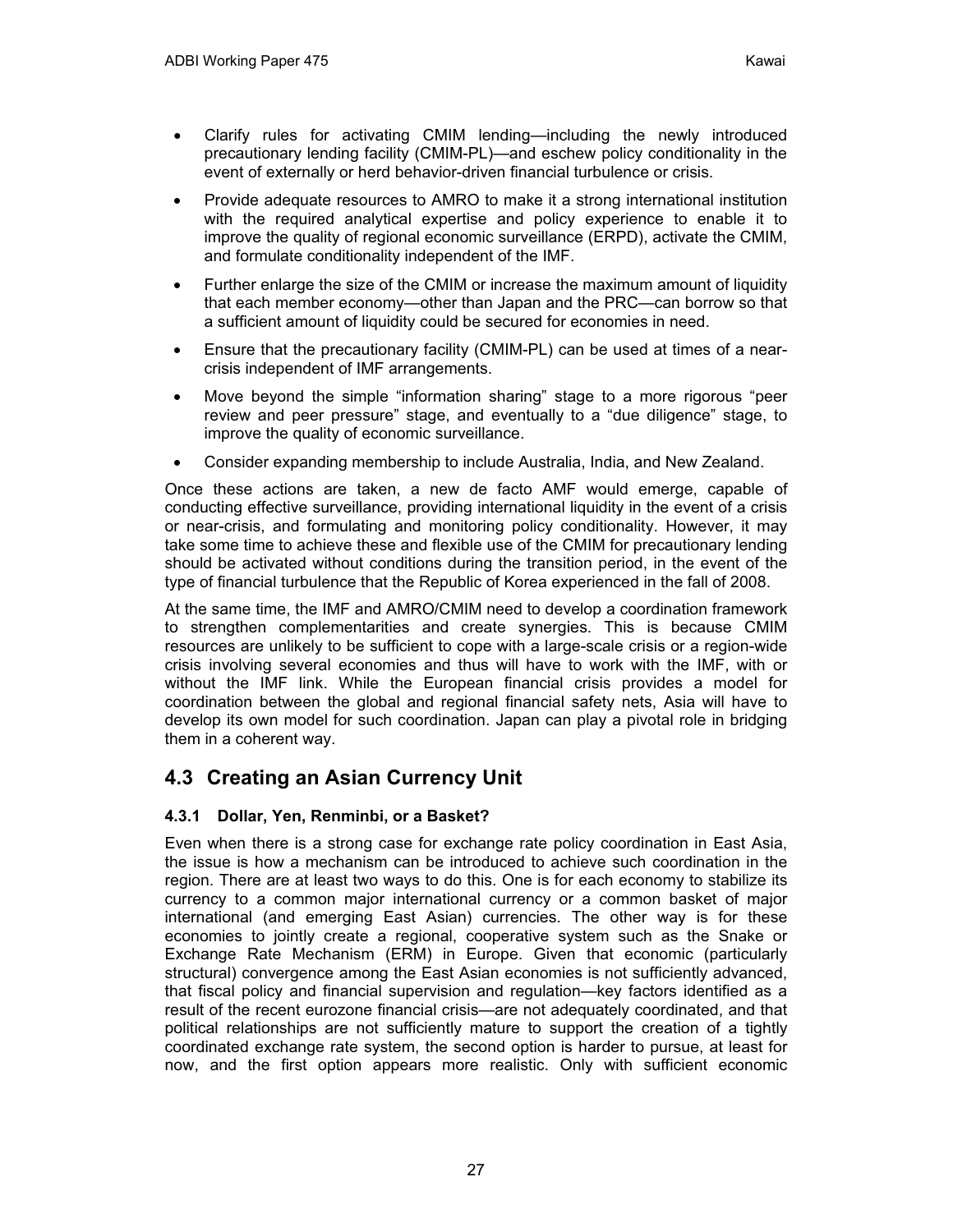convergence—and with strong political consensus—can East Asia move to the stage of joint exchange rate stabilization.

The experience of the global financial crisis and Asia's diverse economic relationship with the major economies of the world have shown that the traditional practice of choosing the US dollar as the region's monetary anchor is no longer the best policy. An obvious alternative is to choose the yen, the RMB, or their combination as a monetary anchor, given the size and importance of Japan and the PRC in East Asia.

While the RMB's international role will rise over time with the PRC's strong growth performance and trade expansion, decades may have to pass before it becomes a fully convertible international currency that is equivalent to the US dollar, the euro, or the yen.<sup>23</sup> Some East Asian economies—particularly those with strong trade ties with the PRC—may consider pegging their currencies to the RMB as desirable from a trade perspective, but many other economies with increasingly open capital accounts will have limited incentive to do so because of the lack of the RMB's role in international clearance, financing, and liquidity holding, and the lack of transparent rules-based institutions. It may take a long time for the PRC to establish a truly independent, credible central bank, to put in place effective prudential and supervisory frameworks governing its financial systems, and to implement rule of law.

Other East Asian economies, however robust their monetary policies, are too small for their currencies to take on a meaningful international role. This clearly makes it desirable—even necessary—to introduce a mechanism for intraregional exchange rate stability based on a currency basket, as no single currency is capable of playing a dominant monetary anchor role at least in the near future.

### **4.3.2 A Case for a Currency Basket System**

-

From Japan's perspective, a currency basket system is an attractive and viable direction to suggest for emerging East Asian economies as the yen alone cannot become the region's key currency. A reasonable compromise would be for the yen to play a prominent role in the currency basket of emerging Asian economies. Three options may be considered for the region's currency basket:

- the SDR comprising the US dollar, the euro, the pound sterling, and the yen;
- $\bullet$  an SDR+ currency basket comprising the US dollar, the euro, the pound sterling, the yen, and emerging East Asian currencies; or
- an ACU—a basket of East Asian currencies including the yen, the RMB, the won, the baht, the ringgit, etc.

The first two options above would not require a substantial degree of policy coordination because they rely on external nominal anchors. The third option requires

 $^{23}$  For the RMB to be widely held and utilized in third countries, the PRC economy must become fully open with respect to trade, investment, and finance. It was the openness and liquidity of US financial markets after all that heightened the dollar's international role and that made foreign investors willingly hold dollar-denominated assets. In addition, the US provided transparent, rules-based institutions that would protect private property and enable market participants to resolve any disputes based on laws. If the RMB is to play a significant role as an international currency, the PRC must liberalize its capital account, remove its exchange controls, and build deeper and more liquid financial markets. In addition, it needs to significantly improve the quality of domestic institutions. Practically speaking, this is not going to happen anytime soon. A precondition for capital account convertibility is that the country must complete its transition to a market economy and establish a sound and resilient financial sector. The PRC is still far from a free market economy, with extensive problems in its banking system and underdeveloped capital markets. At a minimum, completing this transition will require another 10–20 years.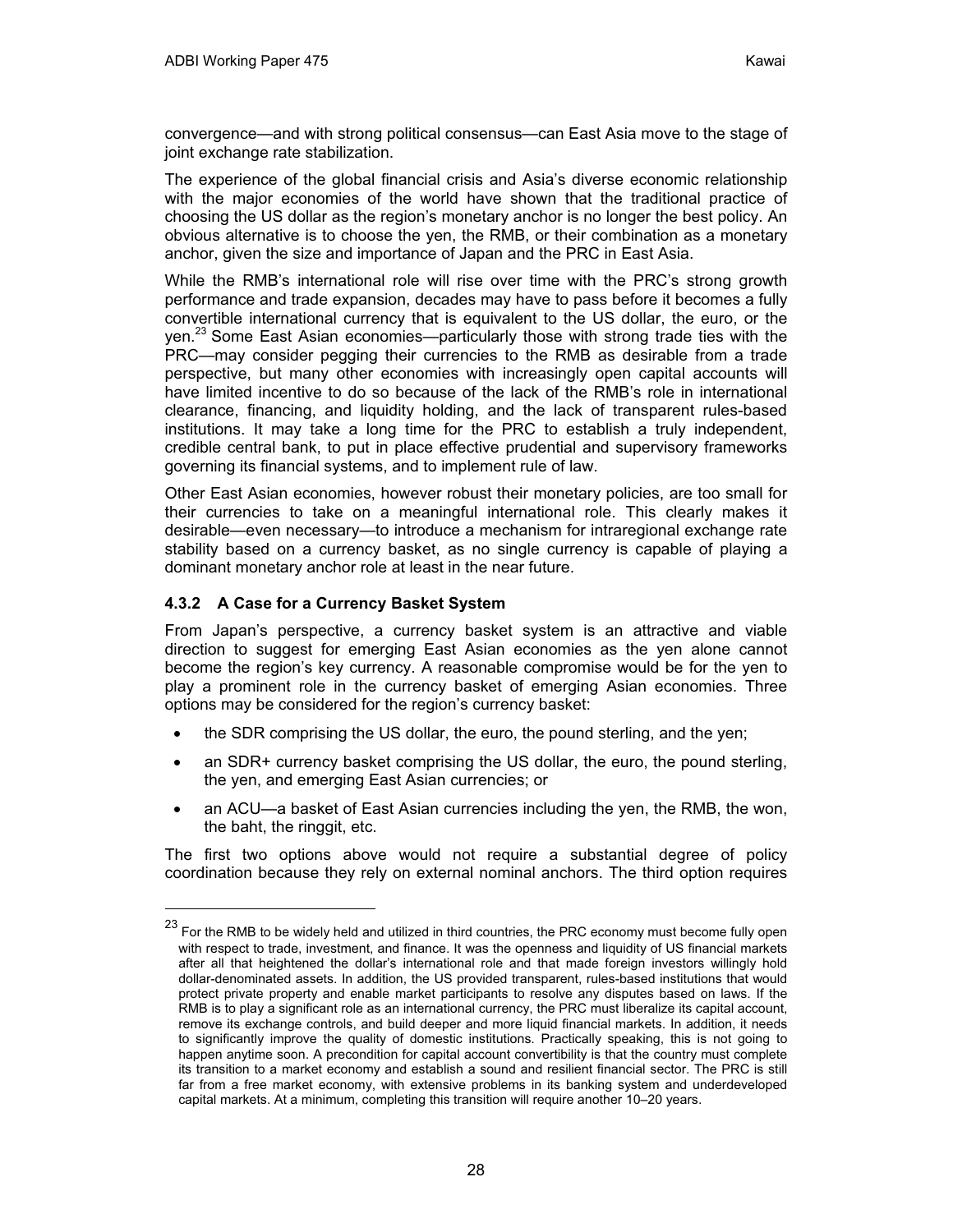either a certain degree of monetary policy coordination or a few major country central banks pursuing a form of inflation targeting together with soft exchange rate stabilization, in order to establish a regional nominal anchor. The first option is the simplest and the third option the most complex. One of the advantages of the second option is that it will be easier to move to the third option at a later stage by reducing weights on the dollar, the euro, and the pound sterling to zero.  $24$ 

Japan's interest would be to maintain its monetary policy autonomy through free floating of the yen and enjoy relative stability of the yen against emerging Asian currencies. Pursuit of free floating is particularly important as long as the BOJ adopts QQE and, after its success, reverses its monetary policy toward tightening. The yen rate can be relatively stable against currencies of emerging East Asian economies, including the PRC, if they choose any one of these currency baskets as a reference currency. By so doing, emerging Asia could also enjoy more stable effective exchange rates, with less susceptibility to dollar–yen fluctuations than a standard US dollar-based system. Singapore has been managing its exchange rate in an SDR+ framework (the second option) as its basket apparently includes the US dollar, the euro, the pound sterling, the yen, and other major and regional currencies.

An SDR+ currency basket would be particularly suited to the PRC as the country may be hesitant to adopt a freely flexible exchange rate regime unless it is ready for advanced liberalization of capital accounts. Until then, an SDR+ basket system would serve the PRC best in maintaining a certain degree of exchange rate stability while allowing sufficient rate flexibility against the US dollar—particularly given the need for rebalancing in both countries. This system can protect the PRC and East Asia as a whole against the possibility of a sharp fall in the value of the US dollar.

### **4.3.3 Using an Asian Currency Unit for Policy Dialogue and Coordination**

An ACU would be useful at least in four ways (Kawai 2009):

- $\bullet$ a statistical indicator summarizing the collective movement of Asian currencies,
- $\bullet$ an accounting unit for operations of regional financial cooperation mechanisms,
- a currency basket used by the market, and

-

an official unit of account for exchange rate policy coordination.

To support the ongoing process of market-driven economic integration in East Asia, a more systematic, coordinated approach is clearly needed. The creation of an ACU serves this purpose in various ways.<sup>25</sup>

The first is the introduction of intensive policy discussions on exchange rate policy as a part of regional economic and financial surveillance. The objective is to cultivate a culture that views the exchange rate as not merely a national concern but also a regional matter, and intensify discussions among policy makers in order to reach a consensus regarding the implications of large currency misalignments within East Asia.

<sup>24</sup> An SDR+ currency basket is also defined as a basket of the US dollar, the euro, the pound sterling, and an ACU (which is a currency basket of the yen and other Asian currencies). If the weights on the dollar, the euro, and the pound sterling become zero, the SDR+ basket becomes an ACU.

 $25$  ASEAN+3 (plus Hong Kong, China) is a natural starting point for constructing an ACU because of its active financial cooperation efforts, including ERPD and CMIM. The ACU could be used as an index for monitoring exchange market developments, as accounting units for denominating operations of the CMIM and AMRO, as a private sector denomination for Asian bond issuance, bank deposits and loans, and trade invoicing, and as official units for currency market intervention. See papers included in Chung and Eichengreen (2007), particularly Chai and Yoon (2009); Kawai (2009); and Moon and Rhee (2009).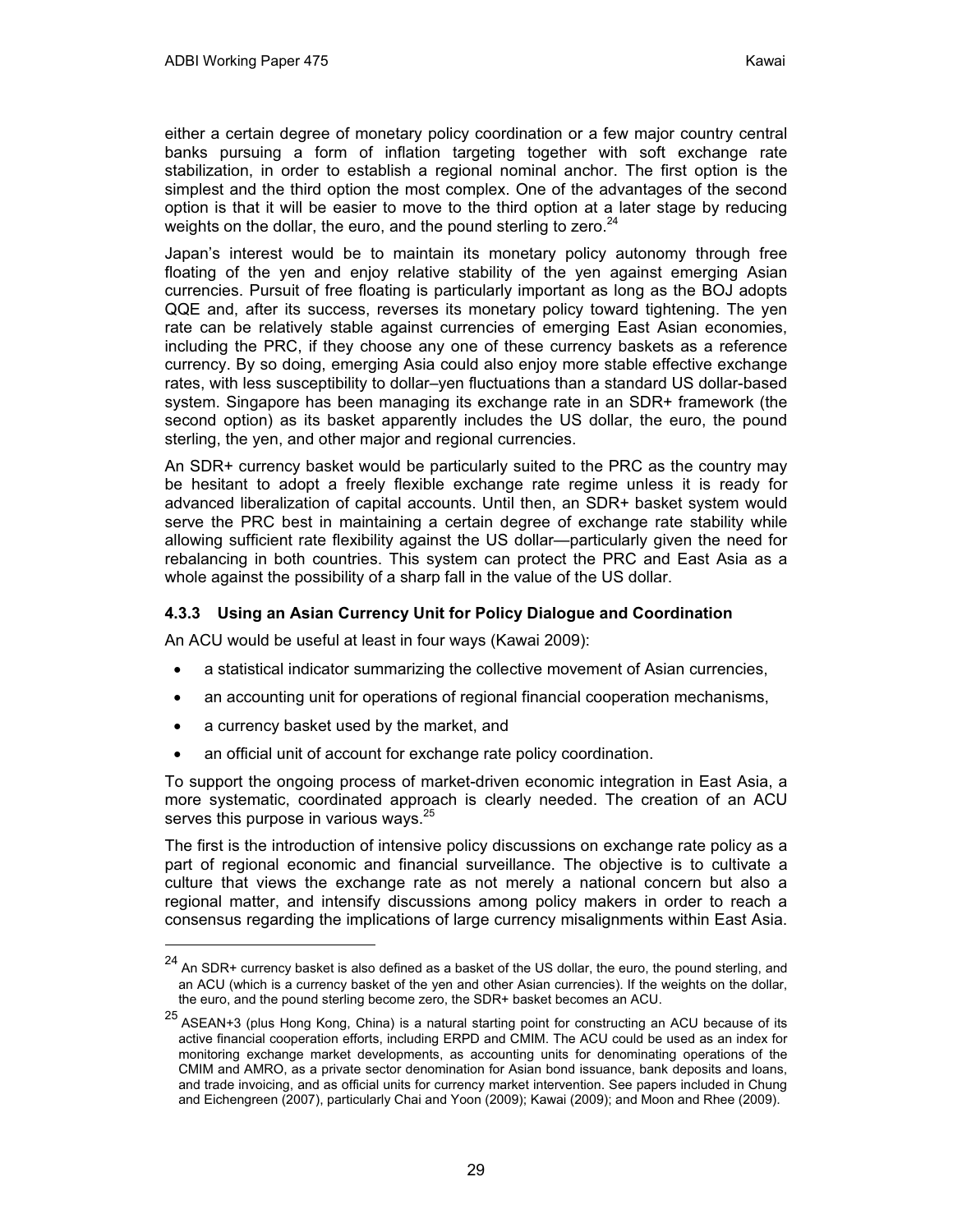An ACU index could be used as a benchmark, a tool to measure the value of East Asian currencies as a whole against external currencies—such as the US dollar and the euro—as well as the degree of divergence of each currency's value from the regional average set by the ACU. Once the PRC adopts a more flexible exchange rate regime, both the ACU index movements and the divergences of component currency values can provide more meaningful information.

The second is the introduction of informal policy coordination to achieve both greater exchange rate flexibility vis-à-vis the US dollar and improved exchange rate stability within East Asia. Most emerging East Asian economies have adopted managed floating and the PRC may join this group by using a basket of SDR+ currencies as a loose reference, while economies with sufficient rate flexibility (such as Japan and the Republic of Korea) may continue their practices. By moving to a managed float policy targeted at an SDR+ currency basket (as is currently practiced in Singapore), the emerging economies could enhance the degree of extraregional exchange rate flexibility and intraregional stability. The currency weights in the basket could vary across economies, at least initially. How strictly national authorities wish to maintain the value of their currency in line with the basket currency could depend in each case on country conditions and preferences. National monetary authorities could maintain most of their autonomous policy making by combining an appropriately defined inflation targeting policy and a basket-based managed floating policy (Kawai and Takagi 2005). One advantage of this approach is that it does not require significant macroeconomic and structural convergence among the countries.

To be ready for such soft policy coordination, the region's authorities must become more serious about policy dialogue over capital flows, exchange rates, and macroeconomic management, using a set of economic and financial data, including an ACU index. Greater convergence of exchange rate regimes would be desirable to achieve a degree of intraregional rate stability, starting with similar managed floating regimes based on an SDR+ basket and then moving to an ACU-based basket once sufficient convergence has been achieved. With sufficient structural and economic convergence among East Asian economies, countries with floating currencies—such as Japan and the Republic of Korea—may eventually move to ACU-based systems. It is thus important for Japan to successfully achieve mild inflation (such as 2%), restore sustained growth, and normalize its monetary policy.

# **5. CONCLUSION**

In view of the technology hub of Asia's production network and supply chains, it is in the interest of Japan to have intraregional exchange rate stability across the supply chain countries, including Japan itself. Securing financial stability in emerging East Asia is equally vital as the Japanese MNCs have established extensive business operations throughout the region and thus benefit from uninterrupted economic growth.

Despite the desirability of intraregional exchange rate stability, currently no coordination mechanism exists for exchange rate policies across East Asia as each economy pursues its own domestic objectives. An important strategy for Japan would be to support soft exchange rate policy coordination based on a gradual, step-by-step approach. The objective is to encourage the region's major economies to move toward adopting greater exchange rate flexibility against the US dollar and, at the same time, increasingly achieving greater intraregional exchange rate stability.

It is indeed natural for an expanding and increasingly integrated East Asia to create its own monetary zone because the relative economic size of the US—the provider of the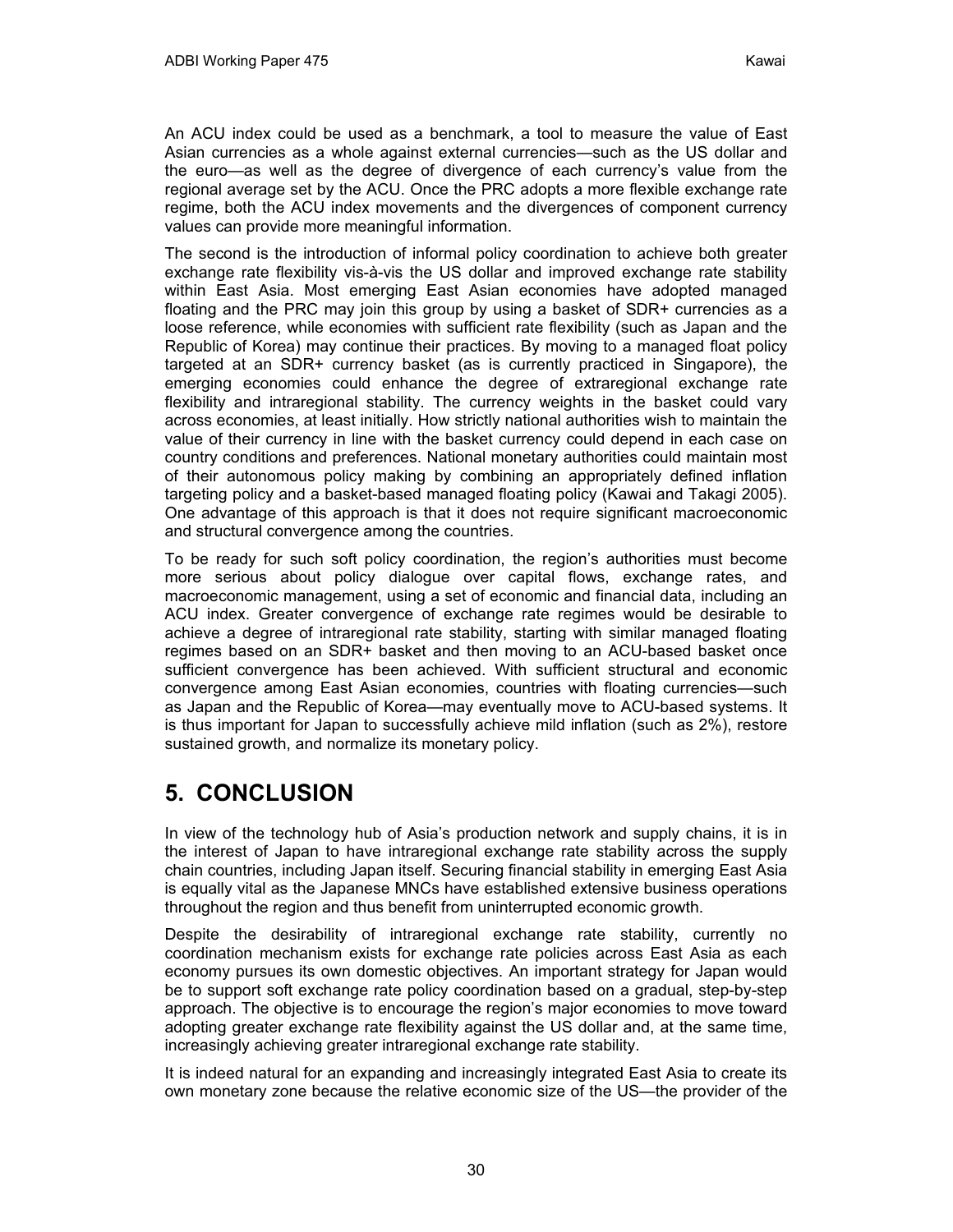global international currency, the US dollar—will continue to shrink and the US Federal Reserve will continue to focus on domestic, not global nor East Asian, macroeconomic stability concerns in setting its monetary policy. While the PRC authorities may wish to see the RMB become East Asia's dominant international currency to rival the US dollar, the euro, and the yen, there is a reasonable possibility that this will never happen, at least in the foreseeable future, because of the country's significant domestic economic, social, and political problems. From a Japanese perspective, it would be desirable for the yen to be chosen as the region's most dominant anchor and reserve currency, but this is unlikely. This line of thinking leads to a case for policy cooperation between Japan and the PRC to secure Asia's monetary stability.

Japan has been cooperating with other ASEAN+3 members, particularly the PRC, to enhance regional policy dialogue (ERPD), set up AMRO, multilateralize and strengthen the CMI, and make progress on Asian bond market initiatives. The recent agreement between Japan and the PRC, also including the Republic of Korea, to mutually hold each other's sovereign debt as part of foreign exchange reserves is another sign of cooperation. The recent global financial crisis has been a catalyst for such developments.

If Japan wants to assume a leadership role in creating a stable monetary zone in Asia, it needs to make significant efforts at the national and regional levels and further strengthen financial cooperation. Practical steps that Japan could take include restoring sustained economic growth through Abenomics, transforming Tokyo into a globally competitive international financial center, further strengthening regional economic and financial surveillance (ERPD and AMRO) and regional financial safety nets (CMIM) and creation of an ACU index, and launching serious policy discussions focusing on exchange rate issues to achieve intraregional exchange rate stability.

First, all three arrows of Abenomics must be fully implemented and fiscal consolidation pursued. While the first arrow (aggressive monetary policy easing, called QQE) has been a success, the third arrow (a set of structural reforms for restoring growth) has yet to be implemented and the second arrow (flexible fiscal policy) must be targeted to support the growth strategy. In addition, medium-term fiscal consolidation needs to be embarked on to ensure sovereign debt sustainability under the mounting pressure of rising old age-related expenditures.

Second, the MOF, the BOJ, and the FSA must work together to upgrade Tokyo as a truly international financial center that can compete against Hong Kong, China; Singapore; and a rising Shanghai. This would include creating enabling conditions for establishing infrastructure and environmental investment funds for emerging Asia; currency settlements arrangements for emerging Asian currencies (such as the RMB and the won); and markets for emerging Asian currency instruments, such as RMBdenominated bonds—all in Tokyo. Japan should support RMB internationalization and its greater rate flexibility.

Third, Japan needs to strengthen its support for ERPD, AMRO, and the CMIM to ensure that financial and currency stability in emerging East Asia will be preserved. ERPD should strengthen policy dialogue on exchange rate policies and capital flow management among the finance ministers and central bank governors. Sufficient resources should be provided for AMRO so that it can function as an effective surveillance institution. The CMIM's link with the IMF should be reduced over time, ultimately to zero, by strengthening ERPD so that a de facto AMF will be created.

The creation of an ACU index is a step toward more systematic, coordinated institution building in East Asia that can support the ongoing process of market-driven economic integration. ASEAN+3 and Hong Kong, China will be a natural starting point to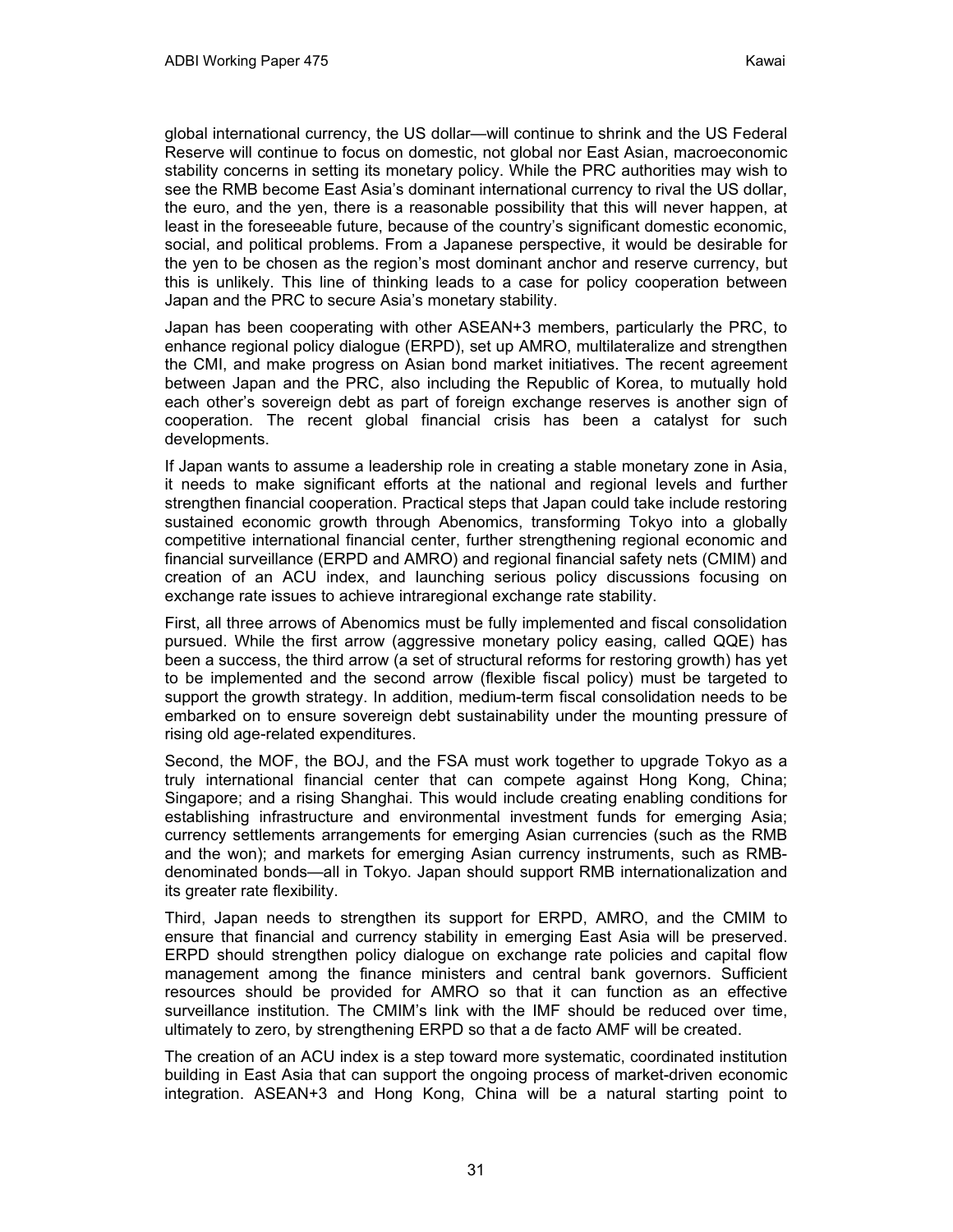construct an ACU because of significant economic integration and financial cooperation efforts among these economies. Once introduced and operative, the ACU can act as an important tool in regional economic surveillance, facilitate soft exchange-rate policy coordination, help deepen Asian financial markets, and contribute to further monetary and financial cooperation.

Fourth, Japan needs to continue to promote global macroeconomic and financial stability, particularly through the IMF. Japan as a member of the Group of Seven has long been engaged with other major developed countries in managing the global economy and finance through the provision of various types of global public goods. It needs to continue to play this role and become a bridge between the global and regional financial architectures, for example, by ensuring consistency and complementarity between the IMF and a future AMF.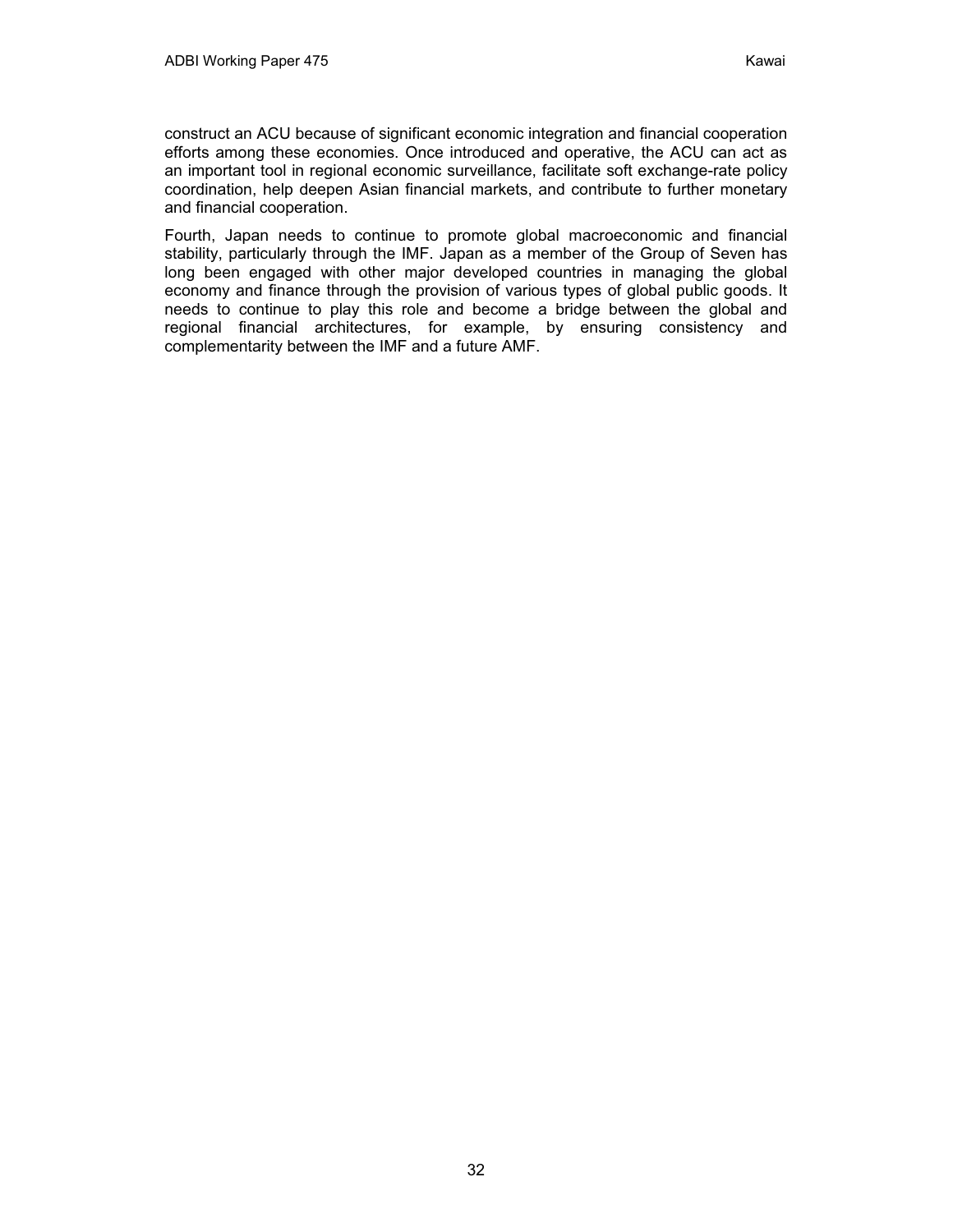# **REFERENCES**

- Angeloni, Ignazio, Agnes Benassy-Quere, Benjamin Carton, Zsolt Darvas, Christophe Destais, Jean Pisani-Ferry, Andre Sapir, and Shahin Vallee. 2011. Global Currencies for Tomorrow: A European Perspective. Bruegel Blueprint Series, Volume XIII, and CEPII Research Reports. Brussels: Bruegel.
- Auer, Raphael Anton, and Andreas M. Fischer. 2010. The Effect of Low-Wage Import Competition on US Inflationary Pressure. *Journal of Monetary Economics* 57: 491–503.
- Cassis, Youssef. 2005. Capitals of Capital: A History of International Financial Centres, 1780-2005. Geneva: Pictet & Cie.
- Chai, Hee-Yul, and Deok Ryong Yoon. 2009. Connections between Financial and Monetary Cooperation in East Asia. In *Fostering Monetary and Financial Cooperation in East Asia*, edited by Duck-Koo Chung and Barry Eichengreen. Singapore: World Scientific. pp. 29–50.
- Chino, Tadao. 2004. Consider a Single Asian Currency. *Asian Wall Street Journal*, 1 June.
- Chung, Duck-Koo, and Barry Eichengreen, eds. 2007. *Toward an East Asian Exchange Rate Regime.* Washington, DC: Brookings Institution.
- City of London Corporation. 2007–2010. The Global Financial Centres Index 1–7. March and September. London: Z/Yen Limited.
- Eichengreen, Barry. 2011. *Exorbitant Privilege: The Rise and Fall of the Dollar and the Future of the International Monetary System*. Oxford: Oxford University Press.
- Frankel, Jeffrey A., and Shang-Jin Wei. 1994. Yen Bloc or Dollar Bloc? Exchange Rate Policies of the East Asian Economies. In *Macroeconomic Linkages: Savings, Exchange Rates and Capital Flows*, edited by Takatoshi Ito and Anne O. Krueger*.* Chicago: University of Chicago Press. pp. 295–334.
- Fukao, Kyoji, Hikari Ishido, and Keiko Ito. 2003. Vertical Intra-industry Trade and Foreign Direct Investment in East Asia. *Journal of the Japanese and International Economies* 17(4): 468–506.
- Hayakawa, Kazunobu, and Fukunari Kimura. 2009. The Effect of Exchange Rate Volatility on International Trade in East Asia. *Journal of the Japanese and International Economies* 23(4): 395–406.
- Hirakata, Naohisa, Yuto Iwasaki, and Masahiro Kawai. 2014. International Transmission of Emerging Economy Supply Shocks: Analysis of a Three-Country DSGE Model. Mimeographed. Tokyo: Asian Development Bank Institute.
- International Bankers Association of Japan (IBA). 2007. Recommendations to Promote Tokyo as a Global Financial Center. 16 March. Tokyo.
- International Monetary Fund (IMF). Currency Composition of Official Foreign Exchange Reserves (COFER) database. http://www.imf.org/external/np/sta/cofer/eng/
- Kawai, Masahiro. 2008. Toward a Regional Exchange Rate Regime in East Asia. *Pacific Economic Review* 13(1): 83–103.